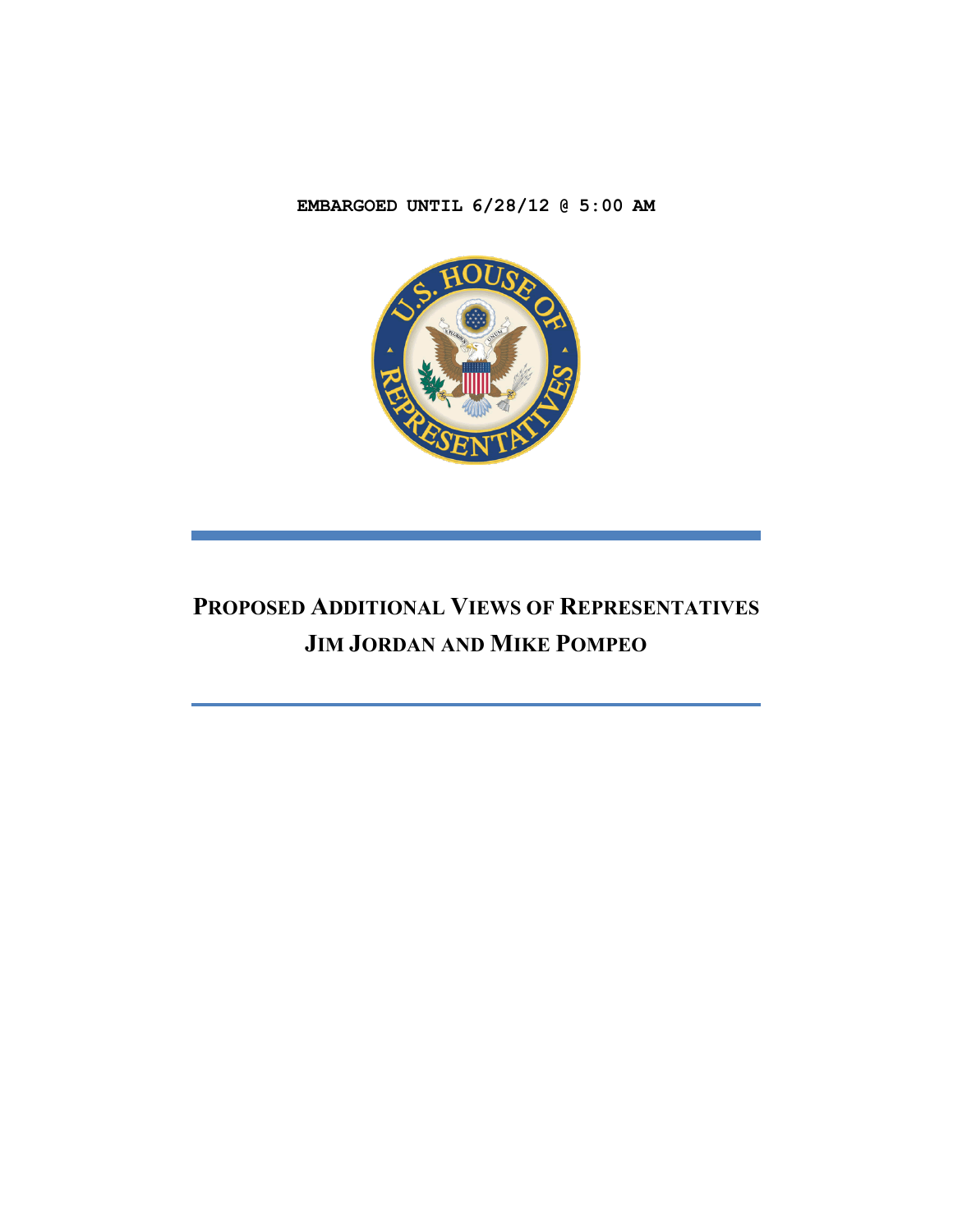### **SUMMARY OF CONCLUSIONS**

#### **I.**

# **The First Victim of War is Truth: The administration misled the public about the events in Benghazi**

Officials at the State Department, including Secretary Clinton, learned almost in real time that the attack in Benghazi was a terrorist attack. With the presidential election just 56 days away, rather than tell the American people the truth and increase the risk of losing an election, the administration told one story privately and a different story publicly. They publicly blamed the deaths on a video-inspired protest they knew had never occurred.

### **II.**

# **Last Clear Chance: Security in Benghazi was woefully inadequate and Secretary Clinton failed to lead**

The State Department has many posts but Libya and Benghazi were different. After Qhaddafi, the U.S. knew that we could not count on host nation security in a country where militias held significant power. The American people expect that when the government sends our representatives into such dangerous places they receive adequate protection. Secretary Clinton paid special attention to Libya. She sent Ambassador Stevens there. Yet, in August 2012, she missed the last, clear chance to protect her people.

# **III.**

### **Failure of Will: America did not move heaven and earth to rescue our people**

The American people expect their government to make every effort to help those we put in harm's way when they find themselves in trouble. The U.S. military never sent assets to help rescue those fighting in Benghazi and never made it into Libya with personnel during the attack. And, contrary to the administration's claim that it could not have landed in Benghazi in time to help, the administration never directed men or machines into Benghazi.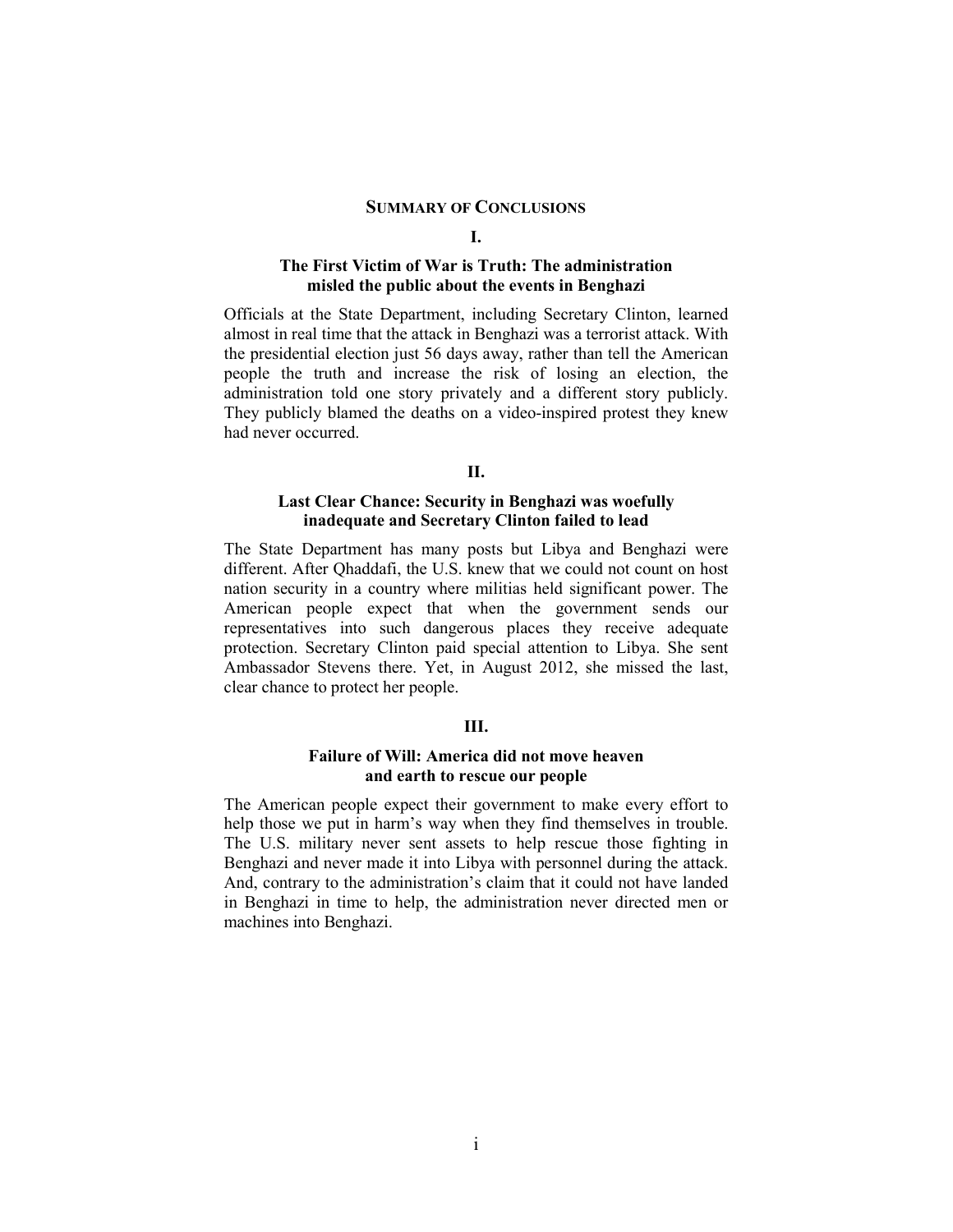# **IV.**

# **Justice Denied: The administration broke its promise to bring the terrorists to justice**

After the attacks, President Obama promised "justice will be done." There is no doubt our nation can make good on that commitment. Yet, almost four years later, only one of the terrorists has been captured and brought to the United States to face criminal charges. Even that terrorist will not receive the full measure of justice after the administration chose not to seek the death penalty. The American people are owed an explanation.

#### **V.**

# **Unanswered Questions: The administration did not cooperate with the investigation**

Despite its claims, we saw no evidence that the administration held a sincere interest in helping the Committee find the truth about Benghazi. There is a time for politics and a time to set politics aside. A national tragedy is one of those times when as a nation we should join together to find the truth. That did not happen here. So while the investigation uncovered new information, we nonetheless end the Committee's investigation without many of the facts, especially those involving the President and the White House, we were chartered to obtain.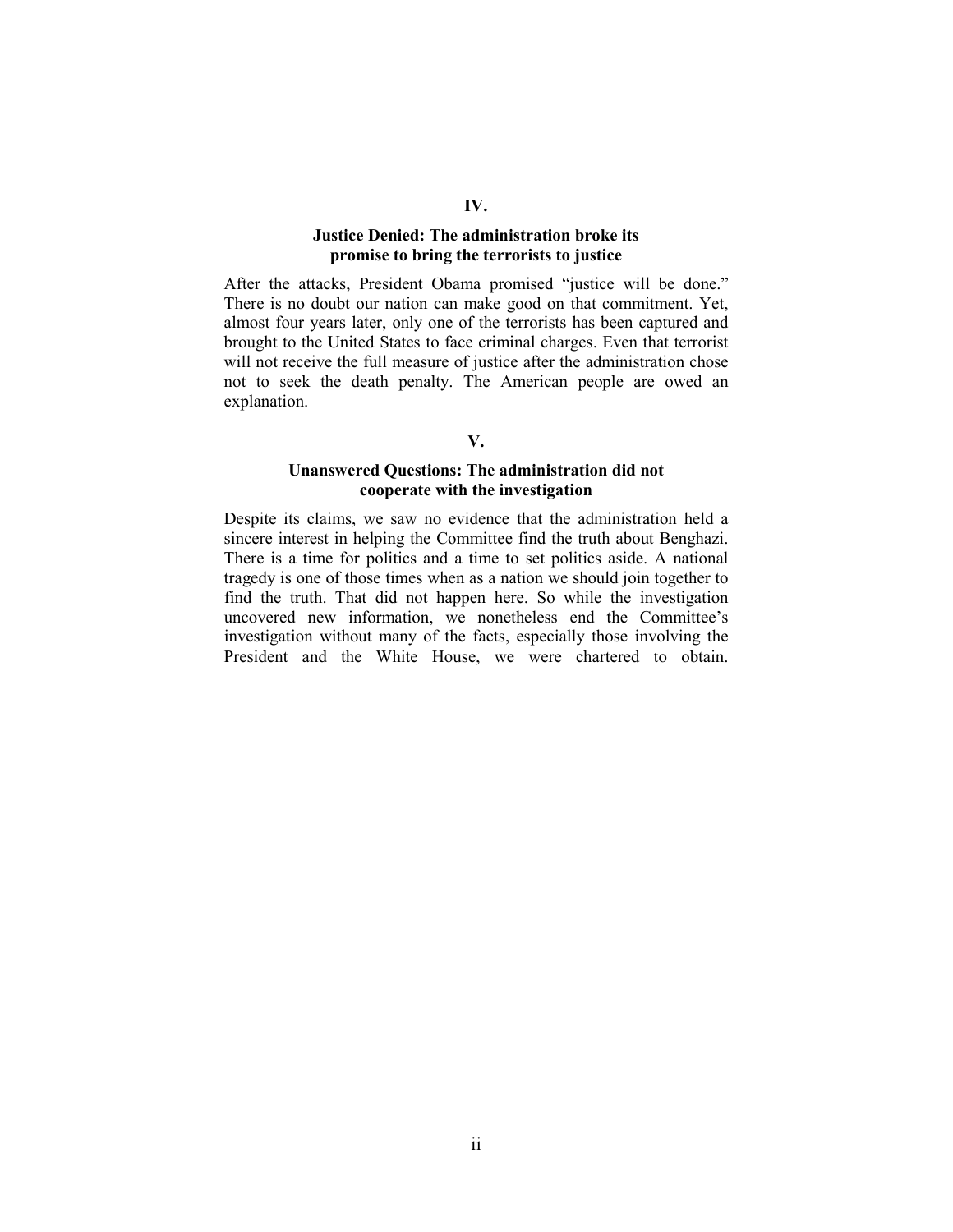#### **INTRODUCTION**

### *Yet tonight, we take comfort in knowing that the tide of war is receding.*

Barack Obama President of the United States<sup>[1](#page-3-0)</sup>

The writer F. Scott Fitzgerald once observed, "Show me a hero and I will write you a tragedy." The September 11, 2012 Benghazi attack showed America not one but many heroes—among them Ambassador Christopher Stevens, Tyrone Woods, Sean Smith, and Glen Doherty. The story of Benghazi is their tragic story—which ultimately is the story of four deaths that never should have happened. America owes its people especially those that work to advance our interests and the interests of freedom around the world—its utmost protection. We failed those Americans in Benghazi.

This is not only the tragic story of two men who died trying to bring freedom to the people of a foreign nation and two others who died trying to save them. It is also the story of a State Department seemingly more concerned with politics and Secretary Clinton's legacy than with protecting its people in Benghazi. It is the story of how the best military in the world never reached Benghazi with men or machines, leaving fellow Americans to fight, and die, alone. And it is the story of an administration so focused on the next election that it lost sight of its duty to tell the American people the truth about what had happened that night.

For the men on the ground in Benghazi, the terrorist attack began at 9:42 p.m. and the threat continued for hours until the planes carrying them and the bodies of the four murdered Americans left Benghazi. For the terrorists the attack was also continuous. It was a plan executed in multiple phases that began at the State facility. It continued when the terrorists ambushed the Americans *en route* to the Annex. The attack continued with multiple assaults on the Annex culminating with deadly mortar fire. According to the Department of Justice, the mission was

<span id="page-3-0"></span><sup>&</sup>lt;sup>1</sup> President Barack Obama, Remarks by the President on the Way Forward in Afghanistan (June 22, 2011), https://www.whitehouse.gov/the-pressoffice/2011/06/22/remarks-president-way-forward-afghanistan.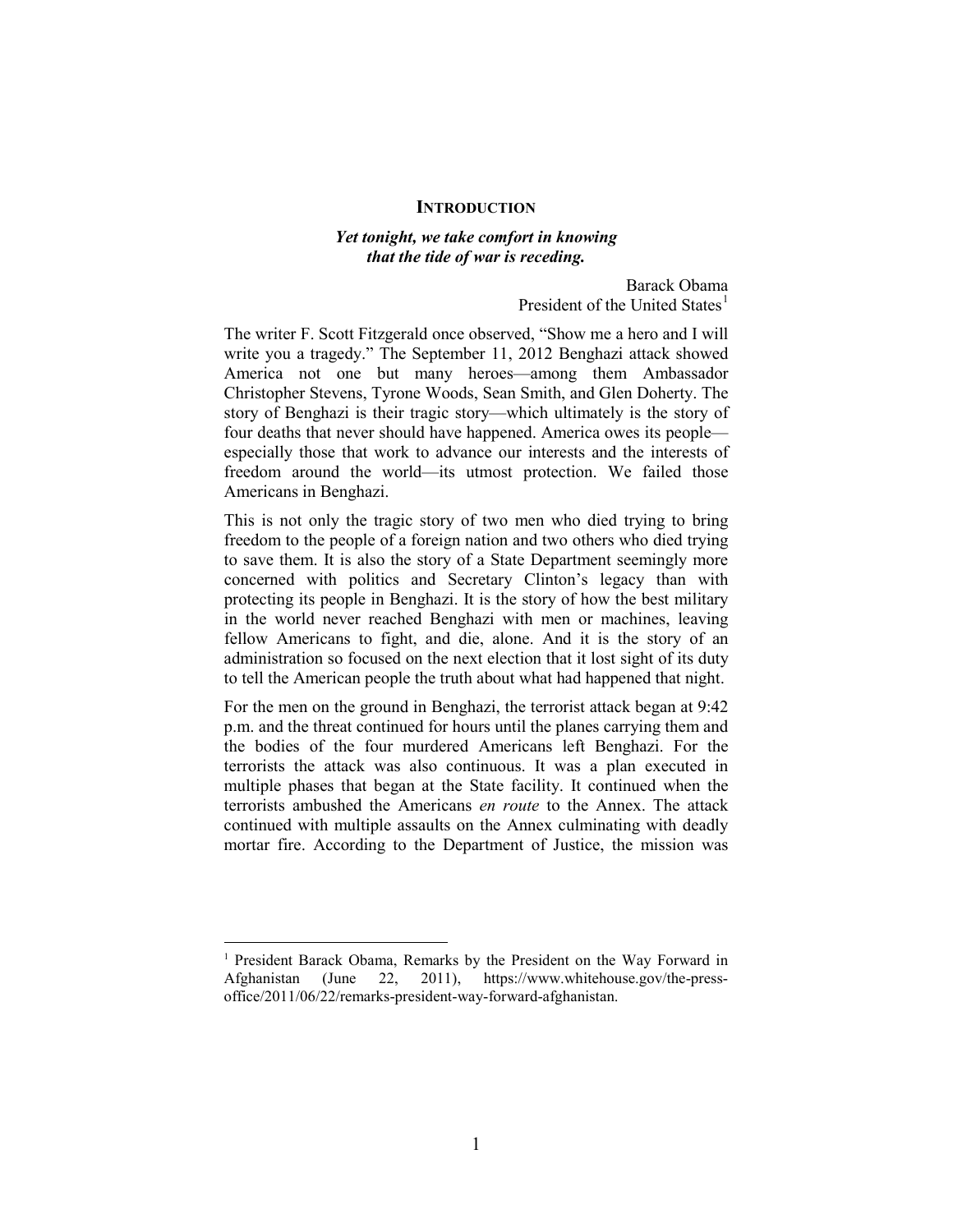willful, deliberate, malicious, and premeditated—a coordinated assault aimed at killing or kidnapping America's ambassador. [2](#page-4-0)

Those in Washington decided that once the initial attack at the State compound had ended and our men moved to the Annex, the enemy had retreated as well. For those fighting for their lives in Benghazi that night, however, it was one long battle for survival. But the terrorists did not retreat. This view from Washington that the fight had ended is a lapse in judgment that may well haunt our nation for years to come. At the same time Secretary Clinton appears to have concluded that the attack was over, the men on the ground knew better. $3 \text{ In the end, two men died from}$  $3 \text{ In the end, two men died from}$ smoke inhalation at the State Department's compound during an initial attack involving dozens of extremists. Two more died from mortar fire at the end of a continuous, hours-long siege by approximately a hundred heavily armed and highly trained fighters at the CIA Annex.

Yet, beyond those basic facts other important questions required answers:

- Why were diplomats stationed in Benghazi in the first place and, more importantly, why did they stay as it became more and more dangerous?
- Why did the State Department ignore multiple requests for help from the team in Benghazi, leaving them to fend for themselves in a facility that was no match for a well-organized assault?

don't know what it is at this point. We are not sure. *We don't know if the fight If it is a irrelated Transcript of Deposition of DS Agent #3* before Comm. on Oversight and Government Reform, 113<sup>th</sup> Cong. 164 (emphasis added) (on file with the Committee).

<span id="page-4-0"></span> <sup>2</sup> *See United States v. Ahmed Salim Faraj Abu Khatallah*, No. 14-CR-00141 (D.D.C filed Oct. 14, 2014), Indictment at 6, (hereafter "Khatallah Indictment").

<span id="page-4-1"></span><sup>3</sup> During her testimony before the Committee Secretary Clinton testified, "*We knew that the attack was over*. We knew that our diplomatic security team had to evacuate from the compound to the CIA annex, and we were in a frantic search to find Ambassador Stevens." *Hearing 4 Before the Select Committee on the Events Surrounding the 2012 Terrorist Attack in Benghazi*, 114<sup>th</sup> Cong. (2015) (testimony of Hillary Rodham Clinton, Sec'y of State) (emphasis added). Secretary Clinton's certainty about the attack contrasts with the view of those on the ground, where one of our men described the situation after arriving at the Annex,  $\mathbf{p}$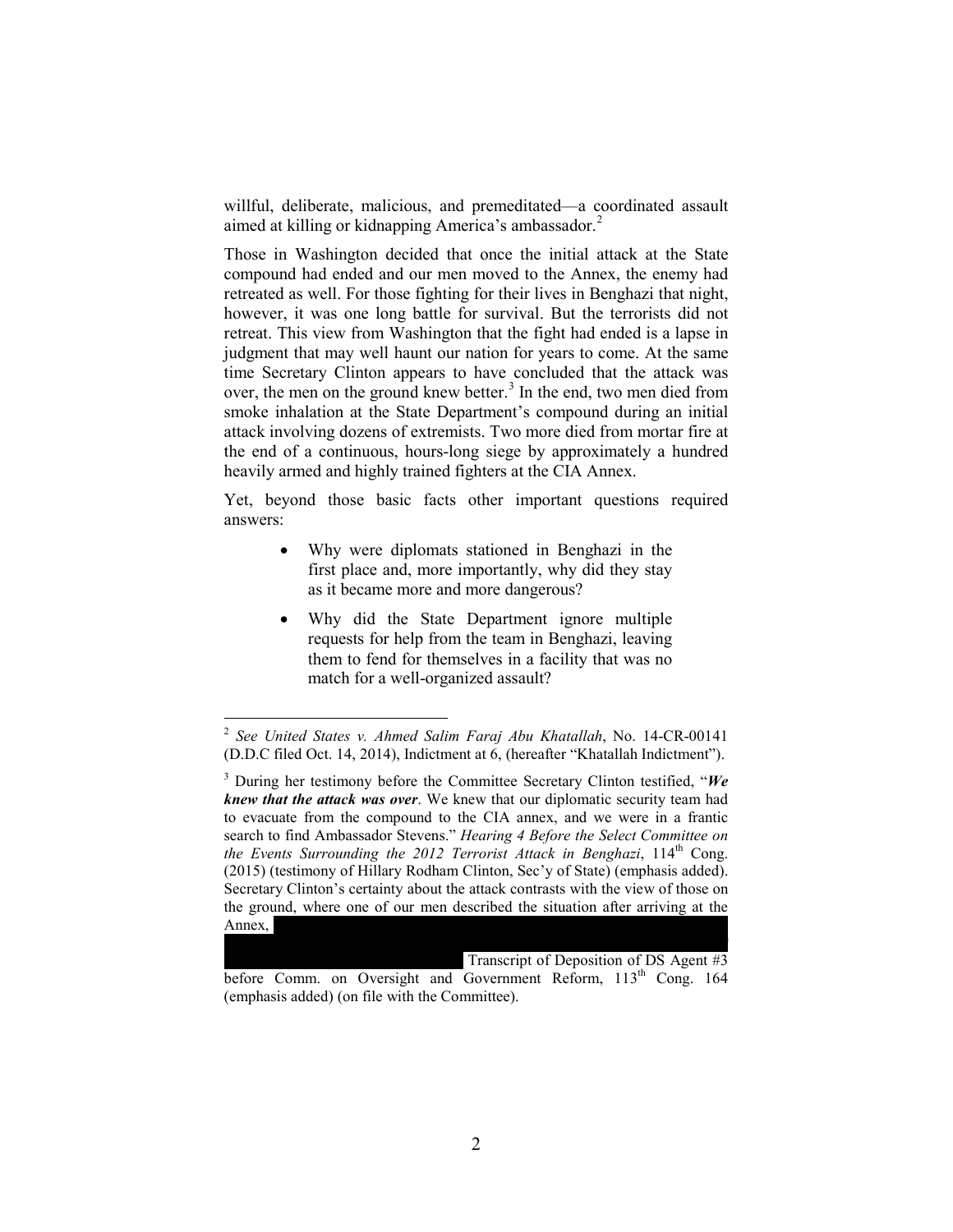- Why did the U.S. military do almost nothing to help and why did it take them so long to arrive in Libya and *never prepare assets* to arrive in Benghazi?
- Why did the administration mislead the American people about the nature and cause of the attack?
- Why, now almost four years later, has only one of the dozens of terrorists who murdered four of our countrymen faced American justice?

Our Democrat committee colleagues suggest all questions about Benghazi have already been asked and answered by earlier congressional investigations and the State Department's Accountability Review Board. While we recognize the contributions some of those other investigations made to our understanding of Benghazi, the questions above and other questions remained, both in our minds and in the minds of many Americans.

We had a duty to seek the entire truth. If we learned nothing new, we would be the first to admit it—and the time and resources devoted would have amounted to a small price to pay to close this chapter once and for all. Yet, our confidence grew that there was more to be learned even as the administration stonewalled at virtually every turn. Our confidence grew even more with each new revelation including the revelation of Secretary Clinton's unprecedented and exclusive use of a private e-mail account and server.

Unfortunately, the administration's efforts to impede the investigation succeeded, at least in part. The White House in particular left large holes in the investigation by denying the Committee access to documents and witnesses—often hiding behind vague notions of "important and longstanding institutional interests of the Executive Branch.<sup> $n<sup>4</sup>$  $n<sup>4</sup>$  $n<sup>4</sup>$ </sup> And so the Committee ended its work without having spoken to anyone in the White House Situation Room that night. Nor did we receive all email communication between White House staffers concerning the attack—all off limits to Congress according to White House lawyers. Compounding the problem, the White House refused to identify any of the documents it

<span id="page-5-0"></span><sup>&</sup>lt;sup>4</sup> Letter from W. Neil Eggleston, White House Counsel, to Rep. Trey Gowdy, Chairman, Select Committee on the Events Surrounding the 2012 Terrorist Attack in Benghazi ("the Committee") (Jan. 23, 2015) (on file with the Committee).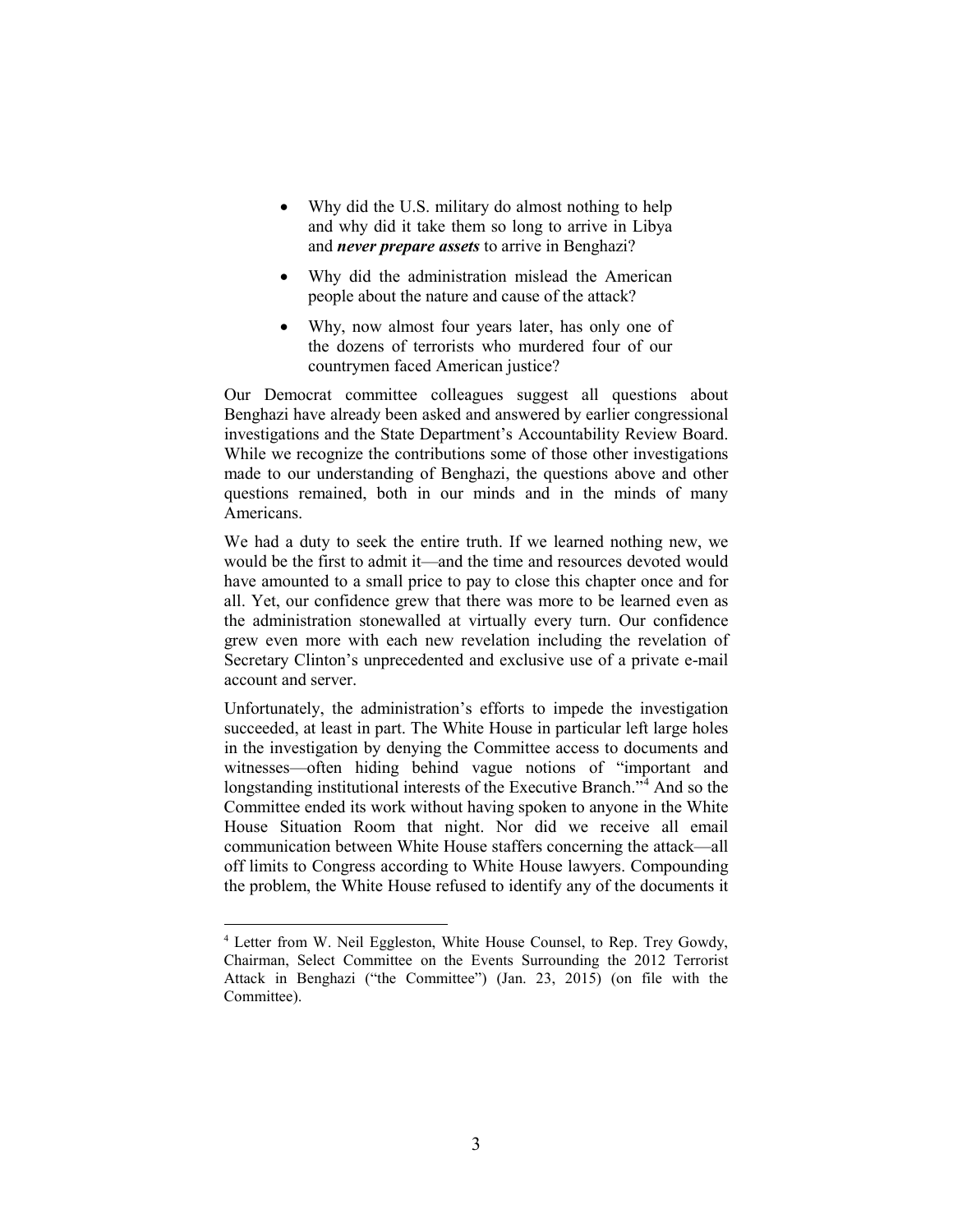had withheld. If the administration had a sincere interest in cooperating with the Committee's investigation, as it stated repeatedly, we saw no real evidence of it.

And so we leave the Committee much the same way we joined it knowing that Congress and the American people did not get every relevant fact from this administration. Nevertheless, we did learn more. Much more.

Most significantly, the administration consistently blamed flawed information from the U.S. Intelligence Community, primarily the Central Intelligence Agency (CIA), for its public misstatements about Benghazi—with the President, Secretary Clinton, Ambassador Rice, and others blaming a video-inspired protest that had never taken place in Benghazi.<sup>[5](#page-6-0)</sup> But flawed intelligence is no excuse for officials who knew better, and we now know that key leaders did. Secretary Clinton in particular learned quickly that Benghazi amounted to an organized terrorist attack, not a spontaneous demonstration turned violent. Yet, Secretary Clinton and the administration told one story privately—that Benghazi was a terrorist attack—and told another story publicly blaming a video-inspired protest. The misleading public statements led concerned State Department staffers to describe Ambassador Rice as "off the reservation" and another to add the "[White House was] very worried about the politics."[6](#page-6-1) A national tragedy, however, is not a time for politics; it is a time to set politics aside and do one's duty.

We also learned that by September 11, 2012 the security situation in Benghazi had deteriorated significantly. Months before the attack one State Department diplomatic security agent viewed the situation as a "suicide mission" where "there was a very good chance that everyone was going to die."<sup>[7](#page-6-2)</sup> Yet, the facility remained open—even as other

<span id="page-6-0"></span><sup>&</sup>lt;sup>5</sup> For example, the report issued by the House Permanent Select Committee on Intelligence concluded that "Ambassador Rice's September 16 public statements about the existence of a protest, as well as some of the underlying intelligence reports, proved to be inaccurate." *See* INVESTIGATIVE REPORT ON THE TERRORIST ATTACKS ON U.S. FACILITIES IN BENGHAZI, LIBYA, SEPTEMBER 11- 12, 2012 (report by Chm. Rogers and Ranking Member Ruppersberger, Members, H. Perm. Select Comm. on Intel.) (Comm. Print 2014).

<span id="page-6-1"></span><sup>6</sup> E-mail from Senior Advisor for Strategic Communications, State Dep't, Near Eastern Affairs Bureau to various (Sept. 17, 2012) (on file with the Committee, C05580618).

<span id="page-6-2"></span><sup>&</sup>lt;sup>7</sup> Transcript of Interview of DS Agent #10 at 22 (on file with the Committee).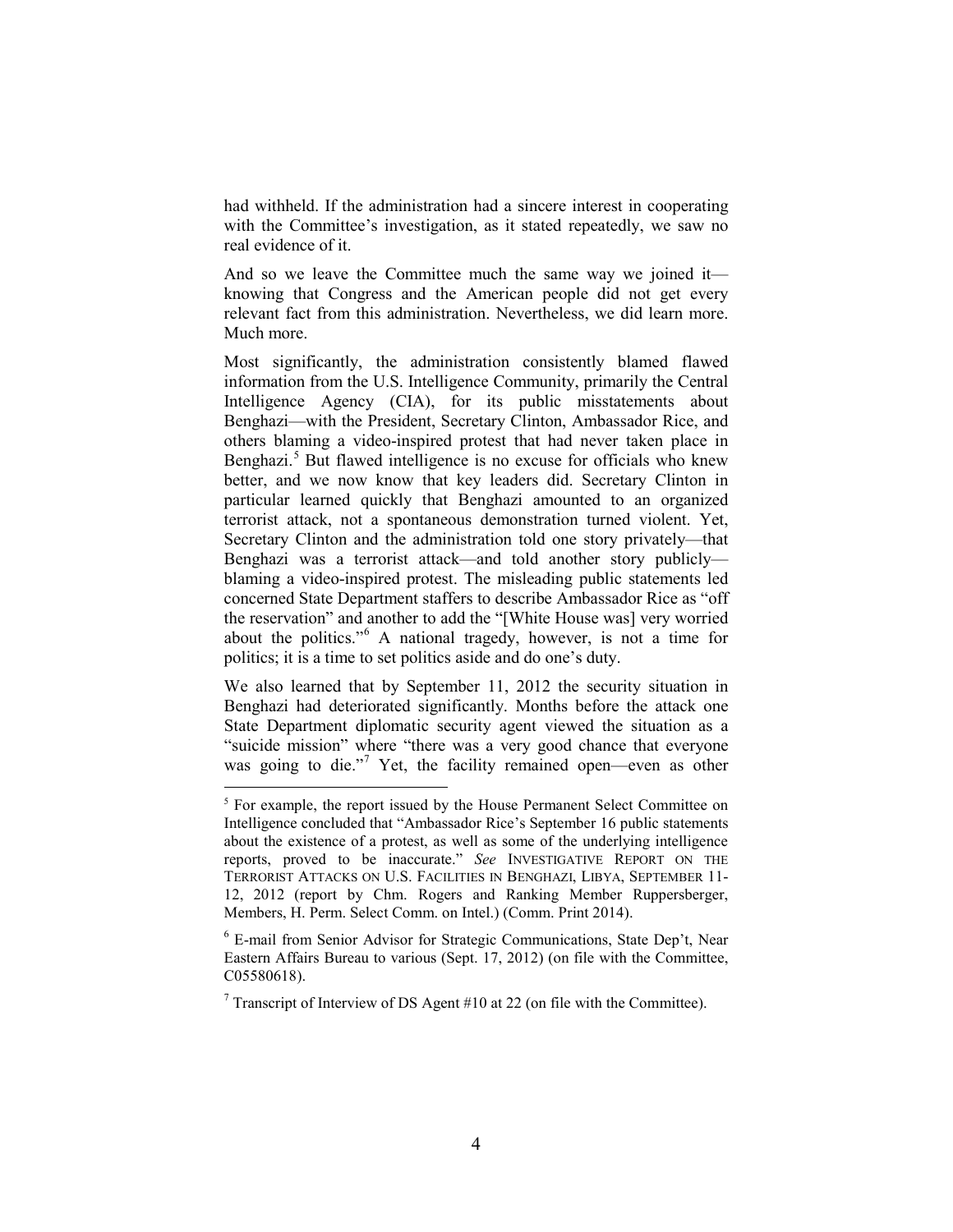countries and organizations departed. And yet no one could give a satisfactory explanation for why the State Department remained. While we may never know for certain exactly why the State Department left Benghazi open in the face of such dangerous conditions, the most plausible answer is troubling. Secretary Clinton pushed for the U.S. to intervene in Libya, which at the time represented one of her signature achievements. To leave Benghazi would have been viewed as her failure and prompted unwelcome scrutiny of her choices. But when faced with a dire situation in Libya, Secretary Clinton had an obligation to act. And she had a clear chance to do so in August 2012 when presented with the facts in a memo from Assistant Secretary Beth Jones that painted a bleak picture of conditions in Libya. Yet, she failed to lead.

Finally, we learned troubling new details about the government's military response to the attack. Until now the administration has led us to believe the military did not have assets—men or machines—close enough or ready enough to arrive in Benghazi in time to save lives. As one earlier committee put it, "given their location and readiness status it was not possible to dispatch armed aircraft before survivors left Benghazi.<sup>7[8](#page-7-0)</sup> The first asset to arrive in Libya—a Marine "FAST" platoon—did not arrive until nearly 24 hours after the attack began. What is troubling is that the administration never set in motion a plan to go to Benghazi in the first place. It is one thing to try and fail; it is yet another not to try at all. In the end, the administration did not move heaven and earth to help our people in Benghazi, as Americans would expect. The contrast between the heroic actions taken in Benghazi and the inaction in Washington—highlights the failure.

In 2011, the President boasted that "[w]ithout putting a single U.S. service member on the ground, we achieved our objectives [in Libya.]"<sup>[9](#page-7-1)</sup> With parts of Libya now terrorist safe havens, it is difficult not to look back on that claim and the claim "the tide of war was receding" as little more than wishful thinking. The same wishful thinking may have also influenced decisions the administration made in Libya and set the background against which four Americans died. Yet, wishes are no

<span id="page-7-0"></span> <sup>8</sup> Staff of H. Armed Services Comm., 113th Cong., Majority Interim Report: Benghazi Investigation Update (Comm. Print 2014) at 19.

<span id="page-7-1"></span><sup>9</sup> *See* Press Release, Barack Obama, President of the United States, Remarks by the President on the Death of Muammar Qaddafi (Oct. 20, 2011), https://www.whitehouse.gov/the-press-office/2011/10/20/remarks-presidentdeath-muammar-qaddafi.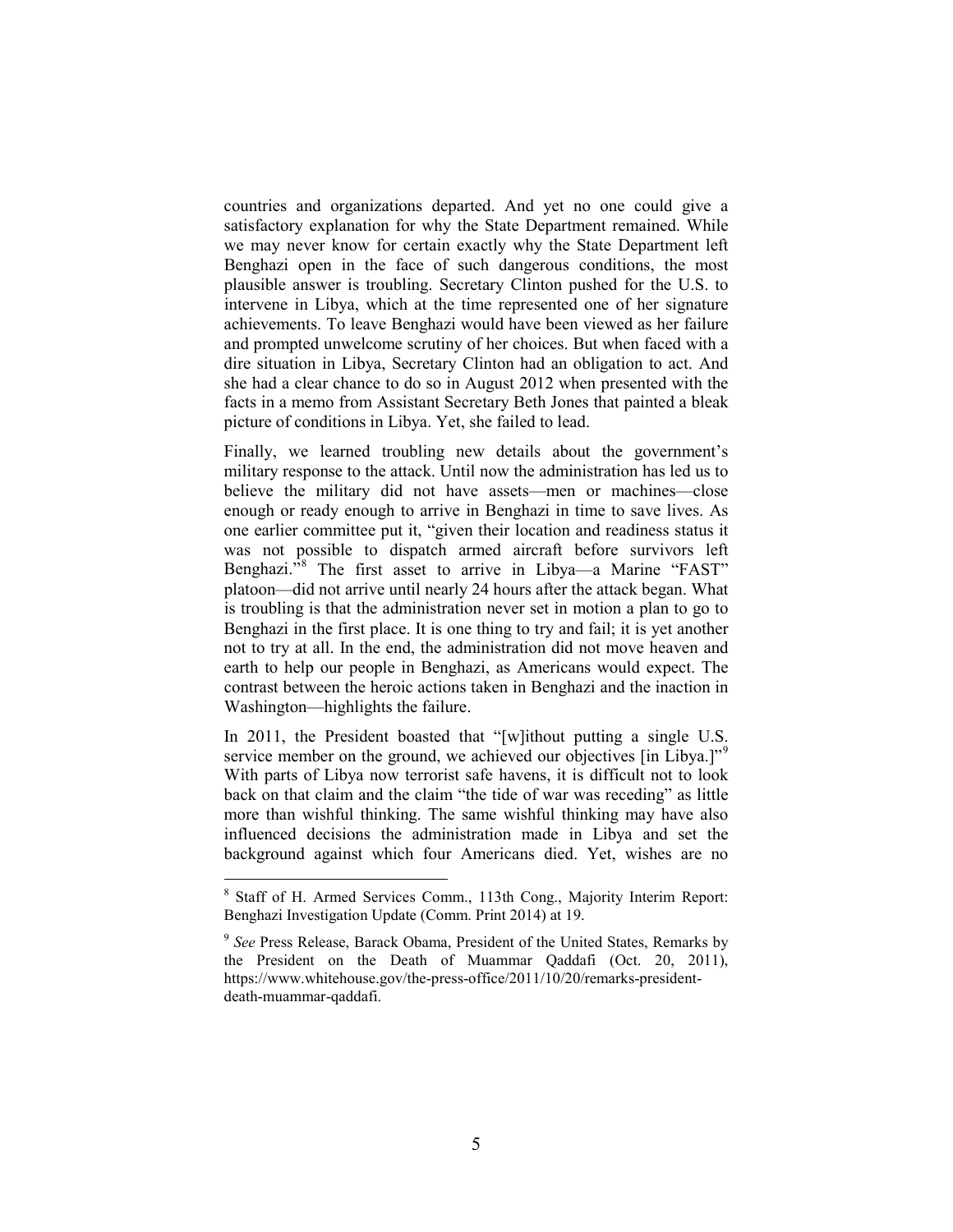match for facts—nor the basis for a sound foreign policy. The facts remain and the tide of war goes in and out. And it was still rising in Libya in September 2012 as Secretary Clinton and the President stood idle.

What follows are the views of two members of this Committee. We choose to add these additional views not to question the Committee's full report. Rather, we write separately to highlight those facts and conclusions uncovered by our investigation that we consider most important to a full understanding of the tragedy that is Benghazi.

# **I.**

# **THE FIRST CASUALTY OF WAR IS TRUTH: HOW THE ADMINISTRATION MISLED THE PUBLIC ABOUT THE BENGHAZI ATTACK**

# *Was it because of a protest? Or was it because of guys out for a walk one night and decided they would go kill some Americans? What difference at this point does it make?*

Hillary Rodham Clinton Secretary of State $10$ 

It began the night of September 11, 2012 and continued for nearly two weeks after. The administration made statements about Benghazi that led the public to believe the attack began spontaneously as a protest over an anti-Islamic video circulating on the Internet. It was, they said, the same video that had sparked demonstrations in Cairo earlier that day. The first statement came from Secretary Clinton. More would follow, from the President, from Ambassador Rice, and from others. Each seemed to blame the murders on a video and a protest.

Yet, in truth, no protest had occurred in Benghazi that night. And even today no clear link between the video and the attack exists. In fact, in the

<span id="page-8-0"></span><sup>&</sup>lt;sup>10</sup> Benghazi: The Attacks and the Lessons Learned Before the S. Comm. on Foreign Affairs,  $113^{th}$  Cong. at 28 (2013) (testimony of Hillary Rodham Clinton, Sec'y of State), http://www.cnn.com/TRANSCRIPTS/1301/23/se.01.html). Oddly, even well after the fact Secretary Clinton continues the false narrative by leaving out of her answer any reference to it having been a planned terrorist attack.

The statement that begins this section—the first casualty of war is truth—is typically attributed to the late California Senator Hiram Johnson (1866-1945), albeit in a slightly different form.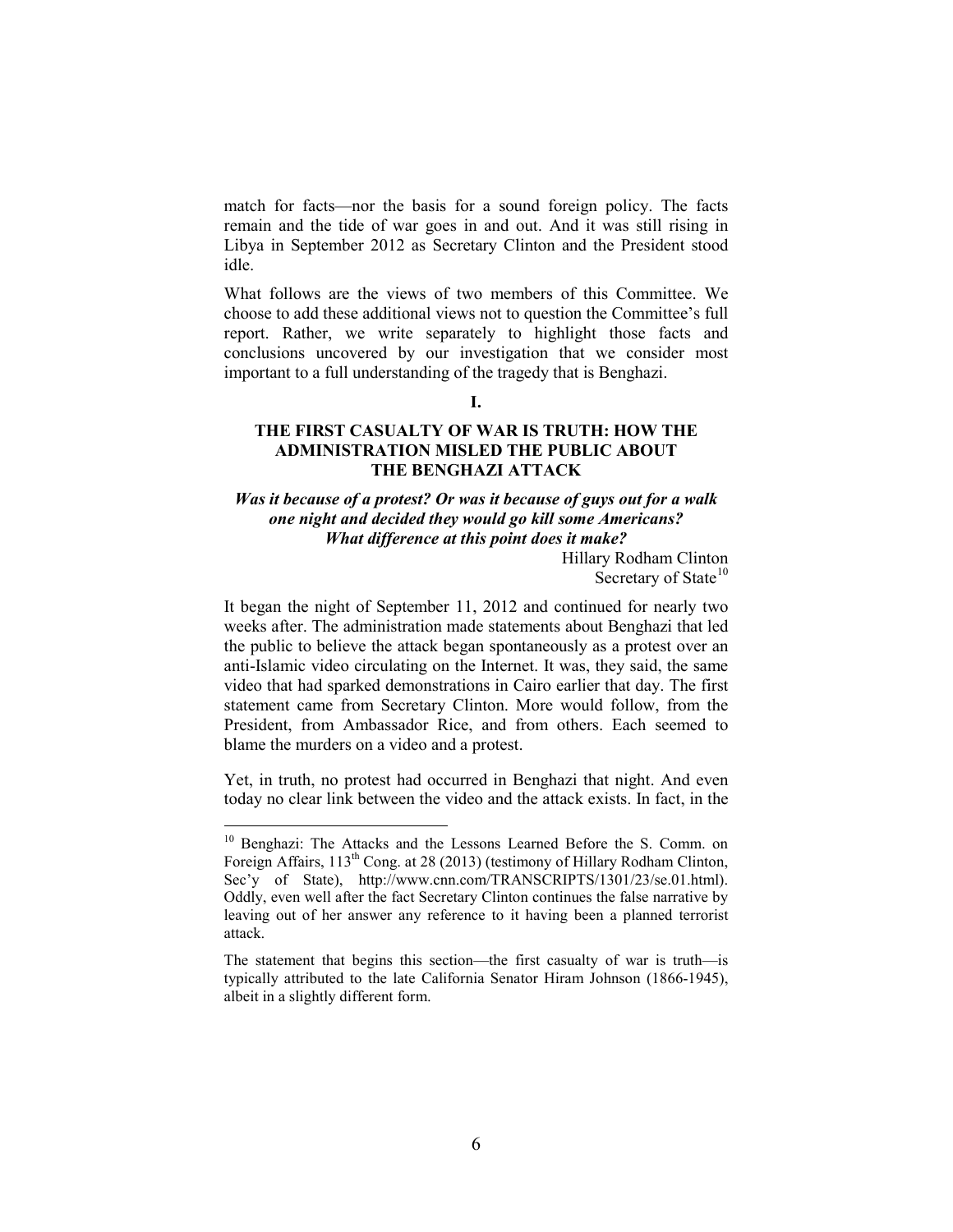criminal indictment against Ahmed Salim Faraj Abu Khatallah (hereafter "Abu Khatallah")—the only person prosecuted thus far for taking part in the attack—the government does not mention the video or a protest. Rather, it blames the attack on revenge for U.S. intelligence collection efforts in the area—a far different explanation than America received in the immediate aftermath of the attack.<sup>[11](#page-9-0)</sup>

Did the administration mislead the public because it worried a terrorist attack might affect the upcoming election? Or did it simply rely on flawed and changing information from the U.S. Intelligence Community as the administration has maintained? Some critics may say the question alone is evidence of the Committee's alleged partisan agenda. Others may defend the misstatements as little more than election-year "spin" something for which the public might fault both parties.

For her part, Secretary Clinton simply dismissed the issue—"at this point, what difference does it make?"—in her now famous exchange with Senator Johnson. Yet, the truth is always important. It is especially so during times when we as a nation must face a crisis—and mourn one—together and to learn from it. Instead of sharing that truth, the administration concealed it. And in doing so it misled the American people for political gain. When that happens, whether by Republicans or Democrats, it does, should, and always will make a difference.

### **A.**

### **56 Days**

The terrorist attack in Benghazi came during a critical time for the President. He faced an increasingly difficult re-election bid as polls showed his lead over Republican presidential nominee Mitt Romney narrowing. The President had few clear successes to highlight from his first term and the economy had yet to recover fully. The political landscape left little room for error—or bad news.

If one bright spot existed in the President's record, nearly four years in office had passed without a significant terrorist incident at home or abroad and killing Osama bin Laden represented an important accomplishment—one the President and his team trumpeted often.<sup>[12](#page-9-1)</sup> As

<span id="page-9-0"></span><sup>&</sup>lt;sup>11</sup> See Khatallah Indictment at 6.

<span id="page-9-1"></span> $12$  For example, just 5 days before the attack, the President in his nationallytelevised speech said the following about the war on terror: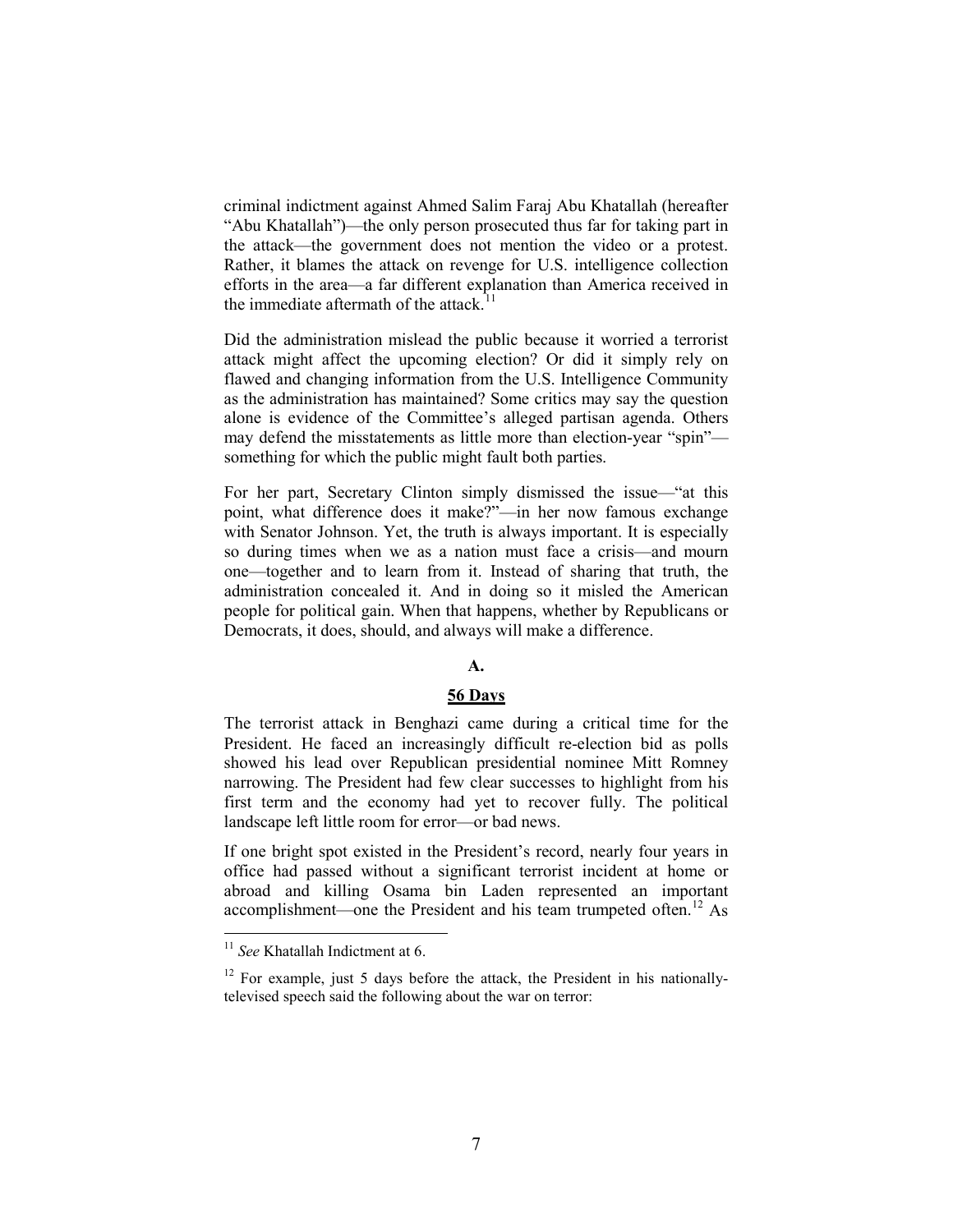Vice President Biden put it just days before the attack, "Osama bin Laden is dead, and General Motors is alive." It was a powerful political argument, but the tide of war continued to roll in.

September 11, 2012 threatened to take the President's national security argument away. The Romney campaign and others seized on the attack as evidence of a failed policy and criticized the administration's seeming refusal to call the attackers terrorists. To many, Benghazi represented a potential October surprise that could impact the President's re-election bid. [13](#page-10-0) As one publication put it, "with the American Presidential election only two months away, the murder of four American diplomats could be a game changer so far as Mr. Obama's re-election prospects are concerned."[14](#page-10-1)

The President had a political problem. And his advisors saw it immediately. In fact, the election entered the discussion before the attack even ended. Sometime before 10:35 p.m. on the night of September 11, 2012, Victoria Nuland, the State Department's spokesperson, sent an email to two other high level Clinton aides, Jacob Sullivan and Phillipe Reines:

> In a world of new threats and new challenges, you can choose leadership that has been tested and proven. Four years ago I promised to end the war in Iraq. We did.*.* I promised to refocus on the terrorists who actually attacked us on 9/11, and we have. We've blunted the Taliban's momentum in Afghanistan, and in 2014, our longest war will be over. A new tower rises above the New York skyline, *al-Qaida is on the path to defeat, and Osama bin Laden is dead*.

President Barack Obama, Speech to Democratic National Convention (Sept. 6, 2012) (emphasis added), http://www.npr.org/2012/ 09/06/ 160713941/transcriptpresident-obamas-convention-speech).

<span id="page-10-0"></span><sup>13</sup> *See*, e.g., Craig Unger, *GOP's October Surprise? Source reveals "Jimmy Carter Strategy" to make Obama Seem weak on defense in campaign's final month*, Salon (Oct. 1, 2012), http://www.salon.com/2012/10/01/gops\_october \_surprise/.

<span id="page-10-1"></span><sup>14</sup> Con Coughlin, *The murder of the US ambassador to Libya is a wake-up call for Obama,* THE TELEGRAPH, (Sept. 12, 2012).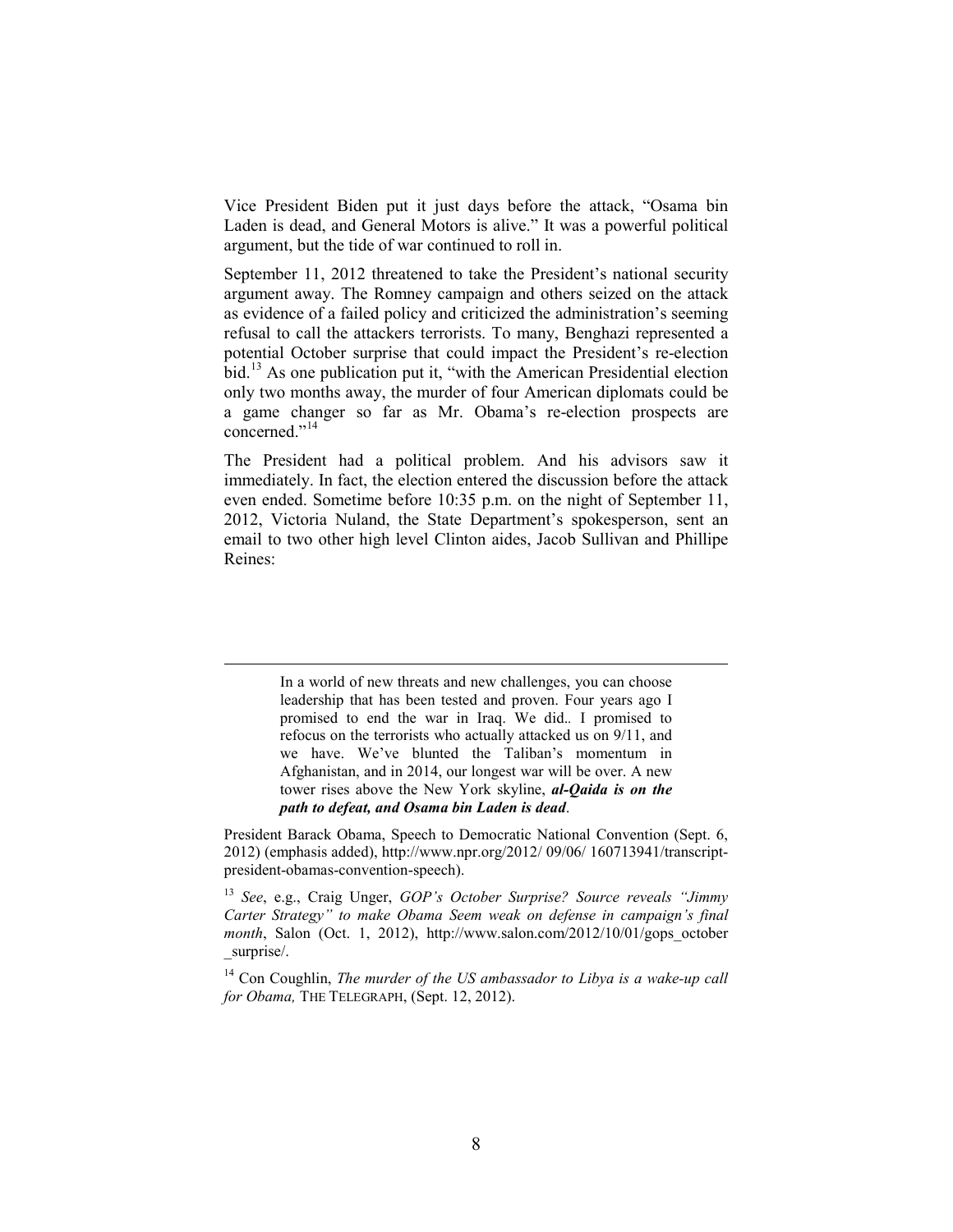#### *This is what Ben [Rhodes] was talking about.*

"I'm outraged by the attacks on American diplomatic missions in Libya and Egypt and by the death of an American consulate worker in Benghazi. It's disgraceful that the Obama Administration's first response was not to condemn attacks on our diplomatic missions, but to sympathize with those who waged the attacks. – Mitt Romney"<sup>[15](#page-11-0)</sup>

The "Ben" in Nuland's email was Benjamin Rhodes, the White House National Security Council's Deputy National Security Adviser for Strategic Communications and one of the President's top aides. The "this" was the accompanying "Tweet" issued from the Romney campaign attacking the administration's handling of the situation. In short, the national security crisis turned into a political problem almost immediately.

And so on this highly charged political stage—just 56 days before the presidential election—events forced the administration to make a choice about what to tell the American people: Tell the truth that heavily armed terrorists had killed one American and possibly kidnapped a second and increase the risk of losing the election. Say we do not know what happened. Or blame a video-inspired protest by tying Benghazi to what had occurred earlier in the day in Cairo. The administration chose the third, a statement with the least factual support but that would help the most politically.<sup>[16](#page-11-1)</sup>

While the attack loomed largest, and most immediately, for the President and his reelection bid, he was not alone in having a choice to make—or with something to lose. Secretary Clinton would have seen her reputation

<span id="page-11-0"></span><sup>&</sup>lt;sup>15</sup> E-mail from Victoria Nuland, State Dep't Spokesperson, to Jacob Sullivan, State Dep't Deputy Chief of Staff and Phillipe Reines, State Dep't Deputy Assistant Secretary for Communications (Sept. 11, 2012) (emphasis added) (on file with the Committee, C05412104).

<span id="page-11-1"></span><sup>&</sup>lt;sup>16</sup> When asked on the night of the attack whether he knew "of any connection between what had occurred in Cairo and what had occurred in Benghazi," Rhodes testified, "I did not, other than the fact that both events took place in proximity to one another." *See* Transcript of Interview of Benjamin Rhodes, Deputy National Security Advisor for Strategic Communications, White House National Security Council at 13 (Feb. 2, 2016) (on file with the Committee).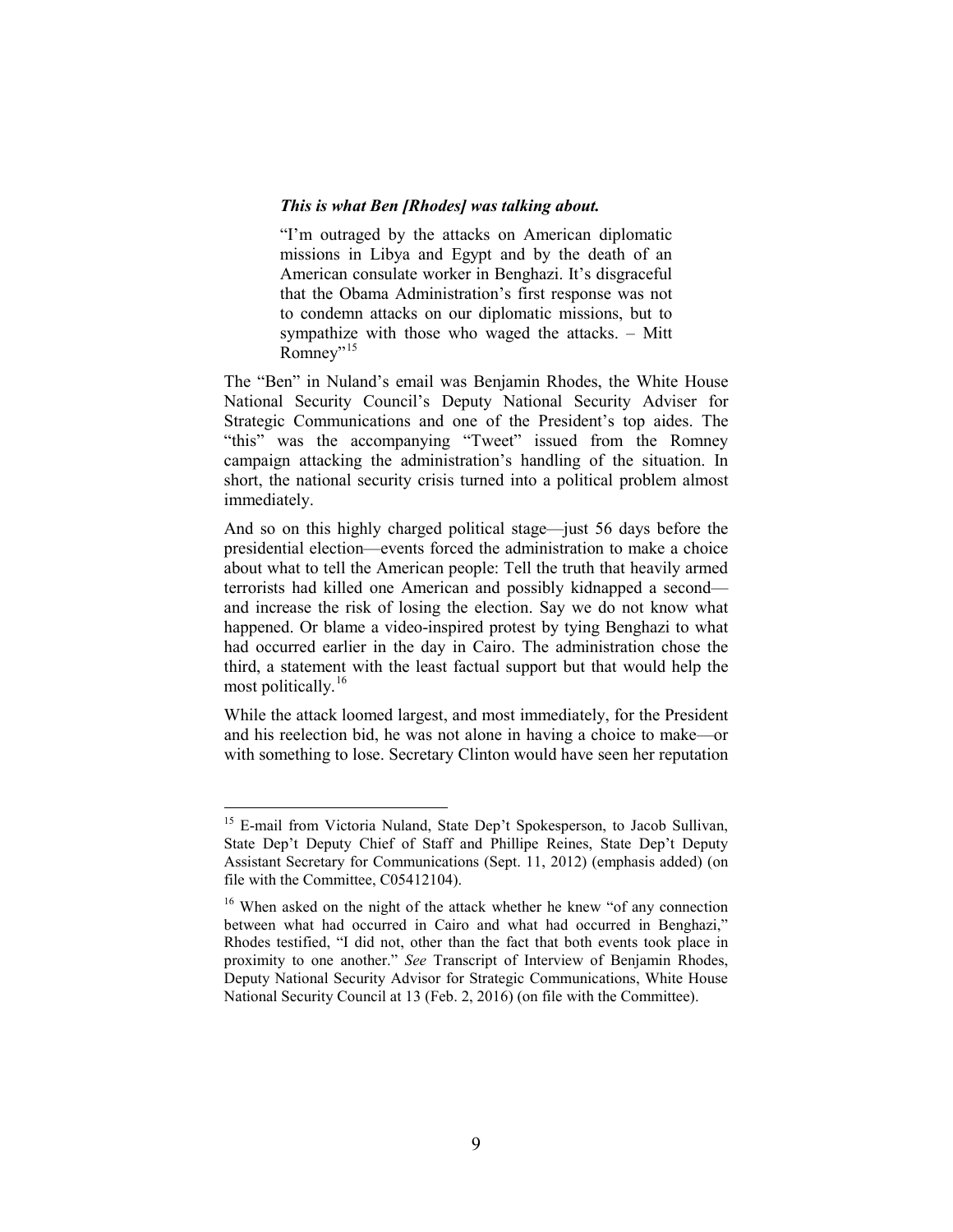and legacy—and possibly 2016 election prospects—tied to what had just occurred in Benghazi as well.

Secretary Clinton was the administration's chief proponent of U.S. Libya policy and pushed for the President to join the NATO coalition to topple Qhaddafi. According to then-Secretary of Defense Robert Gates, who opposed intervention, others who pushed to intervene—including Ambassador Rice and Ben Rhodes—are the same people who later worked to mislead the public about the attack.<sup>[17](#page-12-0)</sup>

While that effort succeeded and Qhaddafi is gone, most now agree that the Libya intervention failed, in large part because of inadequate planning for a post-Qhaddafi Libya. As former Secretary of Defense Robert Gates said later, the administration was "playing it by ear" after Qhaddafi's fall.[18](#page-12-1) So instead of a burgeoning democracy growing from the Arab Spring, we now have a terrorist safe haven growing in its place.

Secretary Clinton rarely mentions Libya now. Yet, early on her advisors pointed to Qhaddafi's ouster and her role as a historic foreign policy success. In August 2011, Secretary Clinton's Deputy Chief of Staff and Director of Policy Jacob Sullivan described her role as no less than the "leadership/ownership/stewardship of this country's Libya policy from start to finish" and that she was "instrumental in securing the authorization, building the coalition, and tightening the noose around Qadhafi and his regime."[19](#page-12-2)

Secretary Clinton's longtime friend and advisor Sidney Blumenthal described the success in even loftier terms:

> First, brava! This is a historic moment and you will be credited for realizing it.

> When Qaddafi himself is finally removed, you should of course make a public statement before the cameras wherever you are, even in the driveway of your vacation

<span id="page-12-0"></span><sup>&</sup>lt;sup>17</sup> ROBERT F. GATES, DUTY 518 (2014).

<span id="page-12-1"></span><sup>18</sup> Nancy A. Youssef, *Hillary's Libya Post-War Plan was "Play It by Ear," Gates Says*, (Oct. 20, 2015, 8:00 p.m.), http://www.thedailybeast.com/articles /2015/10/ 20/hillary-s-libya-post-war-plan-was-play-it-by-ear-gates-says.html.

<span id="page-12-2"></span><sup>&</sup>lt;sup>19</sup> E-mail from Jacob Sullivan to Cheryl Mills, State Dep't Chief of Staff (Aug. 21, 2011) (on file with the Committee, SCB0075905).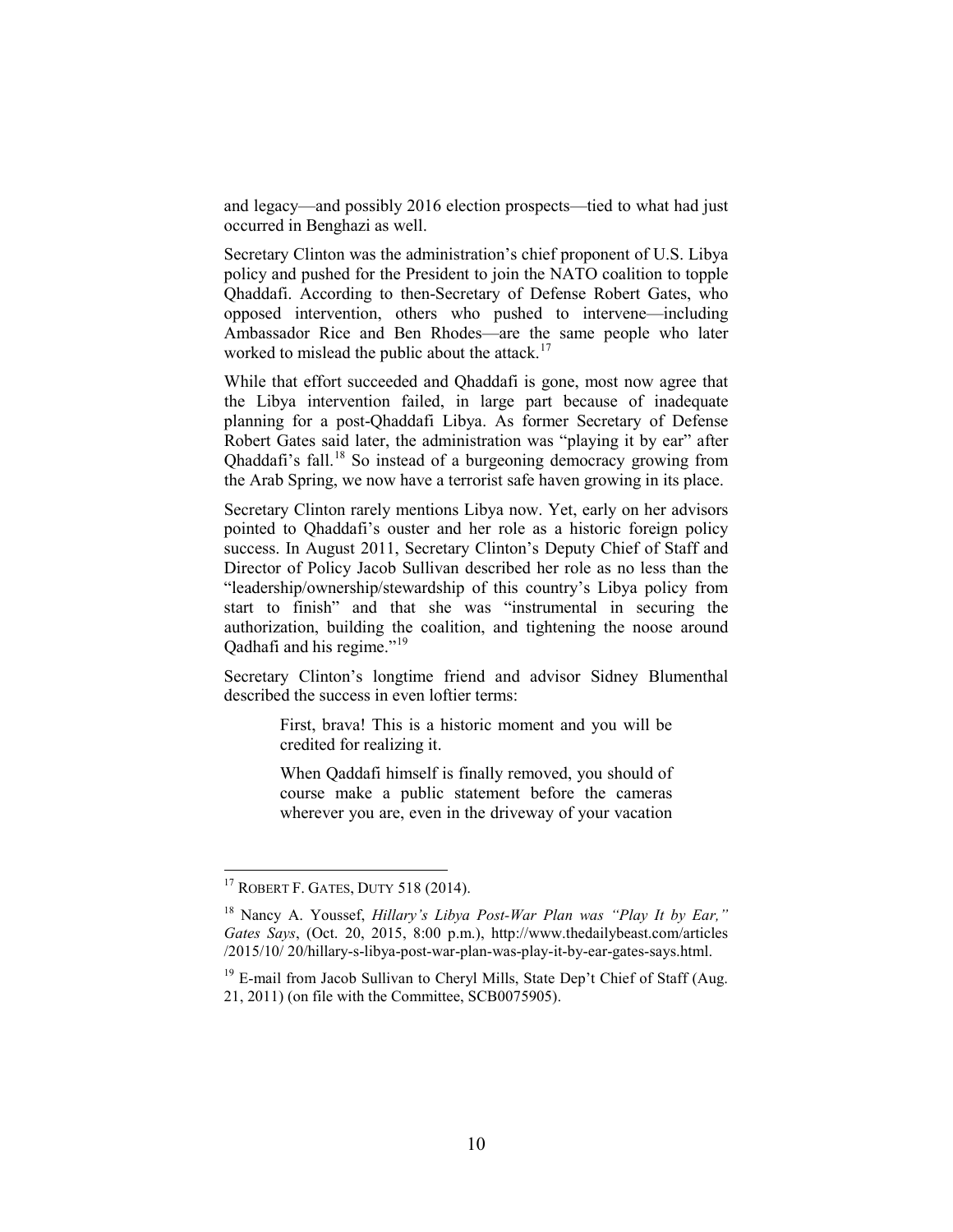house. You must go on camera. You must establish yourself in the historical record at this moment.

The most important phrase is: "successful strategy."

\*\*\*

Then you can *say whatever on future policy*—but only after asserting the historic success and explaining the reasons why.

This is a very big moment historically and for you. History will tell your part in it. You are vindicated. But don't wait, help *Clio* now.[20](#page-13-0)

It is too soon to know how *Clio*—the goddess of history—will ultimately treat Secretary Clinton's push to intervene in Libya. What we do know is that when given a chance to tell the truth to the American people, she did the opposite. It began at 10:08 p.m. in Washington on the night of the murders—before the attack had even ended.

# **B.**

# **Out of the Fog: Telling One Story Privately and Another Story Publicly**

Some blame the "fog of war" for the administration's misstatements about Benghazi. While it is true officials in Washington did not have all the facts, the President, Secretary Clinton, and other senior leaders had enough information to conclude almost immediately that Benghazi and Cairo were very different. Benghazi was a terrorist attack and Cairo a large protest that had been publicized in advance on social media and that the State Department prepared for and expected.<sup>[21](#page-13-1)</sup>

The information the President, Secretary Clinton, and other senior leaders had included detailed information about the sophisticated nature of the attack, the weapons used, the complexity of the attack, and the hours-long duration of the siege that spanned two locations. For example,

<span id="page-13-0"></span><sup>&</sup>lt;sup>20</sup> E-mail from Sidney Blumenthal to Hillary Rodham Clinton (Aug. 22, 2011) (emphasis added) (as we now know and as Secretary Gates has pointed, out the day after Qhaddafi fell called for far more planning than "whatever") (on file with the Committee, BLU-094).

<span id="page-13-1"></span><sup>21</sup> *See* Transcript of Press Conference, Statement of Victoria Nuland, State Dep't Spokesperson (Sept. 17, 2012) (on file with the Committee, C05394583).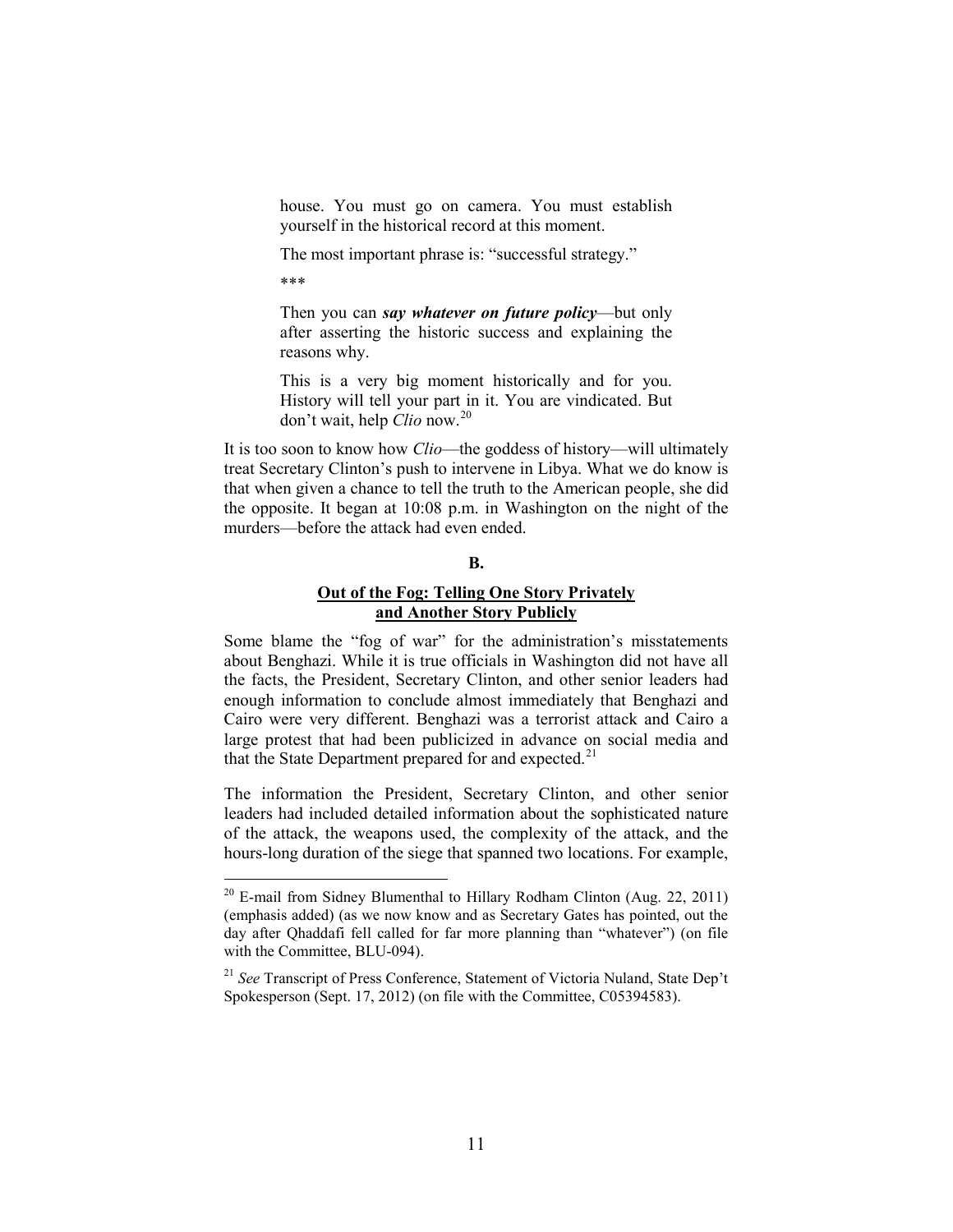one State Department official was told that night by a witness in Benghazi that the attackers who fired the mortar launcher had significant training and were "not just persons off the street lobbing in mortars."<sup>[22](#page-14-0)</sup>

Significantly, the information known in Washington included reports from a number of eye witnesses on the ground in Benghazi—often in near real time—who remained in almost constant contact with officials in Washington during the attack. None of those eye witnesses mentioned a protest or the video.

One of those witnesses saw the attack begin in real time while watching the Benghazi compound's security monitors inside the facility's tactical operations center. Up to that point, no protests had occurred and all was calm. When asked later about whether a protest had occurred, he said,



front row seat to the attack.<sup>[24](#page-14-2)</sup>

The Deputy Chief of Mission in Libya, Gregory Hicks, who was in Tripoli at the time of the attack, spoke to Ambassador Stevens last. As terrorists swarmed the Benghazi compound, Ambassador Stevens managed to call Hicks and said, simply, "Greg, we are under attack."<sup>[25](#page-14-3)</sup> No mention of a protest. No mention of the video. Hicks relayed this same information to Acting Assistant Secretary for Near Eastern Affairs

<span id="page-14-0"></span><sup>&</sup>lt;sup>22</sup> Transcript of Interview of Charlene Lamb, Assistant Sec'y of State for Diplomatic Security for International Programs at 46-47 (Jan. 7, 2016).

<span id="page-14-1"></span> $23$  Transcript of Deposition of DS Agent #3 before House Comm. on Oversight and Government Reform at 231 (Oct. 8, 2013) (on file with the Committee).

<span id="page-14-2"></span> $^{24}$  *Id.* at 165. At approximately 4:38 p.m. the State Dep't Operations Center appears to have set up a direct line to Benghazi. *See* E-mail to Jacob Sullivan, Cheryl Mills, and Secretary Clinton's Executive Assistant (Sept. 11, 2012) (on file with the Committee, C05561866).

<span id="page-14-3"></span> $25$  Transcript of Interview of Gregory Hicks, Deputy in Charge of Mission in Libya before H. Comm. on Oversight and Government Reform at 18 (Apr. 11, 2013).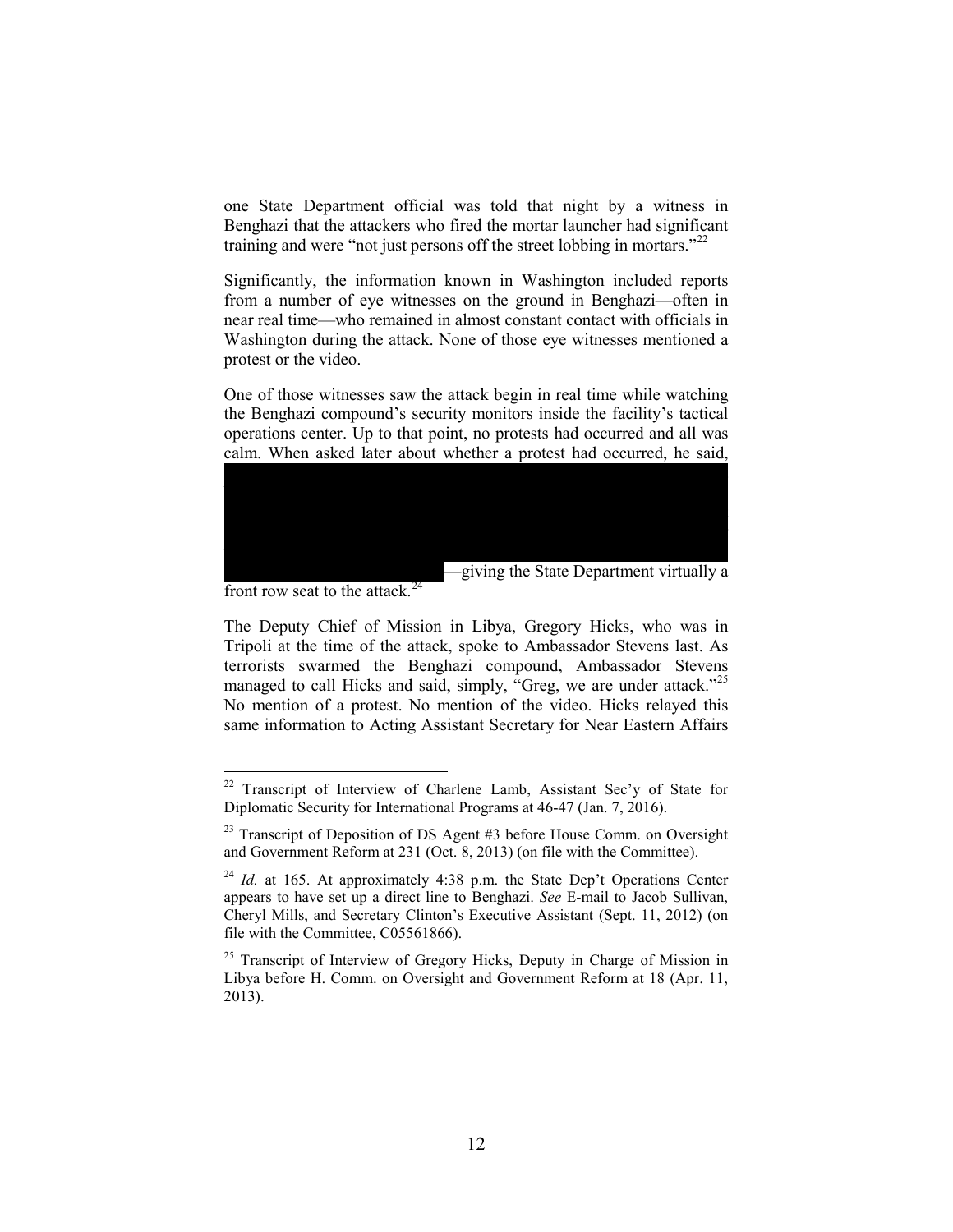("NEA") Beth Jones<sup>[26](#page-15-0)</sup> and also spoke to Secretary Clinton and other top State Department officials that night.<sup>[27](#page-15-1)</sup> When asked later whether he would have expected Ambassador Stevens and the security officers in Benghazi to report a protest if it had occurred, Hicks said:

> *Absolutely*, I mean, we're talking about both security officers who know their trade, even though they are brand new, and one of the finest political officers in the history of the Foreign Service. You know, *for there to have been a demonstration on Chris Stevens' front door and him not to have reported it is unbelievable*. And secondly, if he had reported it, he would have been out the back door within minutes of any demonstration appearing anywhere near that facility. And there was a back gate to the facility, and, you know, it worked.<sup>[28](#page-15-2)</sup>

Days later, one member of the State Department's Diplomatic Security Command Center on duty the night of the attack was asked by a colleague whether a protest had been reported prior to the attack. His response left little doubt: "Zip, nothing nada."<sup>[29](#page-15-3)</sup> That same person in a "Terrorism Event Notification" emailed out the morning of September 12, 2012 described the event just as clearly: "It was a full on attack

<span id="page-15-0"></span><sup>&</sup>lt;sup>26</sup> Transcript of Interview of Beth Jones, Acting Assistant Secretary for Near Eastern Affairs before House Comm. on Oversight and Government Reform at 38-39 (July 11, 2013) ("He said . . . Greg Hicks has called. Ambassador Stevens is in Benghazi. He called and said, 'We're under attack.'").

<span id="page-15-1"></span><sup>27</sup> *See* Dep't of State, Watch Log, Operations Center (Sept. 11, 2012) (showing call at 7:05 p.m. between Hicks and Secretary Clinton, Deputy Secretary Thomas Nides, Under Secretary Patrick Kennedy, Under Secretary Wendy Sherman, Chief of Staff Cheryl Mills, Deputy Chief of Staff and Director Jacob Sullivan, Spokesperson Victoria Nuland, and Acting Assistant Secretary for Near Eastern Affairs Beth Jones (on file with the Committee, C05872462).

<span id="page-15-2"></span> $28$  Transcript of Interview of Gregory Hicks before H. Comm. on Oversight and Government Reform at 81-82 (emphasis added) (on file with the Committee).

<span id="page-15-3"></span> $29$  E-mail from DS Agent #30 to DS Agent (Sept. 18, 2012) (on file with the Committee, C05390678).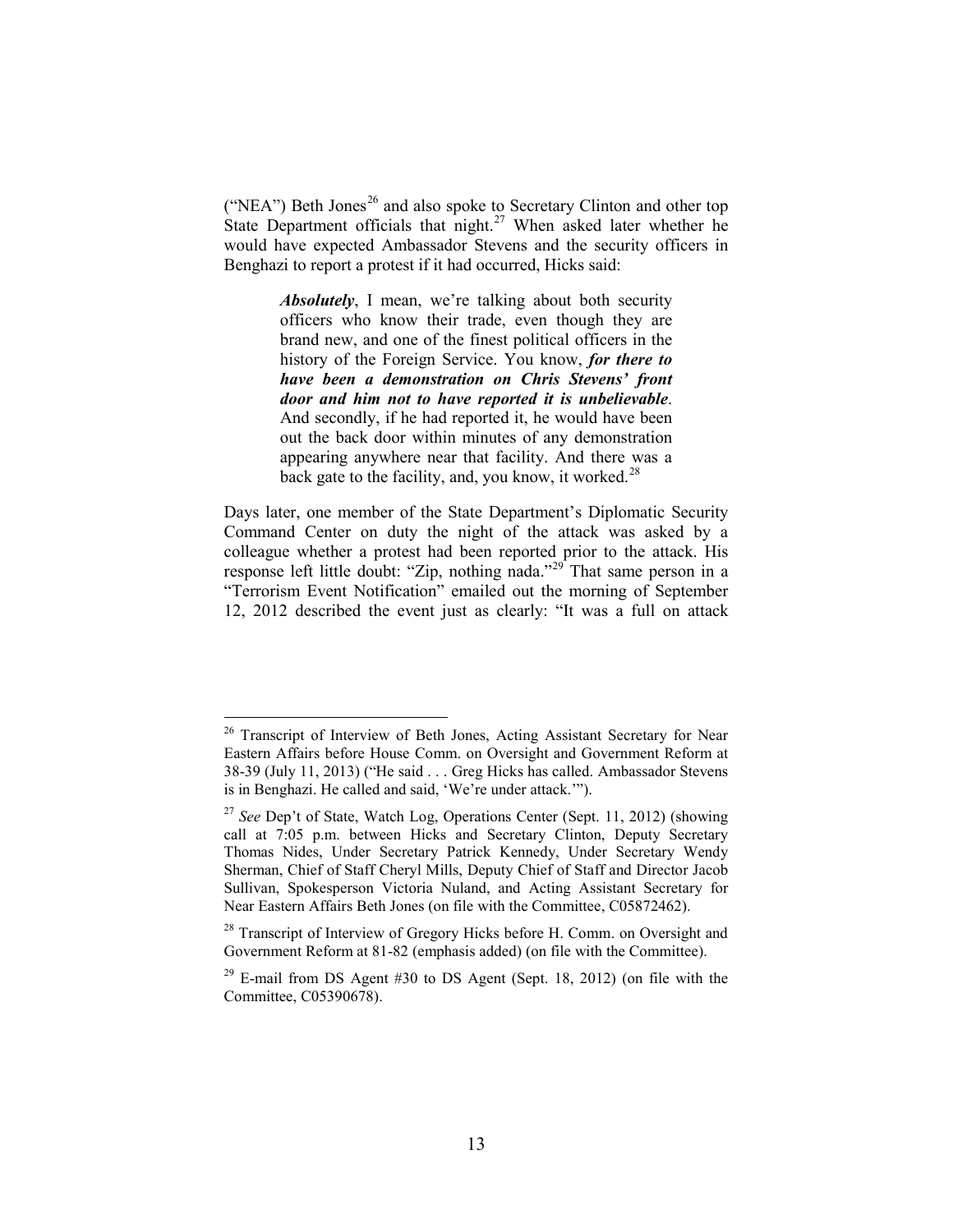against our compound in Benghazi."[30](#page-16-0) Again, no mention of a protest. No mention of the video.

All of the information coming into the State Department that night and in the days that followed from the witnesses pointed to a terrorist attack. There is no evidence that any of the accounts blamed a video-inspired protest or, in fact, any protest at all. Moreover, this attack did not occur in a vacuum. Rather, it came toward the end—not the beginning—of a long list of terrorist and other violence aimed at the U.S. and other interests in Libya and Benghazi—a history of violence well known to senior State Department officials.

Officials also recognized very quickly the differences between what had occurred in Cairo in response to the video and what occurred in Benghazi. As one official put it the night of the attack, "We can confirm that our office in Benghazi, Libya has been *attacked by a group of militants* [and] [i]n *Cairo*, we can confirm that Egyptian police have now removed the *demonstrators*. . . .<sup>3[31](#page-16-1)</sup> That line between Benghazi and Cairo, however, would soon be blurred and then erased completely.

Notwithstanding clear evidence of a terrorist attack in Benghazi, Secretary Clinton began to connect Cairo and Benghazi in the public's mind almost immediately even as she and others admitted privately the two were unrelated. It began at 10:08 p.m. on the night of the attack before the attack had even ended—with Secretary Clinton's statement condemning the attack. Other statements would follow as well that week. As shown in the following timeline of administration statements, the administration told two different stories, one publicly that connected the attack to the video and protests in Cairo and another privately that recognized it was a terrorist attack.

<span id="page-16-0"></span> $30$  E-mail from DS Agent #30 to various (Sept. 12, 2012) (on file with the Committee, C05389586)

<span id="page-16-1"></span><sup>&</sup>lt;sup>31</sup> E-mail from Victoria Nuland, State Dep't Spokesperson to Jacob Sullivan, Patrick Kennedy, Patrick Ventrell, Bernadette Meehan, National Security Council, Assistant Press Secretary (Sept. 11, 2012) (on file with the Committee, SCB000471).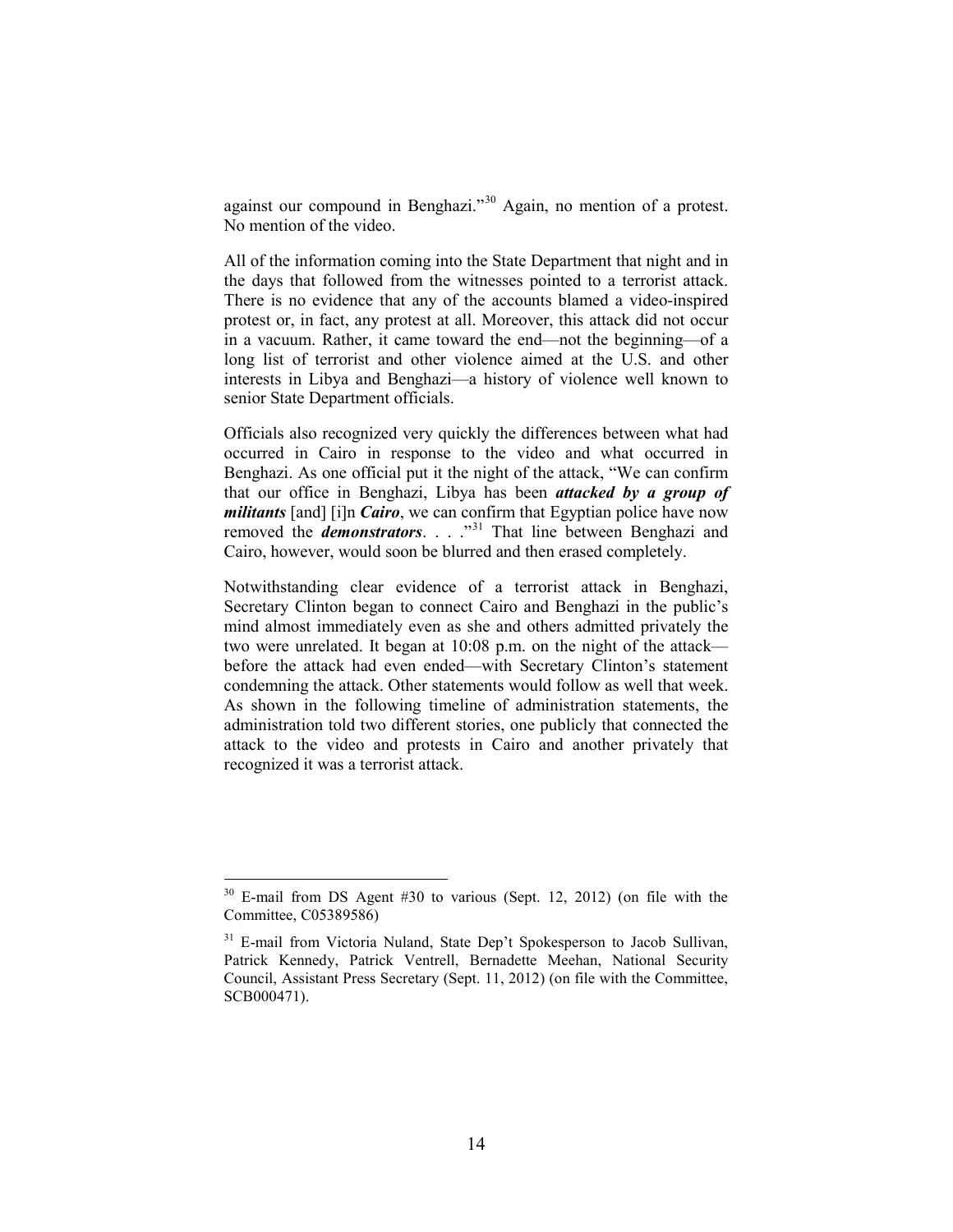# **C. Public vs. Private Timeline**

#### **9/11—Public Statements**

### *Secretary Clinton's 10:08 p.m. Statement on the Attack in Benghazi:*

"I condemn in the strongest terms the attack on our mission in Benghazi today. \* \* \* Some have sought to justify this vicious behavior as a response to inflammatory material posted on the Internet."<sup>[32](#page-17-0)</sup>

### **9/11—Private Statements**

# *Secretary Clinton's Call Sheet for call with President of Libya Mohammed al Magariaf at 6:49 p.m.:*

Under heading Purpose of Call" notes that "Secretary should urge Mr. Magariaf to respond urgently to the attack against the U.S. Mission Benghazi, and security threats against U.S. Embassy Tripoli." No mention of a protest or video.<sup>3</sup>

# *Summary of Call between Secretary Clinton and President Magariaf:*

"[O]ur diplomatic mission was attacked[.] . . . [T]here is a gun battle ongoing, which I understand Ansar as-Sharia [sic] is claiming responsibility for."[34](#page-17-2) No mention of protest or video.

# *Secretary Clinton's E-mail to daughter at 11:23 p.m.:*

"Two of our officers were killed in Benghazi by an Al Quedalike [sic] group[ $.^{17,35}$  $.^{17,35}$  $.^{17,35}$ ]

<span id="page-17-0"></span><sup>&</sup>lt;sup>32</sup> Press Statement, Hillary Rodham Clinton, Sec'y of State, Statement on the Attack in Benghazi (Sept. 11, 2012), http://www.state.gov/ secretary/20092013clinton/rm/2012/09/197628.htm).

<span id="page-17-1"></span><sup>&</sup>lt;sup>33</sup> *See* The Secretary's Call Sheet for Libyan General National Congress President Mohammed al Magariaf (Sept. 11, 2012) (on file with the Committee, C05580497).

<span id="page-17-2"></span><sup>&</sup>lt;sup>34</sup> Notes of Secretary Clinton's Call with Mohammed al Magariaf (Sept. 11, 2012) (on file with the Committee, C05561906).

<span id="page-17-3"></span><sup>&</sup>lt;sup>35</sup> E-mail from Hillary Rodham Clinton to "Diane Reynolds" (Sept. 11, 2012) (on file with the Committee, C05794191).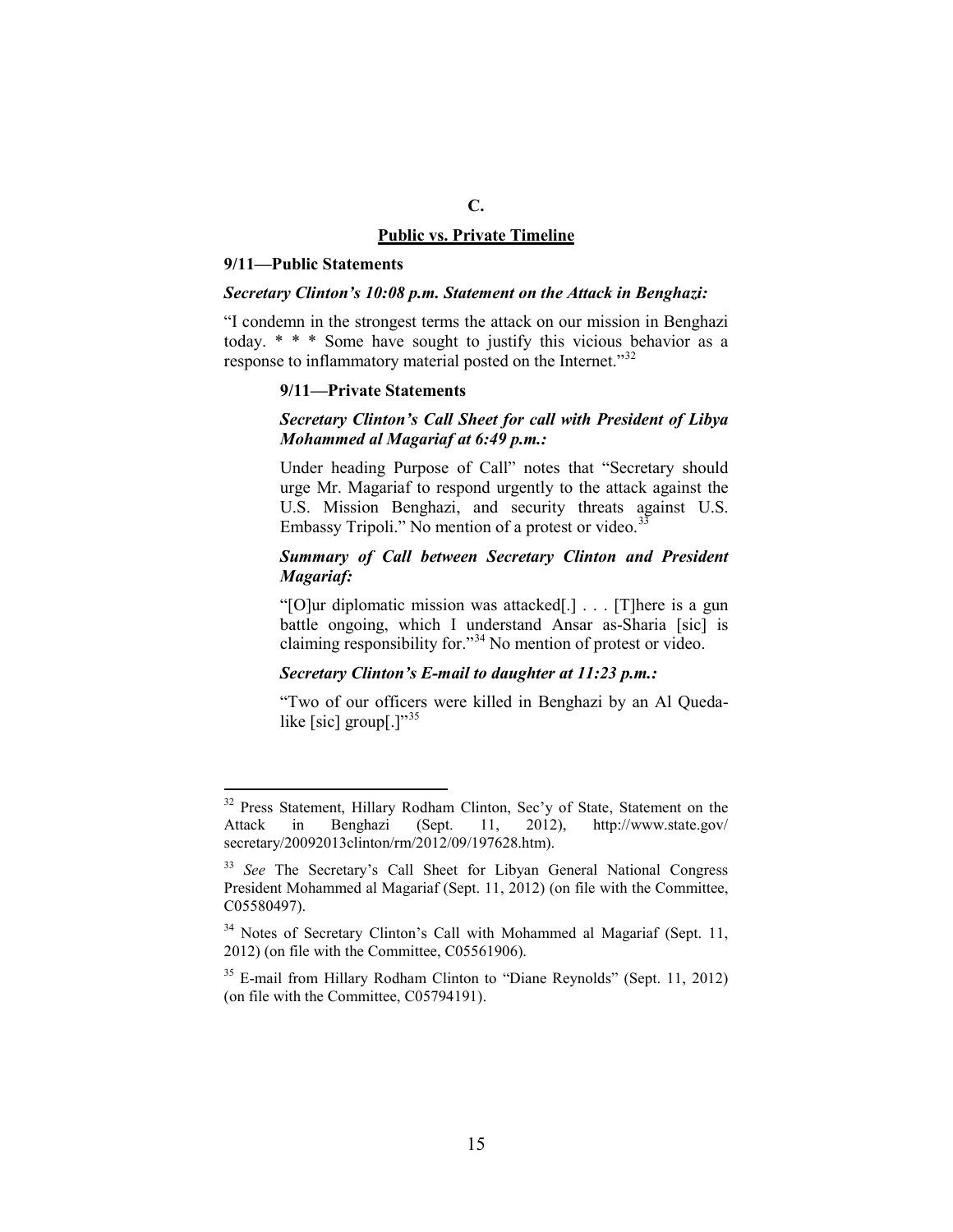### **9/12—Public Statements**

# *Secretary Clinton's Remarks on the Deaths of American Personnel in Benghazi, Libya morning of September 12, 2012:*

"We are working to determine the precise motivations and methods of those who carried out this assault. Some have sought to justify this vicious behavior, along with the protest that took place at our Embassy in Cairo yesterday, as a response to inflammatory material posted on the internet."<sup>[36](#page-18-0)</sup>

### **9/12—Private Statements**

# *Summary of Discussion between Acting Assistant Secretary Beth Jones and Libyan Ambassador Aujali at 9:45 a.m.:*

"I told him that the group that conducted the attacks—Ansar Al Sharia—is affiliated with Islamic extremists."[37](#page-18-1)

# *Jacob Sullivan in e-mail to embassy in Kabul, Afghanistan:*

"There was not really violence in Egypt [and] "*we are not saying that the violence in Libya erupted 'over inflammatory*  videos<sup>.</sup>"<sup>[38](#page-18-2)</sup>

# *Secretary Clinton's Statements to Egyptian Prime Minister Kandil at 3:04 p.m.:*

"*We know* that the attack in Libya had *nothing to do with the film*. It was a planned attack – not a protest. . . . Based on the information we saw today we believe the group that claimed responsibility for this was affiliated with al Qaeda."<sup>[39](#page-18-3)</sup>

<span id="page-18-0"></span><sup>&</sup>lt;sup>36</sup> Hillary Rodham Clinton, Sec'y of State, Remarks on the Deaths of American Personnel in Benghazi, Libya (Sept. 12, 2012), http://www.state.gov/secretary/20092013clinton/rm/2012/09/197654.htm).

<span id="page-18-1"></span><sup>&</sup>lt;sup>37</sup> See E-mail to Victoria Nuland, Deputy Secretary William Burns, Wendy Sherman, Jacob Sullivan, Patrick Kennedy, Cheryl Mills, and others (Sept. 12, 2012) (on file with the Committee, C05391027).

<span id="page-18-2"></span><sup>&</sup>lt;sup>38</sup> E-mail from Jacob Sullivan to Benjamin Rhodes and others (Sept.12, 2012) (emphasis added) (on file with the Committee, SCB0066195).

<span id="page-18-3"></span><sup>&</sup>lt;sup>39</sup> Notes of Secretary Clinton's Call with Egyptian Prime Minister Hesham Kandil (Sept. 11, 2012) (emphasis added) (on file with the Committee, C05561911).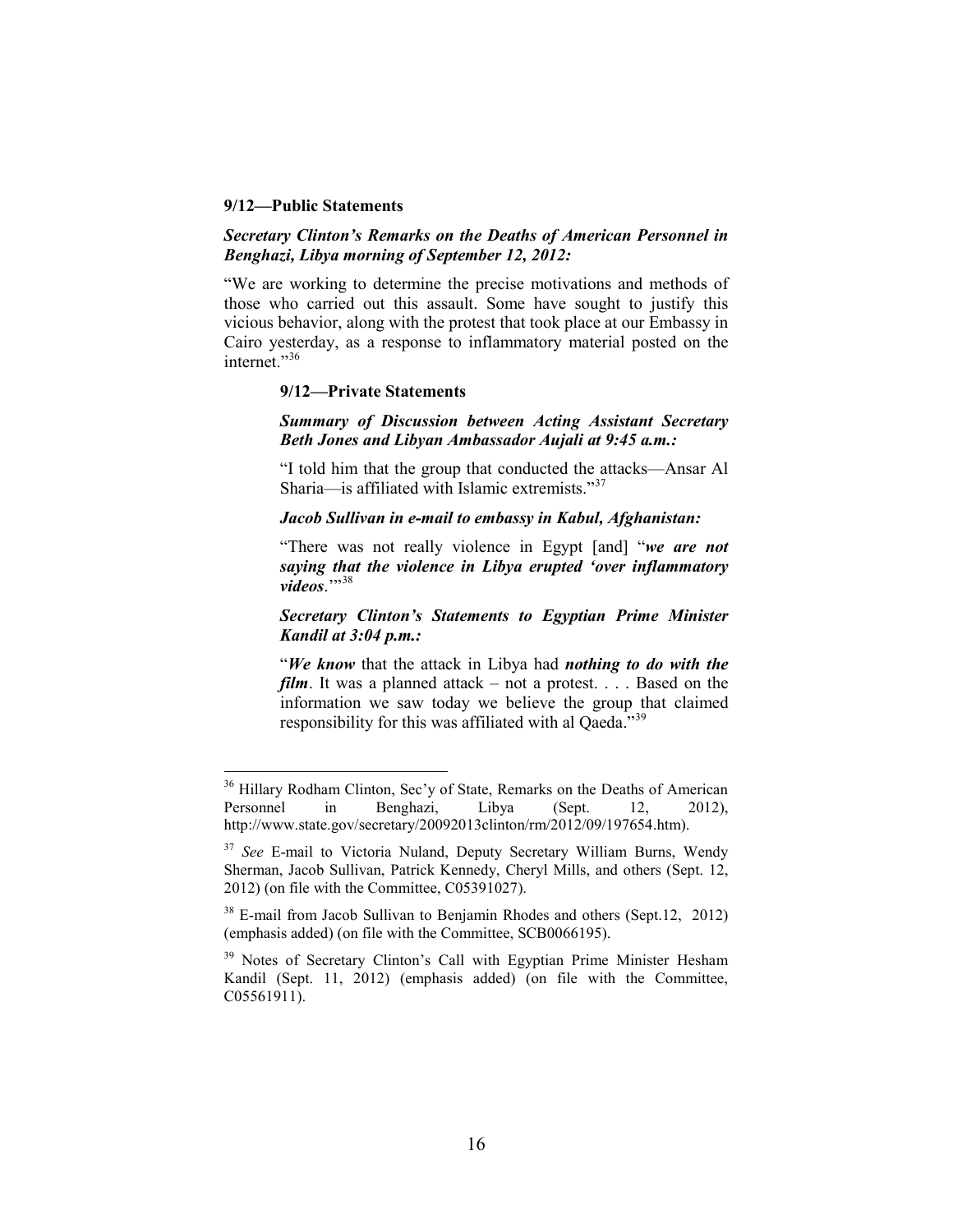# *Under Secretary Patrick Kennedy to congressional staff briefing:*

When asked whether "this [was] an attack under the cover of a protest" Kennedy said, "No the attack was a direct breaching attack." More to the point, he was then asked whether "we believe [this was] coordinated with [the] Cairo [protests] to which Kennedy responded, "Attack in Cairo was a demonstration. There were no weapons shown or used. A few cans of spray paint."<sup>[40](#page-19-0)</sup>

#### **9/13—Public Statements**

### *Secretary Clinton's Morocco Remarks:*

# "I also want to take a moment *to address the video circulating on the Internet that has led to these protests in a number of countries*. \* \* \*

To us, to me personally, this video is disgusting and reprehensible. It appears to have a deeply cynical purpose: to denigrate a great religion and to provoke rage. But as I said yesterday, there is no justification, none at all, for responding to this video with violence. \* \* \*

Violence, we believe, has no place in religion and is no way to honor religion. Islam, like other religions, respects the fundamental dignity of human beings, and it is a violation of that fundamental dignity to wage attacks on innocents. *As long as there are those who are willing to shed blood and take innocent life in the name of God, the world will never know a true and lasting peace. It is especially wrong for violence to be directed against diplomatic missions.* . . .

\*\*\*

I wanted to begin with this statement, because, as our Moroccan friends and all of you know, this has been a difficult week at the State Department. I very much appreciate, Minister, the condolences your government expressed to our Embassy in Rabat. *And even though that* 

<span id="page-19-0"></span> $40$  E-mail from Joy E. Drucker to various (Sept. 13, 2012) (forwarding notes from call between Patrick Kennedy and congressional staff that began at 6:30 p.m. September 12, 2012) (on file with the Committee, C05580110).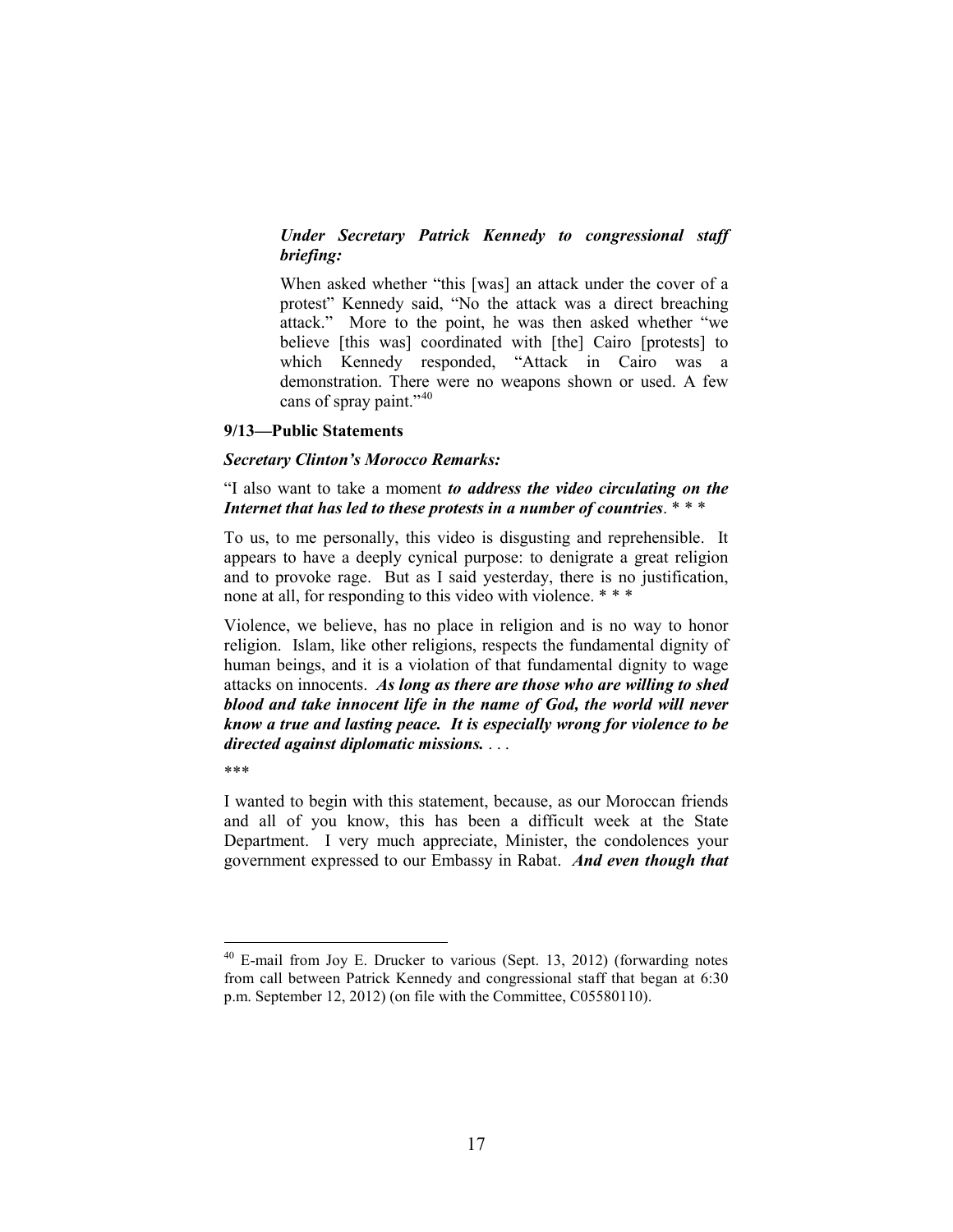*tragedy happened far away in Benghazi, we found a reminder of the deep bounds that connect Morocco to the United States.*"<sup>[41](#page-20-0)</sup>

#### **9/13—Private Statements**

*Summary of call between State Department Deputy Secretary Thomas Nides and Egyptian ambassador to U.S.:*

"Nides said he understood the difference between *the targeted attack in Libya* and the way the protest escalated in Egypt.<sup> $\frac{3}{42}$  $\frac{3}{42}$  $\frac{3}{42}$ </sup>

#### **9/14—Public Statements**

# *White House Spokesman Jay Carney during press conference answering question about Benghazi:*

"We have no information to suggest that it was a preplanned attack. The unrest we've seen around the region has been in reaction to a video that Muslims, many Muslims find offensive. And while the violence is reprehensible and unjustified, it is not a reaction to the 9/11 anniversary that we know of, or to U.S. policy."<sup>[43](#page-20-2)</sup>

### *E-mail from White House Advisor Benjamin Rhodes:*

Under heading "Goals" he wrote "To underscore that these protests are rooted in an Internet video, and not a broader failure of policy[.]<sup>"[44](#page-20-3)</sup>

*Return of remains ceremony statement to father of Tyrone Woods recorded in diary:*

<span id="page-20-0"></span> <sup>41</sup> Hillary Rodham Clinton, Sec'y of State, *Remarks at Opening Plenary of the United States–Morocco Strategic Dialogue Washington, D.C. Wednesday, September 13, 2012*, http://www.state.gov/secretary/20092013clinton/rm/ 2012/09/197711.htm.

<span id="page-20-1"></span> $42$  E-mail from State Dep't Operations Officer to State Dep't Official (Sept. 13, 2012) (on file with the Committee, C05562242).

<span id="page-20-2"></span><sup>&</sup>lt;sup>43</sup> Transcript of White House Press Conference, Jay Carney, White House Spokesperson (Sept. 14, 2012), https://www.whitehouse.gov/the-pressoffice/2012/09/14/press-briefing-press-secretary-jay-carney-9142012).

<span id="page-20-3"></span><sup>44</sup> E-mail, Benjamin Rhodes to David Plouffe, White House Political Advisor, Jay Carney, White House Spokesperson, Erin Pelton, aide to Amb. Susan Rice, and others (Sept. 14, 2012 at 8:09 p.m.) (on file with the Committee, C05415285).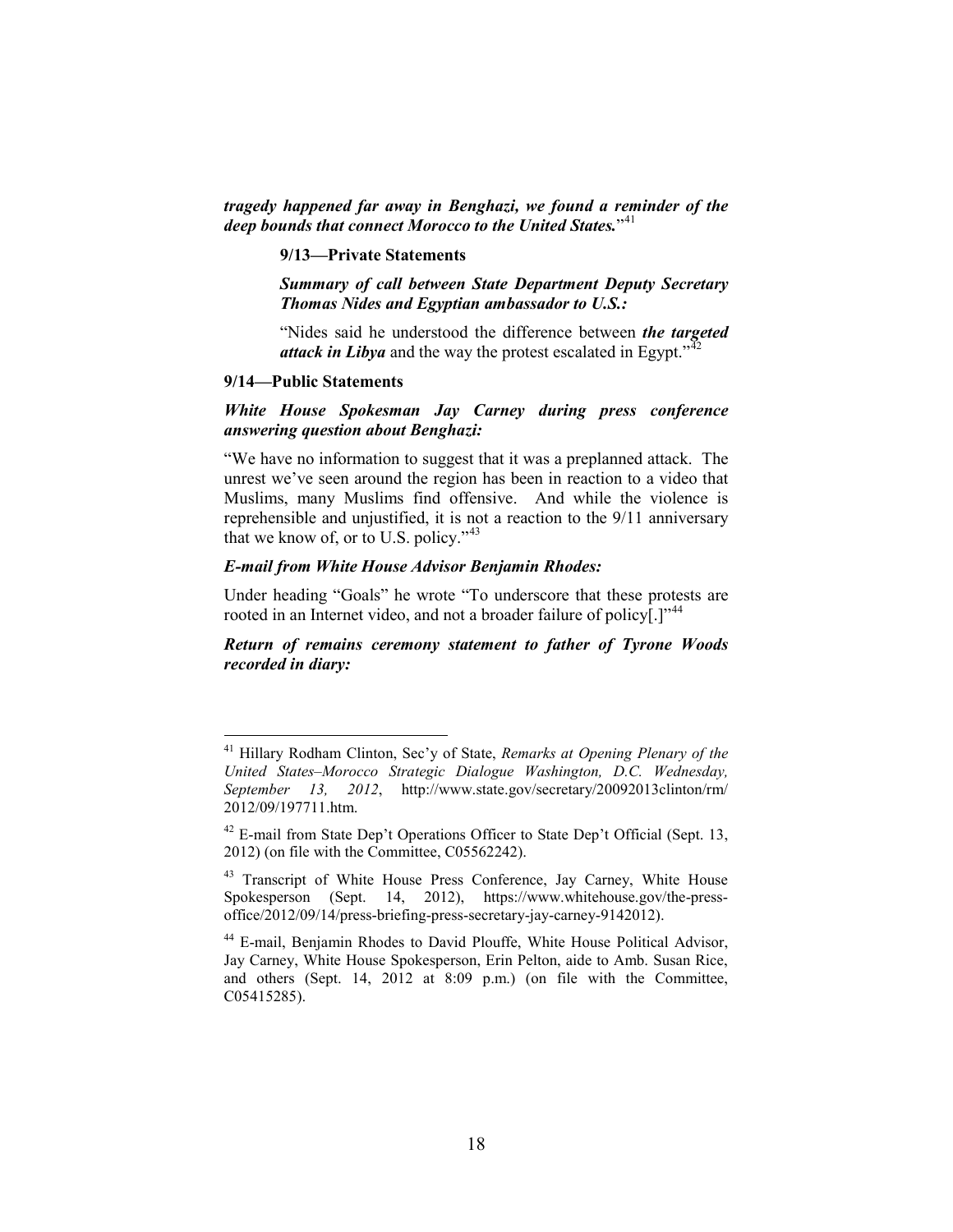"I gave Hillary a hug and shook her hand, and she said we are going to have the filmmaker arrested who was responsible for the death of my son $145$  $145$ 

# *Return of remains ceremony statement to mother of Sean Smith:*

"We were nose-to-nose at the coffin ceremony. She told me it was the fault of the video. I said 'are you sure?' She says 'yes, that's what it was  $\ldots$  it was the video.'"<sup>[46](#page-21-1)</sup>

#### **9/14—Private Statements**

# **E-mail from State Department press officer in embassy in Tripoli, Libya:**

"Colleagues, I mentioned to Andy this morning, and want to share with all of you, our view at Embassy Tripoli that we must be cautious in our local messaging with regard to the inflammatory film trailer, adapting it to Libyan conditions. . . . Relatively few [Facebook comments and tweets] have even mentioned the inflammatory video. So if we post messaging about the video specifically, we may draw unwanted attention to it. *And it is becoming increasingly clear that the series of events in Benghazi was much more terrorist attack than a protest which escalated into violence. It is our opinion that in our messaging, we want to distinguish, not conflate, the events in other countries with this well-planned attack by militant extremists.* I have discussed this with Charge Hicks and he shares PAS's view."[47](#page-21-2)

<span id="page-21-0"></span> <sup>45</sup> *See* Fox News Insider, *Father of Benghazi Victim Reveals Journal Entry Documenting Meeting With Hillary*, YOUTUBE (Jan. 13, 2016), http://www.youtube.com/watch?v=dMx0huMabos.

<span id="page-21-1"></span><sup>46</sup> *See* Fox Business, Benghazi Victim's Mom: Hillary Needs to Tell Me the Truth! (Mar. 10, 2016) (available here http://www.foxbusiness.com/ features/2016/03/10/benghazi-victims-mom-hillary-needs-to-tell-me-truth.html).

<span id="page-21-2"></span><sup>&</sup>lt;sup>47</sup> E-mail from Public Affairs Officer, U.S. Embassy Libya to Senior Advisor for Strategic Communications, Near Eastern Affairs Bureau, NEA-Libya Desk, Gregory Hicks, Deputy in Charge of Libya Mission, and others (Sept. 14, 2012 at 6:43 p.m.) (on file with the Committee, C05396788).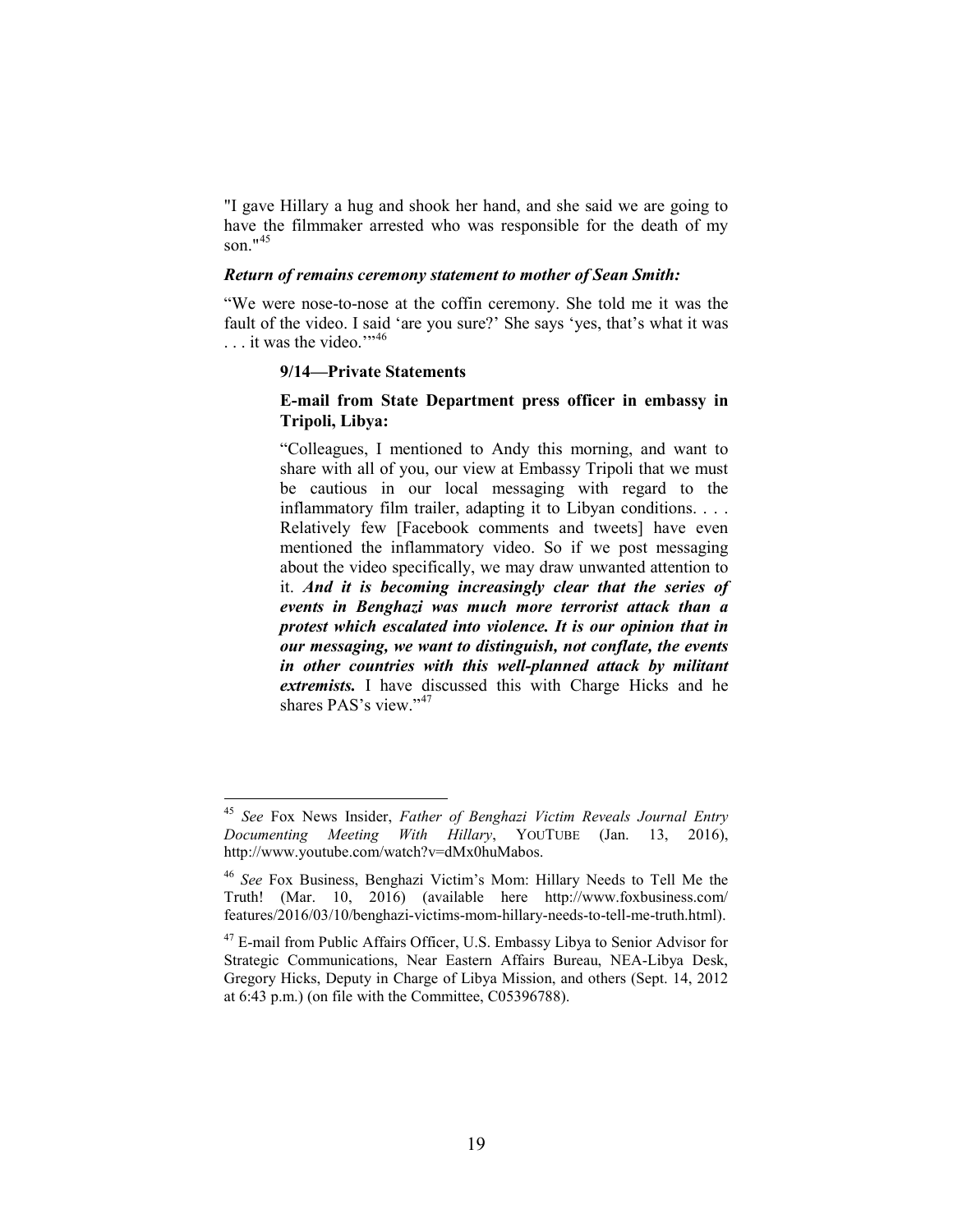## **9/15—Public Statements**

### *President's Weekly Address titled "Carrying on the Work of Our Fallen Heroes" muddles Benghazi and protests in other countries:*

"This tragic attack takes place at a time of turmoil and protest in many different countries. I have made it clear that the United States has a profound respect for people of all faiths. We stand for religious freedom. And we reject the denigration of any religion – including Islam."<sup>[48](#page-22-0)</sup>

#### **9/15—Private Statements**

# *Secretary Clinton's call with Prime Minister-Elect of Libya:*

Makes no mention of either a protest or the video.<sup>[49](#page-22-1)</sup>

### **9/16—Public Statements**

# *Ambassador Rice on Fox News With Chris Wallace*

"But we don't see at this point signs this was a coordinated plan, premeditated attack."[50](#page-22-2)

#### **9/16—Private Statements**

# *Excerpt from Embassy Tripoli Media Report September 16, 2012*

"[T]here is evidence that suggests that the second confrontation at the UM mission's safe house could not have happened without insider knowledge or some degree of organization. This goes against statements that the attacks were not carried out by a single group but by an angry multitude protesting.  $]^{51}$  $]^{51}$  $]^{51}$ 

<span id="page-22-0"></span><sup>&</sup>lt;sup>48</sup>Barack Obama, President of the United States, Weekly Address: Carrying on the Work of Our Fallen Heroes (Sept. 15, 2012), https://www.whitehouse.gov/the-press-office/2012/09/15/weekly-addresscarrying-work-our-fallen-heroes.

<span id="page-22-1"></span> $49$  E-mail from State Dep't officer to S\_CallNotes (Sept. 15, 2012) (notes of call between Secretary Clinton and Libyan Prime Minister-elect Abu Shagur) (on file with the Committee, C05561908).

<span id="page-22-2"></span><sup>&</sup>lt;sup>50</sup> Transcript of Interview of Amb. Susan Rice on Fox News Sunday with Chris Wallace (Sept. 16, 2012).

<span id="page-22-3"></span><sup>&</sup>lt;sup>51</sup> E-mail from Public Affairs Officer, U.S. Embassy Libya to Senior Advisor for Strategic Communications, Near Eastern Affairs Bureau, Senior Libyan Desk Officer, Near Eastern Affairs Bureau, and others (Sept. 16, 2012) (attacking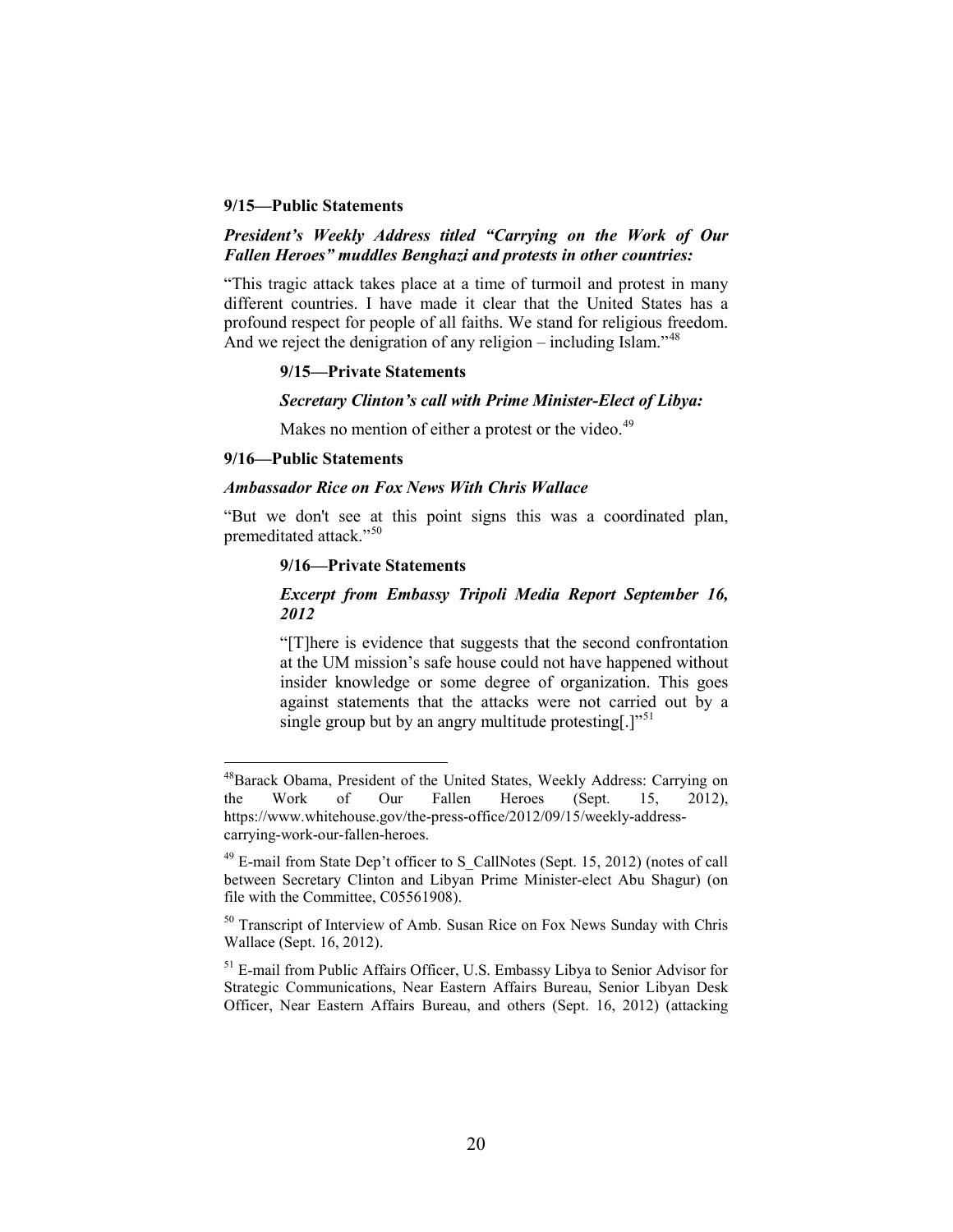### **9/17—Public Statements**

### *Excerpt from State Department Daily Press Briefing:*

"Ambassador Rice, in her comments on every network over the weekend, was very clear, very precise, about what our initial assessment of what happened is. . . . I don't have anything to give you beyond that." $52$ 

#### **9/17—Private Statements**

*Excerpt from e-mail discussion between members of NEA press office about what to say about attack:*

## **NEA Press Officer Suggested the following language:**

"The *currently available information suggests the demonstrations in Benghazi* were spontaneously inspired by the protests of the US Embassy in Cairo and evolved into a direct assault[.]"

**Senior Libya Desk Officer, Near Eastern Affairs Bureau responding to suggested language:**

"I really hope this was revised. *I don't think we should go on the record on this.*"<sup>[53](#page-23-1)</sup>

#### **9/18—Public Statements**

 $\overline{a}$ 

# *Excerpt from White House Press Briefing by Press Secretary Jay Carney:*

. . . I would point you to what Ambassador Rice said and others have said about what we know thus far about the video and its influence *on the protests that occurred in Cairo, in Benghazi* and elsewhere."

Tripoli Media Report for Sept. 16, 2012) (on file with the Committee, C05396830).

<span id="page-23-0"></span><sup>52</sup> State Dep't of State, Daily Press Briefing – September 17, 2012, Victoria Nuland, State Dep't Spokesperson, http://www.state.gov/r/pa/prs/dpb /2012/09/197821.htm.

<span id="page-23-1"></span><sup>53</sup> *See* E-mail from Senior Advisor for Strategic Communications, NEA to Spokesperson, NEA, Senior Libyan Desk Offier, NEA, Deputy Director, Office of Maghreb Affairs, NEA (Sept 17, 2012) (emphasis added) (on file with the Committee, C05580618).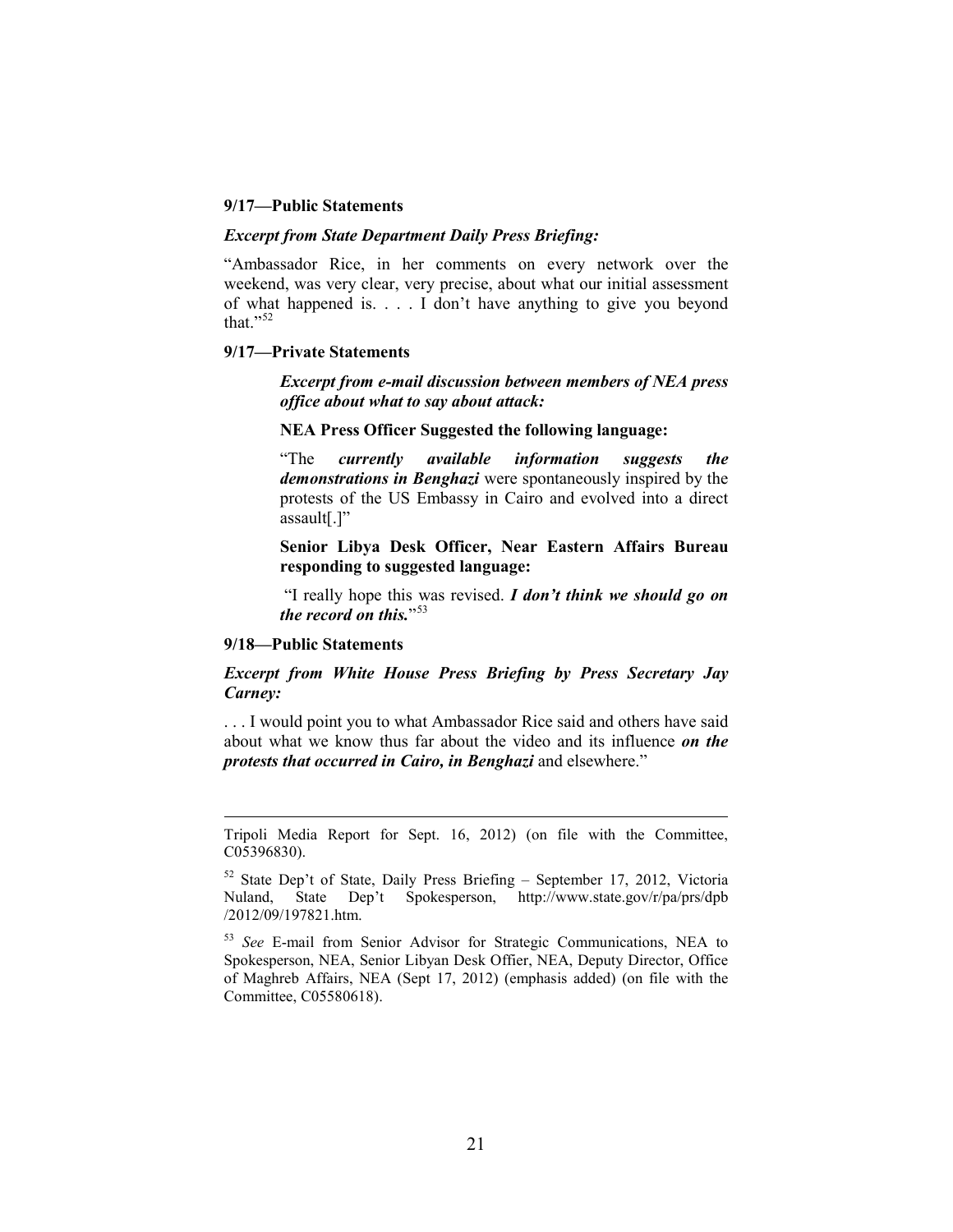### **9/18—Private Statements**

### *Deputy Director of CIA Michael Morell in written statement to House Permanent Select Committee on Intelligence:*

"The critically important point is that the analysts considered this a terrorist attack from the very beginning."[54](#page-24-0)

# *E-mail exchange between State Department security officers commenting on news article titled "White House sees no sign Libya attack premeditated":*

DS Agent #30: "Can you believe this?"

DS Agent: "Was there any rioting in Benghazi reported prior to the attack?"

DS Agent #30: "Zip, nothing nada"<sup>[55](#page-24-1)</sup>

### **9/19—Public Statements**

# *From "ALDAC"—a worldwide cable—from Secretary Clinton to all U.S. Embassies drafted by Deputy Chief of Staff Jacob Sullivan:*

"Since September 11, 2012, there have been widespread protests and violence against U.S. and some other diplomatic posts across the Muslim world. *The proximate cause of the violence was the release by individuals in the United States of the video* trailer for a film that many Muslims find offensive. Diplomatic compounds have been breached in several countries including Libya, Egypt, Tunisia, and Yemen. *In Benghazi, Libya four U.S. personnel were killed in the violence*[.]"<sup>[56](#page-24-2)</sup>

The administration, including Secretary Clinton, knew that Benghazi was a terrorist attack—from witness accounts, from their understanding of the history of violence in Benghazi, and from the nature of the well-planned,

<span id="page-24-0"></span> <sup>54</sup> Michael Morell, Former Acting Director and Deputy Director of the CIA, Written Statement for the Record before the H. Perm. Select Comm. on Intel. (April 2, 2014).

<span id="page-24-1"></span><sup>55</sup> E-mail from DS Agent #30 to DS Agent (Sept. 18, 2012) (on file with the Committee, C05389586).

<span id="page-24-2"></span><sup>56</sup> E-mail from Sullivan Assistant to various (attaching "Immediate ALDAC for transmission" drafted by J Sullivan 9/19/2012 noting approval by "S: The Secretary") (Sept. 2012) (on file with the Committee, SCB0052811) (emphasis added).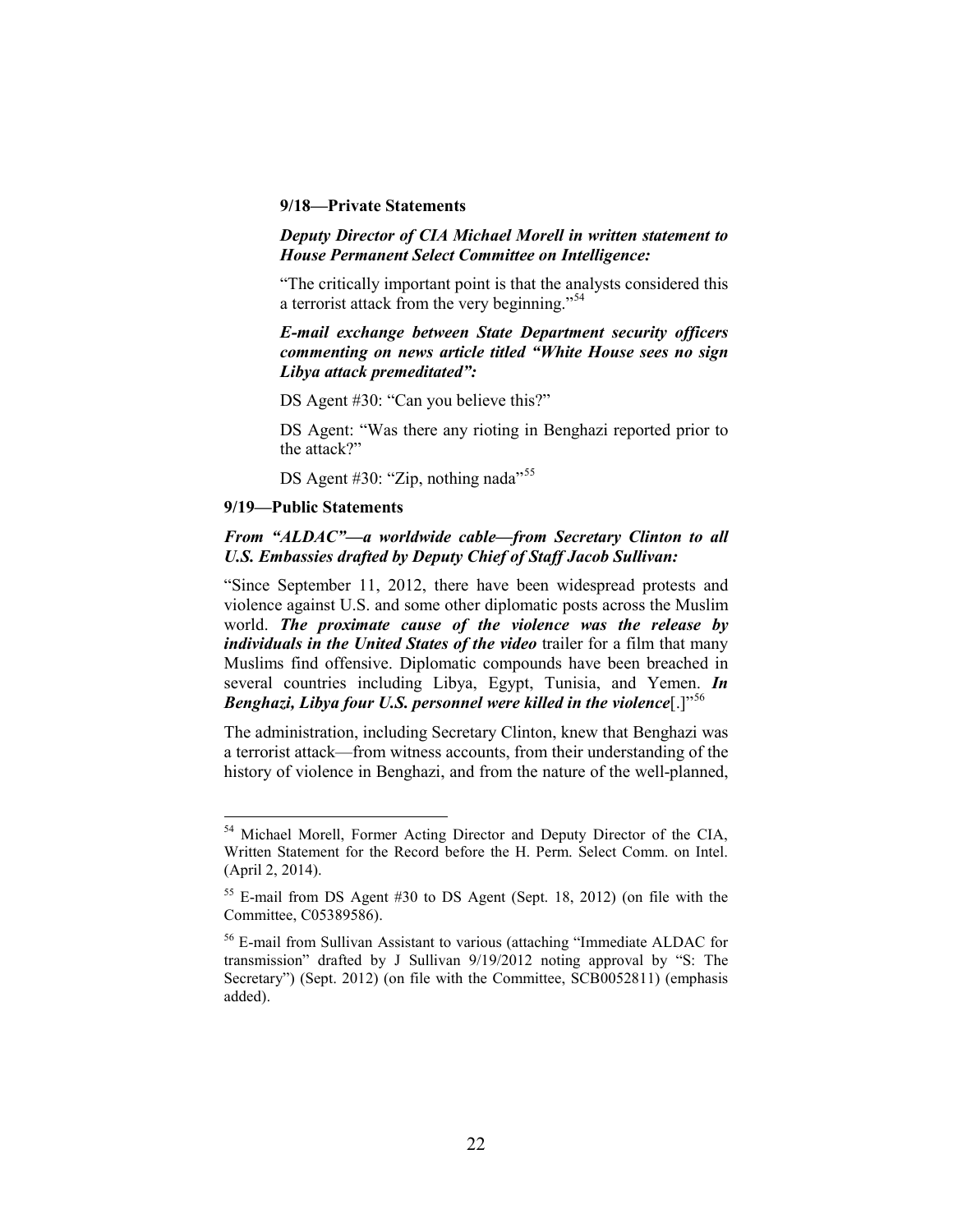complex attack. Yet, they led the public to believe the video and a protest were to blame in Benghazi.

#### **9/20—Public Statements**

#### *Excerpt from interview of the President on Univision Town Hall:*

In response to the question, "We have reports that the White House said today that the attacks in Libya were a terrorist attack. Do you have information indicating that it was Iran, or al Qaeda was behind organizing the protests?" the President answered, "[W]e're still doing an investigation[.] . . . *What we do know is that the natural protests that arose because of the outrage over the video* were used as an excuse by extremists to see if they can also directly harm U.S. interests.  $\Gamma^{57}$  $\Gamma^{57}$  $\Gamma^{57}$ 

Secretary Clinton has since blamed her statements on changing information received from U.S. intelligence reports. She and others have claimed that the 10:08 p.m. statement was not meant to ascribe a motive to the attack. Yet, Sullivan knew the morning of September 12th—based on the press release from the embassy in Kabul—that people had heard it exactly that way. Moreover, whether or not the intelligence information changed, Secretary Clinton's public and private statements remained unchanged—publicly tying Benghazi and Cairo together and privately recognizing the violence in Benghazi was a terrorist attack with nothing to do with a protest or video.

Moreover, to the extent any intelligence analysis incorrectly reported on a protest or a video in connection with Benghazi, Secretary Clinton and other State officials, who knew better, simply ignored them. As just one example, in her conversation September 15, 2012 with the president of Libya, Secretary Clinton made no mention of anything in the CIA talking points that administration officials later claimed were the best assessment available at the time, and those talking points made no mention of a video in connection with Benghazi. In short, Secretary Clinton and the administration knew better than to rely on flawed intelligence reports. Intelligence assessments may have changed. News reports may have changed. But the eye witness accounts remained same—and not one said a protest had occurred. Yet, once Secretary Clinton and Ben Rhodes set the message, the truth became an afterthought.

<span id="page-25-0"></span> <sup>57</sup> Press Release, Remarks by the President at Univision Town Hall with Jorge Ramos and Maria Elena Salinas (Sept. 20, 2012), https://www.whitehouse.gov/the-press-office/2012/09/20/remarks-presidentunivision-town-hall-jorge-ramos-and-maria-elena-salina (emphasis added).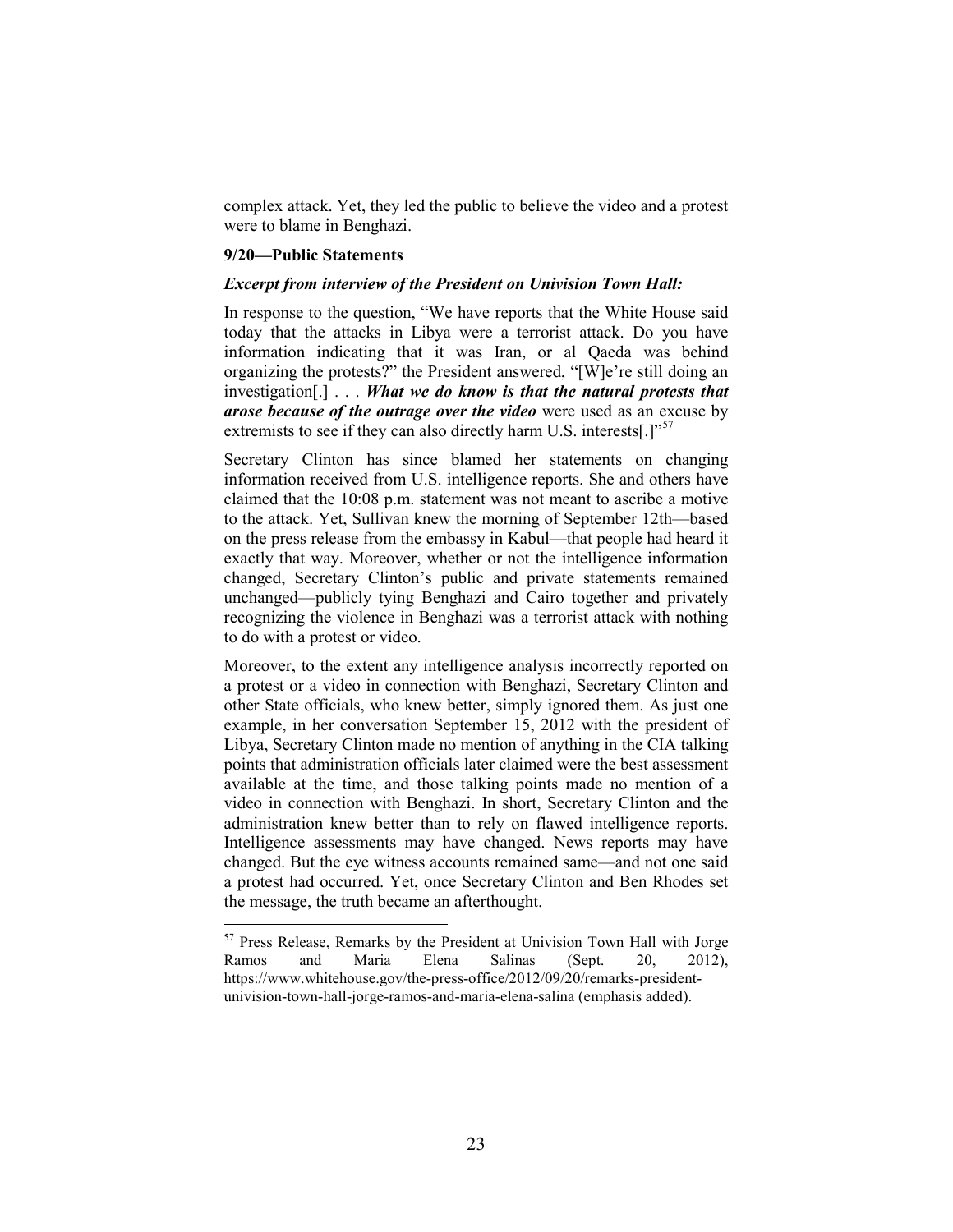# **Ambassador Rice Faces the Nation**

On September 16, 2012, Ambassador Susan Rice appeared on five Sunday talk shows and blamed Benghazi on the video. She took the brunt of the criticism for doing so when it finally became public that no protest had occurred. It is now clear, however, that connecting the video to Benghazi started far sooner. It began with Secretary Clinton's 10:08 p.m. statement the night of the attack. Rice compounded the deception. While Secretary Clinton and others blurred the line between Cairo and Benghazi, Ambassador Rice erased it completely.

Ambassador Rice now claims that she did not blame the video for what occurred in Benghazi. The plain wording of what she said, however, refutes her testimony to the Committee. She also claims that she simply relied on the flawed CIA talking points. But even a casual reading of those talking points shows that she went far beyond what the CIA prepared—in a way that helped the President politically.

The original draft of the CIA talking points included key information that would have at a minimum pointed to the possibility of a planned terrorist attack. For example, the initial draft referred to knowing that "Islamic extremists with ties to al-Qa'ida" had taken part in the attack, that "there had been at least five other attacks" previously, and that they could not rule out that "individuals had previously surveilled the U.S. facilities."<sup>[58](#page-26-0)</sup> By the final draft, however, officials had stripped out all of that and other information. It then read simply:

> The currently available information suggests that the demonstrations in Benghazi were spontaneously inspired by the protests at the U.S. Embassy in Cairo and evolved into a direct assault against the U.S. diplomatic post and subsequently its annex. There are indications that extremists participated in the violent demonstrations.

> This assessment may change as additional information is collected and analyzed and currently available information continues to be evaluated.

<span id="page-26-0"></span> <sup>58</sup> *See Talking Points Timeline*, ABC NEWS, http://abcnews.go.com/images/ Politics/Benghazi%20Talking%20Points%20Timeline.pdf.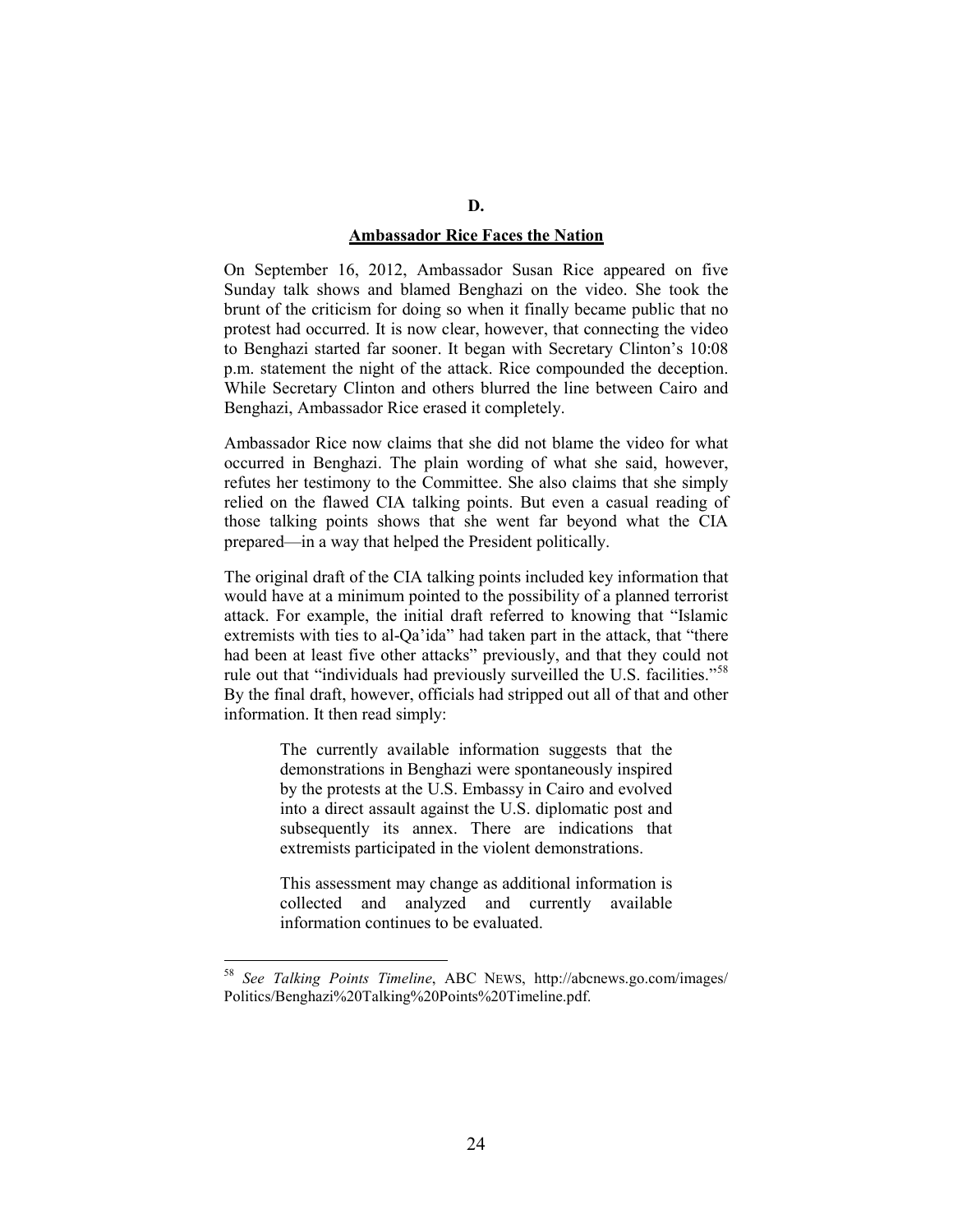The investigation is ongoing, and the U.S. Government is working w/ Libyan authorities to help bring to justice those responsible for the deaths of U.S. citizens.<sup>[59](#page-27-0)</sup>

The talking points in their final form make no mention of the video. Nevertheless, and with no discernable basis for doing so, Ambassador Rice drew that inaccurate connection. On Meet the Press she said "putting together the best information we have available to us today our current assessment is that what happened in Benghazi was in fact initially a spontaneous reaction to what had just transpired hours before in Cairo, almost a copycat of – of the demonstrations against our facility in Cairo, which were prompted, of course, by the video."<sup>[60](#page-27-1)</sup>

The statement Rice made was false. The "best information" available at the time—from the witnesses on the ground—pointed directly to a preplanned, complex terrorist attack. Many within the State Department came to that conclusion quickly as well. For example, a Senior Advisor for Strategic Communications, Near Eastern Affairs Bureau, "My opinion, that night, was simply that this was a terrorist attack."<sup>[61](#page-27-2)</sup> Likewise, Assistant Secretary of State Beth Jones testified that "there was discussion about was it a demonstration, was it an attack? And I knew very well that the Embassy [in Tripoli] believed it to be an attack. I believed it to be an attack." $62$ 

No one—and certainly not the CIA or the broader U.S. Intelligence Community—had described Benghazi as a copycat of Cairo. In fact, knowing what they knew at the time it is hard to imagine how the two events could have been more different. On the very night of the attack, Ambassador Rice herself received an e-mail that described the Cairo protests as "2000 protestors in total. 20 got to the top of the wall, 10 got inside the perimeter – they tore down the flag and sprayed graffiti inside

<span id="page-27-0"></span> <sup>59</sup> *Id.*

<span id="page-27-1"></span> $60$  Transcript of Interview, Amb. Susan Rice on Meet the Press (Sept. 16, 2012).

<span id="page-27-2"></span><sup>&</sup>lt;sup>61</sup> Transcript of Interview of Senior Advisor for Strategic Communications, Near Eastern Affairs Bureau at 89 (July 29, 2015) (on file with the Committee).

<span id="page-27-3"></span> $62$  Transcript of Interview of Acting Assistant Sec'y of State NEA Beth Jones before H. Comm. on Oversight and Government Reform at 138-139 (July 11, 2013) (on file with the Committee).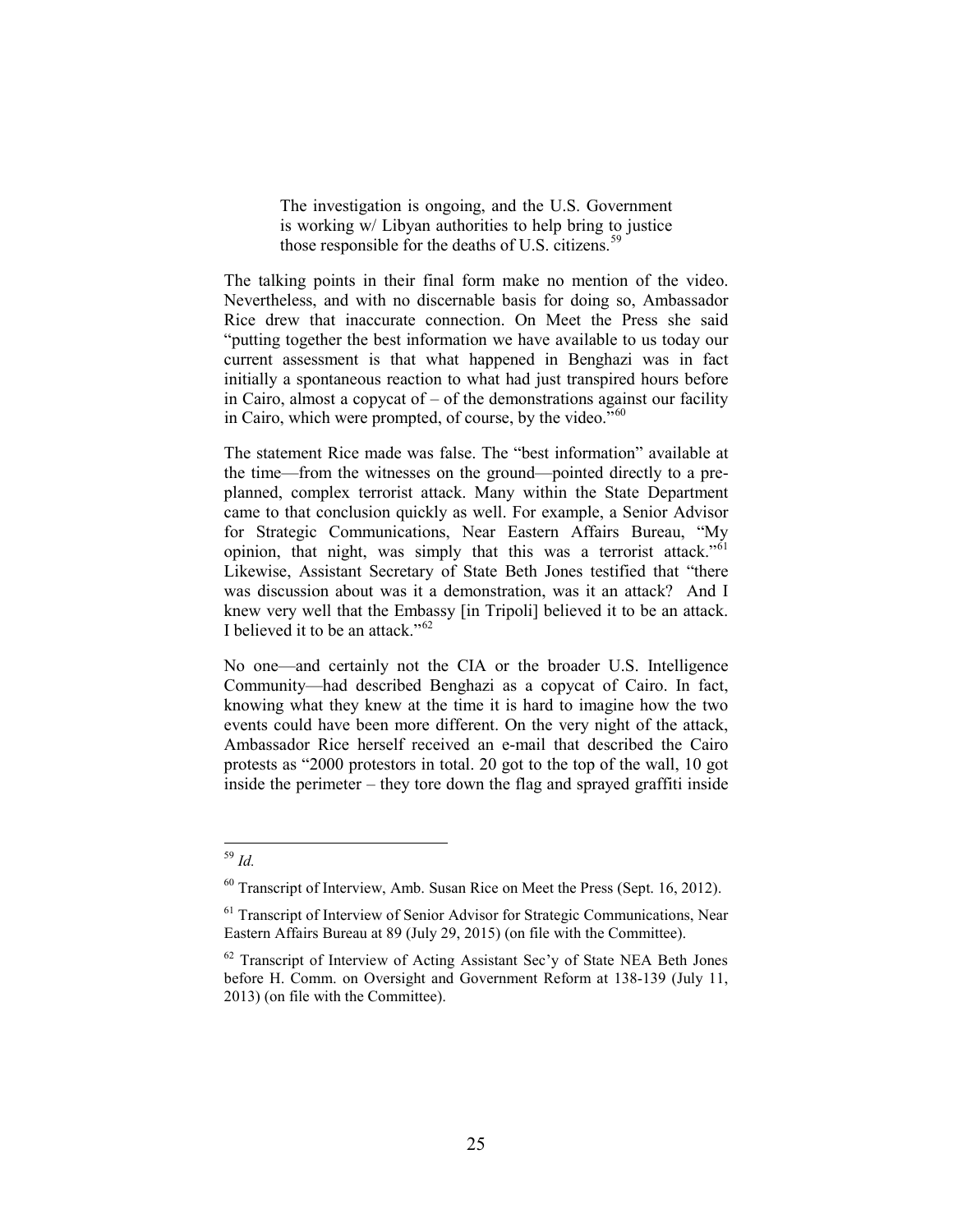the compound. They went after employee cars as well."<sup>[63](#page-28-0)</sup> No one used or showed a weapon in Cairo and no American was hurt. In short, Benghazi was not "almost a copycat" of what occurred in Cairo and Ambassador Rice knew it.

Ambassador Rice's "copycat" claim was particularly troubling in light of the fact that the President said virtually the opposite just days earlier. In an interview with Steve Kroft of 60 Minutes on September 12, 2012 he was asked, "This has been described as a mob action, but there are reports that they were very heavily armed with grenades. That doesn't sound like your normal demonstration."<sup>[64](#page-28-1)</sup> To which the President responded, "As I said, we're still investigating exactly what happened. I don't want to jump the gun on this. *But you're right that this is not a situation that was exactly the same as what happened in Egypt*, and my suspicion is, is that there are folks involved in this who were looking to target Americans from the start."<sup>[65](#page-28-2)</sup> It is troubling that this portion of the President's answer was deleted from the show that aired on September 23, 2012 and was not made public until just days before the election.

Similarly, on CNN's State of the Union Ambassador Rice, almost indignant, insisted "[f]irst of all, let's be clear about what transpired here. What happened this week in Cairo, *in Benghazi*, in many parts of the region . . . was a result – *a direct result* of a heinous and offensive video that was widely disseminated."<sup>[66](#page-28-3)</sup> Again, nowhere in the talking points did the U.S. Intelligence Community blame the video for what occurred in Benghazi let alone describe it as a "direct result" of the video. When confronted with this, Ambassador Rice seemed to deny the meaning of the very words she used, claiming that she did not "intend[] to include<sup>[]</sup> Benghazi in that statement<sup>[.]"[67](#page-28-4)</sup>

<span id="page-28-0"></span> <sup>63</sup> E-mail from a State Dep't Senior Policy Advisor to Amb. Susan Rice and others (Sept. 11, 2012) (on file with the Committee, C05390691).

<span id="page-28-1"></span><sup>&</sup>lt;sup>64</sup> Internal Transcript, Interview of the President by Steve Kroft, 60 Minutes at 2 (Sept. 12, 2012) (on file with the Committee, C05527907).

<span id="page-28-2"></span><sup>65</sup> *Id.*

<span id="page-28-3"></span><sup>66</sup> Transcript of Interview, Amb. Susan Rice on CNN State of the Union (Sept. 16, 2012).

<span id="page-28-4"></span> $67$  Transcript of Interview of Amb. Susan Rice at 102 (February 2, 2016), (on file with the Committee).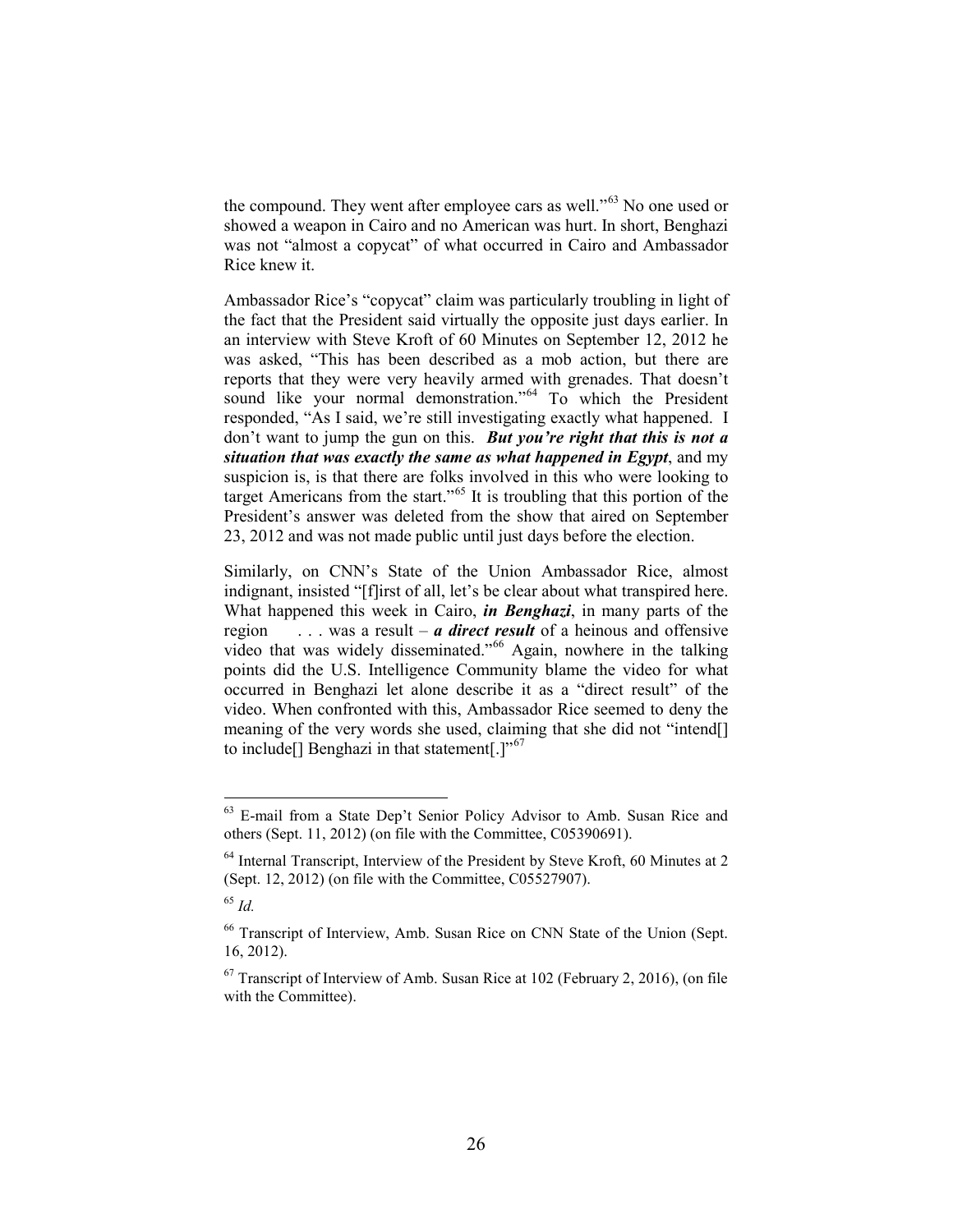Nor did Ambassador Rice—or anyone else from the administration—tell the full story. In fact, they only told the half that helped politically. For example, the administration claimed publicly there was no "actionable intelligence" prior to the attack—suggesting the attack was spontaneous.<sup>[68](#page-29-0)</sup> However, it failed to disclose that at the time significant gaps existed in U.S. intelligence collection in Libya that made it virtually impossible to have picked up such warnings in the first place. It also failed to highlight the casing incident that had

occurred the morning of the attack just outside the Benghazi compound.[69](#page-29-1) The administration also failed to disclose the long history of terrorist violence in Benghazi—information that would have placed the Benghazi attack into its proper context.

Nor did Ambassador Rice show any sincere interest in finding all of the facts—or as she put it—the best information available before going on the Sunday talk shows. In fact, her preparation session the day before, which included Benjamin Rhodes and White House political adviser David Plouffe—appeared to spend very little time on Benghazi at all.<sup>[70](#page-29-2)</sup>

On Monday, September 17, 2012, some State Department officials reacted with shock to Ambassador Rice's claims. Specifically, the Department's NEA Bureau press department—the experts on Libya reacted with disbelief. The discussion began with NEA's Senior Libyan Desk Officer reacting to draft press guidance that quoted the CIA talking points by saying, "I really hope this was revised. I don't think we should go on the record on this."<sup>[71](#page-29-3)</sup> This led to the Deputy Director, Office of

<span id="page-29-2"></span><sup>70</sup> *See* Transcript of Interview of Amb. Susan Rice at 39 (February 2, 2016) (Rice testified "I don't recall us talking about the CIA talking points" and "we didn't talk about Benghazi, in fact, on the phone call, as I remember") (on file with the Committee).

<span id="page-29-0"></span>See US 'had no actionable intelligence' over Benghazi attack, THE TELEGRAPH (Oct. 10, 2012), http://www.telegraph.co.uk/news/worldnews/africa andindianocean/libya/9597738/US-had-no-actionable-intelligence-over-Benghazi-attack.html.

<span id="page-29-1"></span><sup>69</sup> *See* E-mail from Assistant Regional Security Officer (Sept. 11, 2012) ("We received word from our local guards that this morning they observed a member of the police force assigned to the [Benghazi] Mission at a construction site across the street from our main gate taking pictures of our compound. I briefed the [Ambassador.]) (on file with the Committee, C05271656).

<span id="page-29-3"></span><sup>&</sup>lt;sup>71</sup> E-mail from Senior Libyan Desk Offier, NEA to NEA Press Officer (Sept 17, 2012) (on file with the Committee: Doc# C05580617).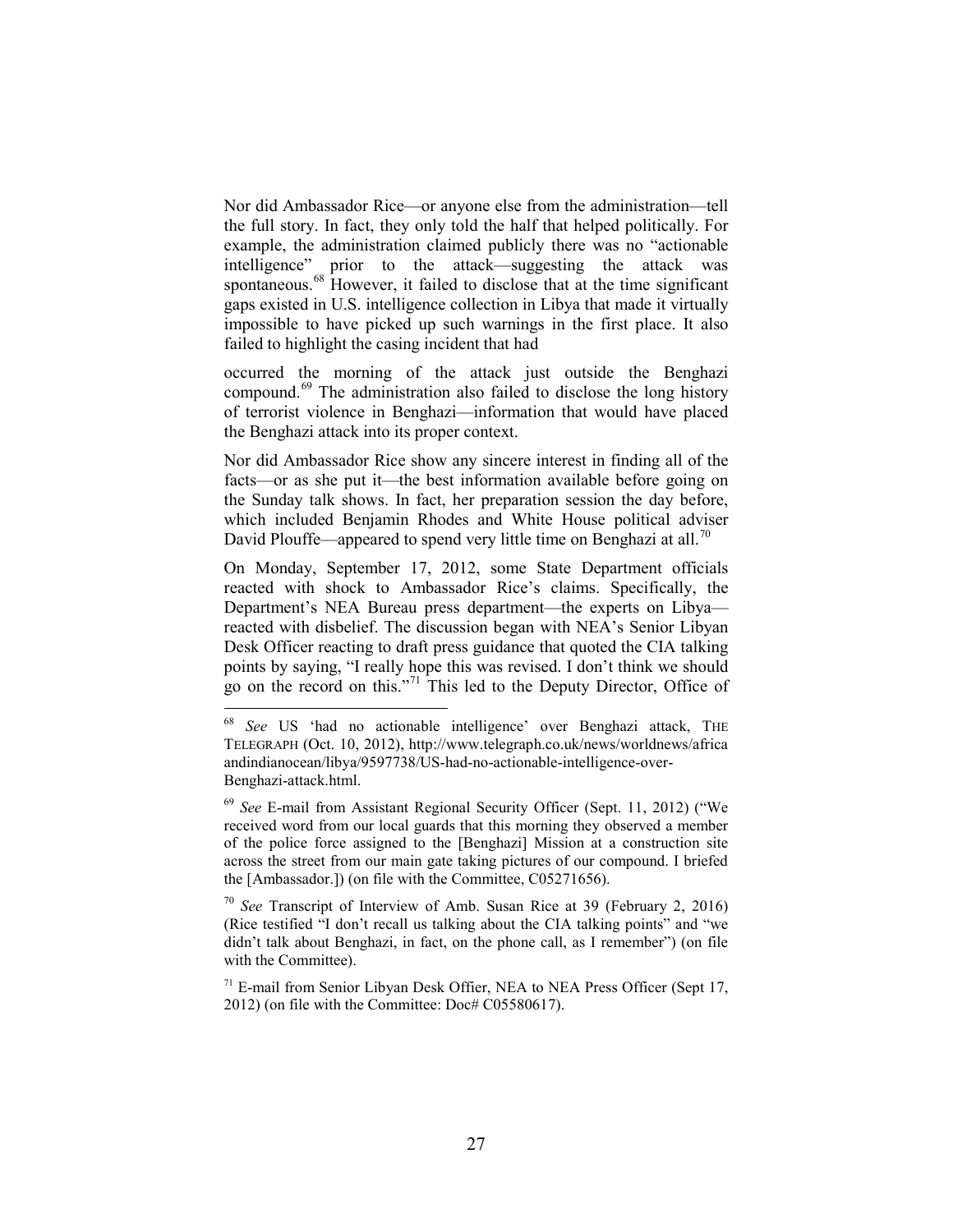Maghreb Affairs, NEA saying, "Not sure we want to be so definitive[,]"[72](#page-30-0) which led to the following e-mail exchange:

#### *NEA Spokesperson:*

The horse has left the barn on this, don't you think? Rice was on FIVE Sunday Morning shows yesterday saying this. Tough to walk back.

#### *Senior Advisor for Strategic Communications, NEA:*

[Nuland] planned on walking it back just a bit, though.

#### *Senior Libyan Desk Officer, NEA:*

I think Rice was *off the reservation* on this one.

### *Senior Advisor for Strategic Communications, NEA:*

Yup. Luckily there's enough in her language *to fudge exactly what she said/meant*.

### *NEA Spokesperson:*

Off the reservation on five networks!

#### *Senior Advisor for Strategic Communications, NEA:*

[White House] very worried about the politics. This was all their doing. $73$ 

Although these individuals may not have seen the CIA talking points prior to Rice's appearances, they did know what had occurred in Benghazi based on their vantage point that night.<sup>[74](#page-30-2)</sup>

The exchange also highlights another important issue. Toward the end of the exchange the NEA Senior Advisor for Strategic Communications

<span id="page-30-0"></span> <sup>72</sup> *Id.*

<span id="page-30-1"></span><sup>73</sup> E-mail from Senior Advisor for Strategic Communications, NEA to Spokesperson, NEA, Senior Libyan Desk Offier, NEA, Deputy Director, Office of Maghreb Affairs, NEA (Sept 17, 2012) (emphasis added) (on file with the Committee, C05580618).

<span id="page-30-2"></span><sup>74</sup> *See, e.g.,* Transcript of Interview of Senior Advisor for Strategic Communications, NEA at 89 ("Q: So let me make sure I'm clear. So your opinion on the night of the attack, when you were at the State Department, your opinion was that it was a terrorist attack? A: Correct.") (on file with the Committee).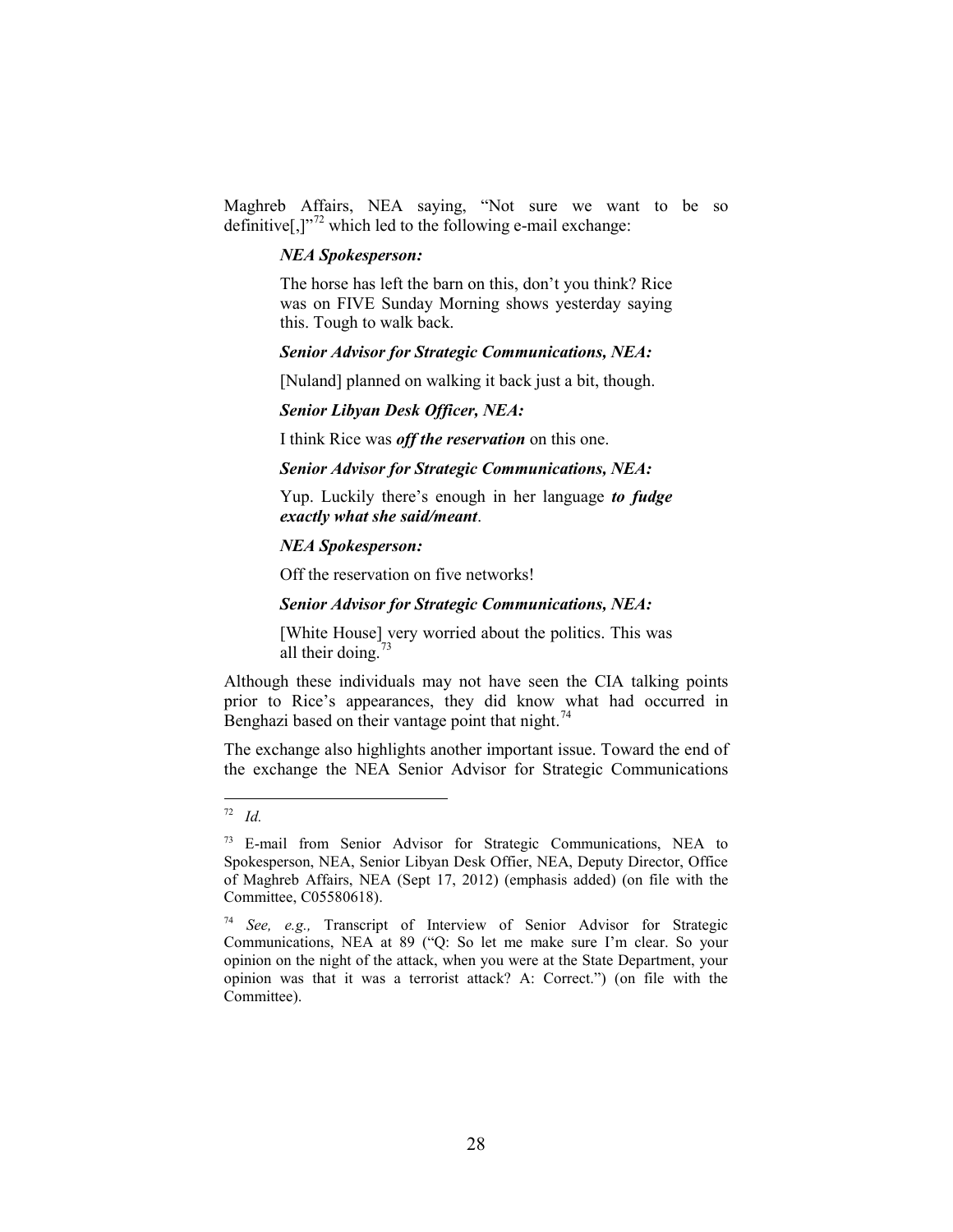describes it as "luck" that Ambassador Rice had said enough to "fudge" what she meant. A national crisis is no time to fudge the truth; it is a time to find it and to tell it. But what we found here is just the opposite. And for those who appear to have known the truth—such as Secretary Clinton—the American people waited in vain for them to correct Ambassador Rice's misleading public statements.

Possibly most troubling is the evidence suggesting the State Department may have changed its public statements to match Rice's claims. Specifically, on September 17, 2012, a State Department Press Officer in the NEA Bureau circulated a document entitled "NEA Press Guidance Libya: Update on Investigation on Attack in Benghazi,"<sup>[75](#page-31-0)</sup> a document intended as guidance for public comments about the attack. In the original draft it said that "we have not seen any signs that the attack . . . in Benghazi was other than *premeditated or coordinated*." In a later draft, however, "other than premeditated or coordinated" morphed into "other than spontaneous." The document produced by the State Department to the Committee still contained the insertion (in bold) and deletions (in bold strikethrough) under the heading "Key Points":

> We will continue to wait for the findings of the ongoing FBI investigation before reaching a final conclusion, but at this preliminary stage, time, we have not yet seen any signs that the attack on our consulate in Benghazi was other than **spontaneous**. **premeditated. or coordinated.**[76](#page-31-1)

No one asked about it could explain the change. The change—from the truth to a known false statement—is troubling.

Secretary Clinton and others in the State Department clearly knew the truth about Benghazi almost immediately. Yet they only shared that information with others privately, including with Secretary Clinton's daughter. Publicly they told a very different story—one in line with Ben Rhodes's instruction to blame the video and not a failure of the President's policy. In doing so, the President and Secretary Clinton put politics ahead of the truth. The four victims deserved better. And the American people deserved better.

<span id="page-31-1"></span><span id="page-31-0"></span> <sup>75</sup> *See* E-mail from NEA press officer to Bernadette Meehan and others (Sept. 17, 2012) (on file with the Committee, C05578291).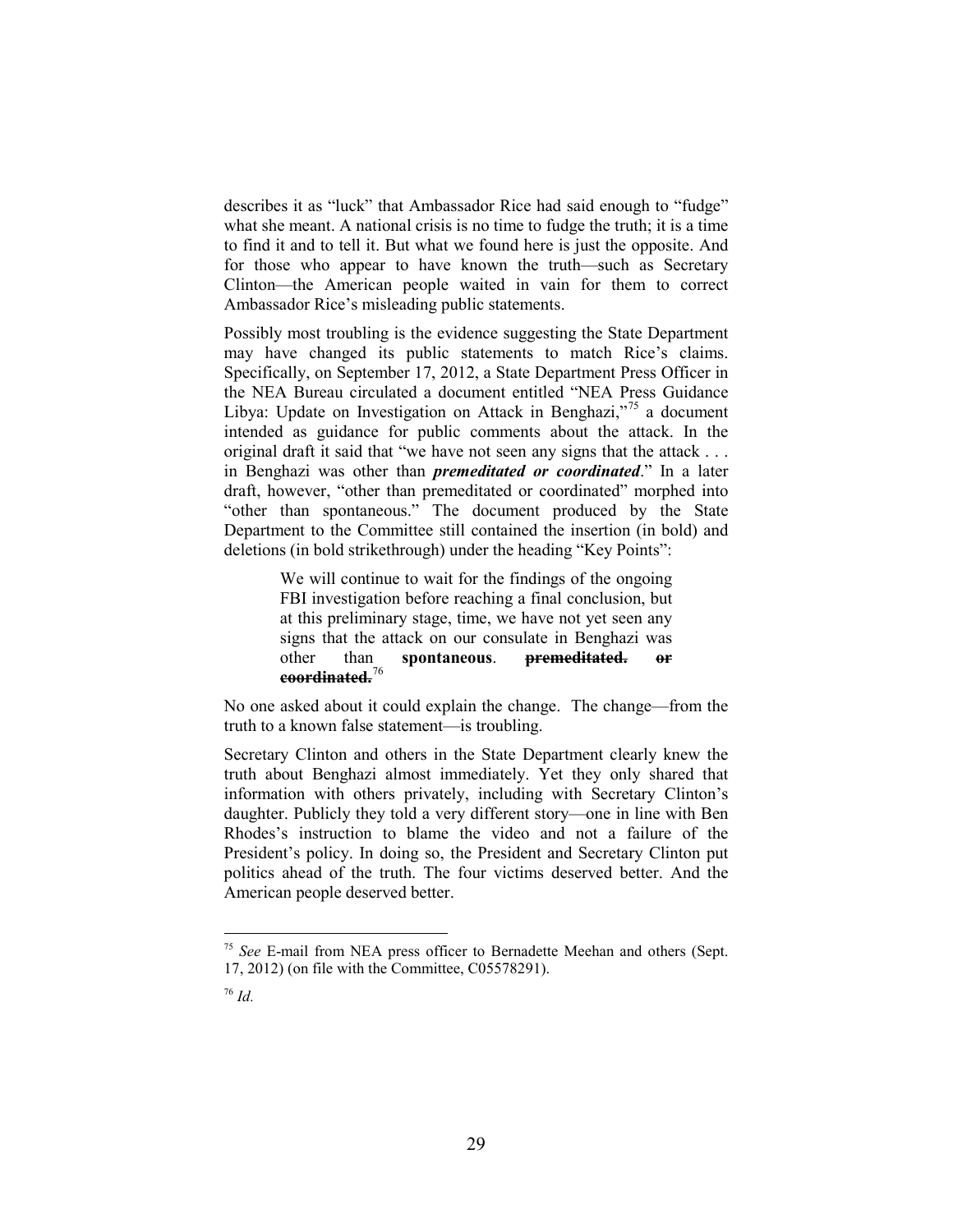#### **LAST CLEAR CHANCE**

In August 2012, however, it did not take an expert to see that the State Department facility in Benghazi should have been closed if additional security was not to be provided. The location and the risk demanded Secretary Clinton's attention. The Benghazi facility was wholly unique and there is no evidence that Secretary Clinton asked her experts—let alone Ambassador Stevens who she personally chose for the position the hard questions. The robust host-nation security forces that the United States takes for granted in other countries did not exist in Libya. Rather, competing militias—some friendly, some not—filled the vacuum left by 40-plus years of Qhaddafi's rule. And escalating violence against the U.S. compound and others in Libya—230 incidents since June 2011 alone—made a terrorist attack all but inevitable. These were the facts known in August 2012. And in August 2012 Secretary Clinton had the last, clear chance to provide adequate protection or, failing that, to close the facility and pull our people out. She did neither.

# **A.**

# **The "wild east": Post-Qhaddafi Benghazi**

*I told him that this was a suicide mission; that there was a very good chance that everybody here was going to die; that there was absolutely no ability here to prevent an attack whatever. \*\*\* [H]he said, "everybody back here in D.C. knows that people are going to die in Benghazi, and nobody cares and nobody is going to care until somebody does die."*

State Diplomatic Security Agent  $#10^{77}$  $#10^{77}$  $#10^{77}$ 

According to the Diplomatic security agent quoted above, he had this exchange with the State Department's desk officer for diplomatic security in the region that covered Libya, shortly after he arrived in Benghazi on temporary assignment as the regional security officer. The conversation did not occur days before the attack. It did not occur a month before the attack. Rather, he gave the warning nearly nine months

<span id="page-32-0"></span> $77$  Transcript of Interview of DS Agent #10 at 22-23 (April 2, 2015) (recounting conversation with DS Agent #25 who was the desk officer for diplomatic security in the Near Eastern Affairs Bureau).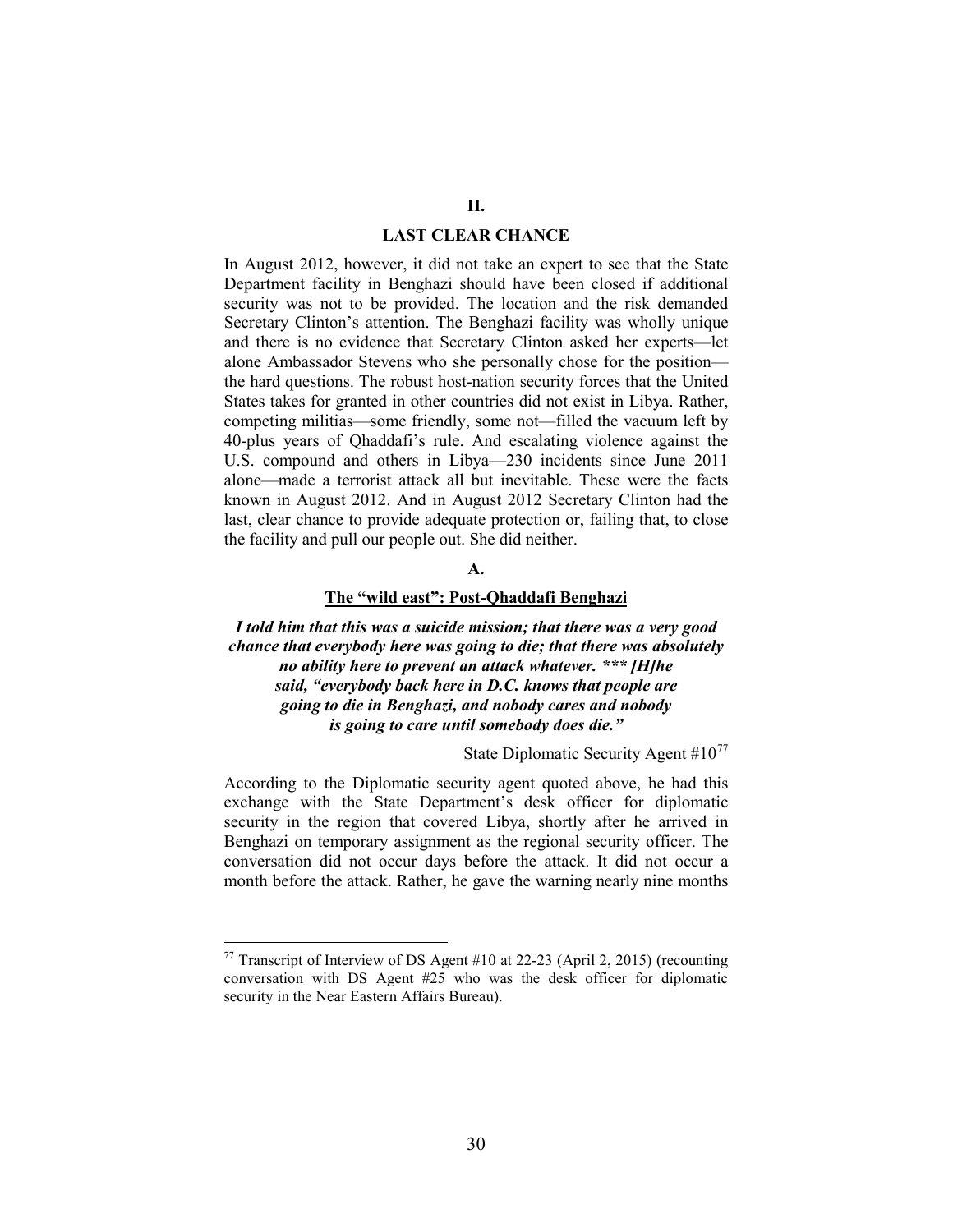before September 11, 2012 shortly after he arrived in Benghazi. Nor was his the only warning.

In June 2012, a second Benghazi security official reported on the "increase in extremist activity" in Benghazi and described his "fear that we have passed a threshold where we will see more targeting, attacks, and incidents involving western [sic] targets."[78](#page-33-0) The official also listed a series of very recent attacks and noted that a source had warned of a "group attack" on an American facility.<sup>[79](#page-33-1)</sup> He specifically mentioned "[t]argeting [and] attacks by extremist groups particularly in the eastern portion of Libya<sup>[1]"[80](#page-33-2)</sup> These warnings contained troubling information about possible terrorists trying to learn information about U.S. facilities.<sup>[81](#page-33-3)</sup>

The list of incidents in Benghazi that were reported back to Washington was long. And it told a compelling story of a city on the brink. To anyone aware of the conditions, it was not a matter of "if" but rather "when" a terrorist attack on the U.S. compound would occur. The list ran the gamut from minor to major incidents, including a rocket attack on the British ambassador's convoy that prompted withdrawal of British personnel from the city. The incidents included:

- April 10, 2012 explosive device hits U.N. convoy in Benghazi $^{82}$  $^{82}$  $^{82}$
- <span id="page-33-6"></span>May 22, 2012 rocket propelled grenade attack on the International Red Cross facility, which included a warning that "Americans would be targeted next"<sup>[83](#page-33-5)</sup>
- June 6, 2012 attack on U.S. mission in Benghazi<sup>[84](#page-33-6)</sup>

<span id="page-33-0"></span> $78$  E-mail from DS Agent #24 to DS Agent #25 (June 14, 2012) (on file with the Committee, C05388987).

<span id="page-33-1"></span><sup>79</sup> *Id.*

<span id="page-33-2"></span><sup>80</sup> *Id.*

<span id="page-33-3"></span><sup>&</sup>lt;sup>81</sup> *Id.* ("LES bodyguard assigned to the Ambassador's Protection Detail informed the RSO that he was asked about specific security questions concerning the embassy by an individual that he believed was an extremist.").

<span id="page-33-4"></span> $82$  E-mail from Diplomatic Security Agent 16 to DS-IP-NEA (Apr. 10, 2012) (on file with the Committee, SCB0048085).

<span id="page-33-5"></span><sup>83</sup> E-mail from OpsNewsTicker to NEWS-Libya (May 22, 2012, 9:06 AM) (on file with the Committee, C05392368).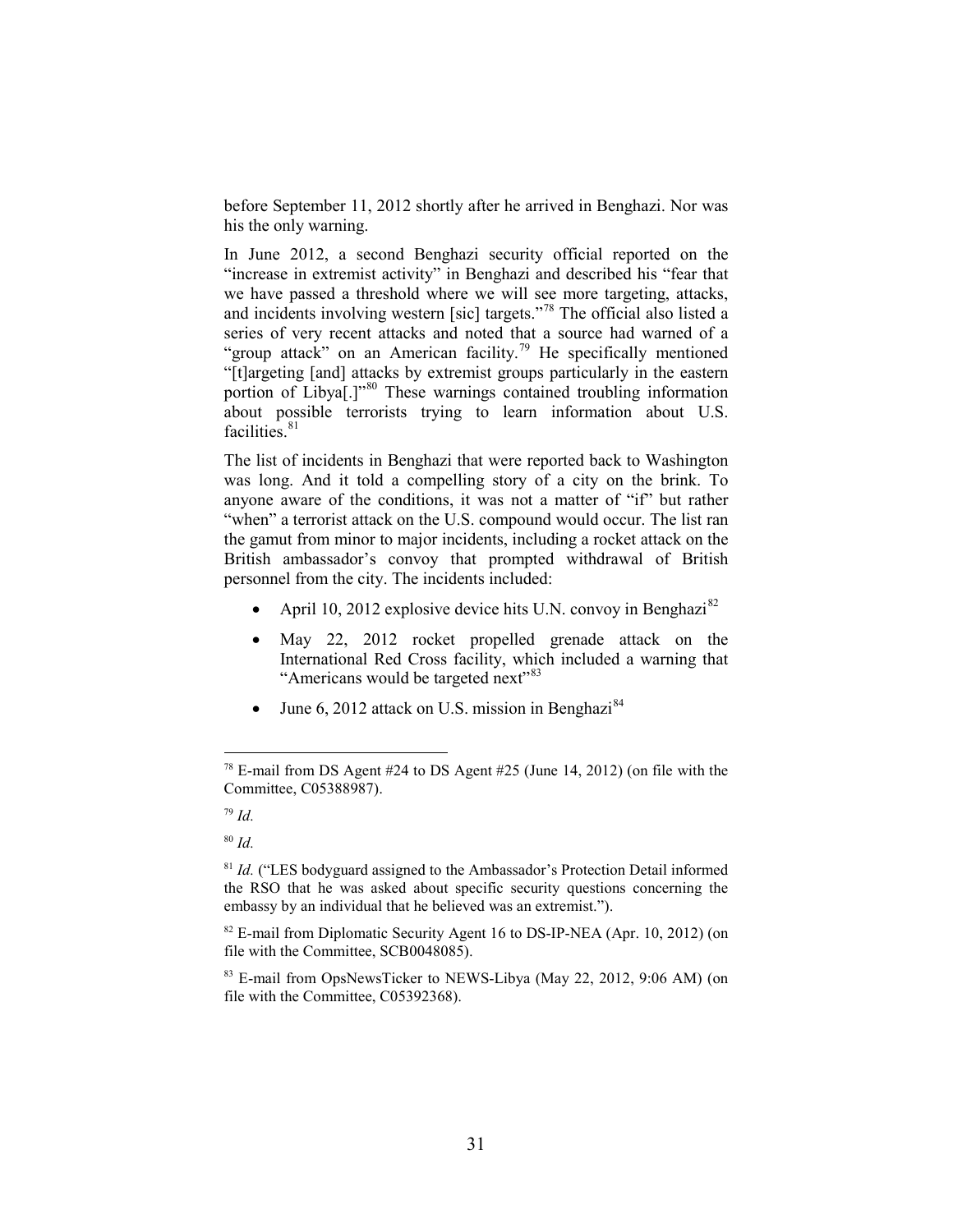- June 18, 2012 armed attackers storm Tunisian Consulate<sup>[85](#page-34-0)</sup>
- June 11, 2012 rocket attack on the British ambassador $86$
- July 27, 2012 attempted bomb attack on Tibesti Hotel in Benghazi, the hotel used by the State Department during Revolution $87$
- July 31, 2012 seven Iranian-citizen International Committee of the Red Crescent workers abducted<sup>[88](#page-34-3)</sup>
- August 20, 2012 small bomb thrown at Egyptian diplomat's vehicle parked outside of the Egyptian consulate<sup>[89](#page-34-4)</sup>

Without this background one could, in theory, jump to the mistaken conclusion that the terrorist attack in Benghazi and the protests in Cairo were connected in time and in cause. But the State Department and the NEA Bureau in particular knew this history all too well. For those people, it was against this backdrop that they quickly saw Benghazi for what it was: a terrorist attack, not a protest.

Nor did this escalation in violence escape the notice of American policy makers or the U.S. Intelligence Community. Intelligence analysts

<span id="page-34-1"></span><sup>86</sup> Memo from Regional Director, Near Eastern Affairs Bureau, Diplomatic Security at 44 (June 15, 2012) (on file with the Committee, SCB0048161).

<span id="page-34-2"></span><sup>87</sup> *See Blast and Jailbreak Rock Libya's Benghazi*, AlJazeera (Aug. 1, 2012) (available at http://www.aljazeera.com/news/africa/2012/08/201281818 48269 995.html).

<span id="page-34-3"></span><sup>88</sup> *Iran Red Crescent Team 'Kidnapped' in Libya*, AlJazeera (Jul. 31, 2012), http://www.aljazeera.com/news/africa/2012/07/201273120552473238.html.

<span id="page-34-4"></span><sup>89</sup> *See* Steven Sotloff, *The Bomb Attacks in Libya: Are Gaddafi Loyalists Behind Them?*, Time (Aug. 24, 2012), http://world.time.com/2012/08/24/the-bombattacks-in-libya-are-gaddafi-loyalists-behind-them/.

<sup>&</sup>lt;sup>84</sup> E-mail from Principal Officer 2, U.S. Dep't of State, to John C. Stevens, U.S. Ambas-sador to Libya, Joan A. Polaschik, Deputy Chief of Mission in Libya, William V. Roe-buck, Dir. Office of Maghreb Affairs, Bureau of Near Eastern Affairs, U.S. Dep't of State (June 6, 2012, 4:49 AM) (on file with the Committee, C05393187).

<span id="page-34-0"></span><sup>85</sup> *See* Mohamed al-Tommy and Hadeel al-Shalchi, *Gunmen Attack Tunisian Consulate in Benghazi*, Reuters (Jun. 18, 2012, 19:03), http://www.reuters.com/article/us-libya-gunmen-tunisiaidUSBRE85H1V620120618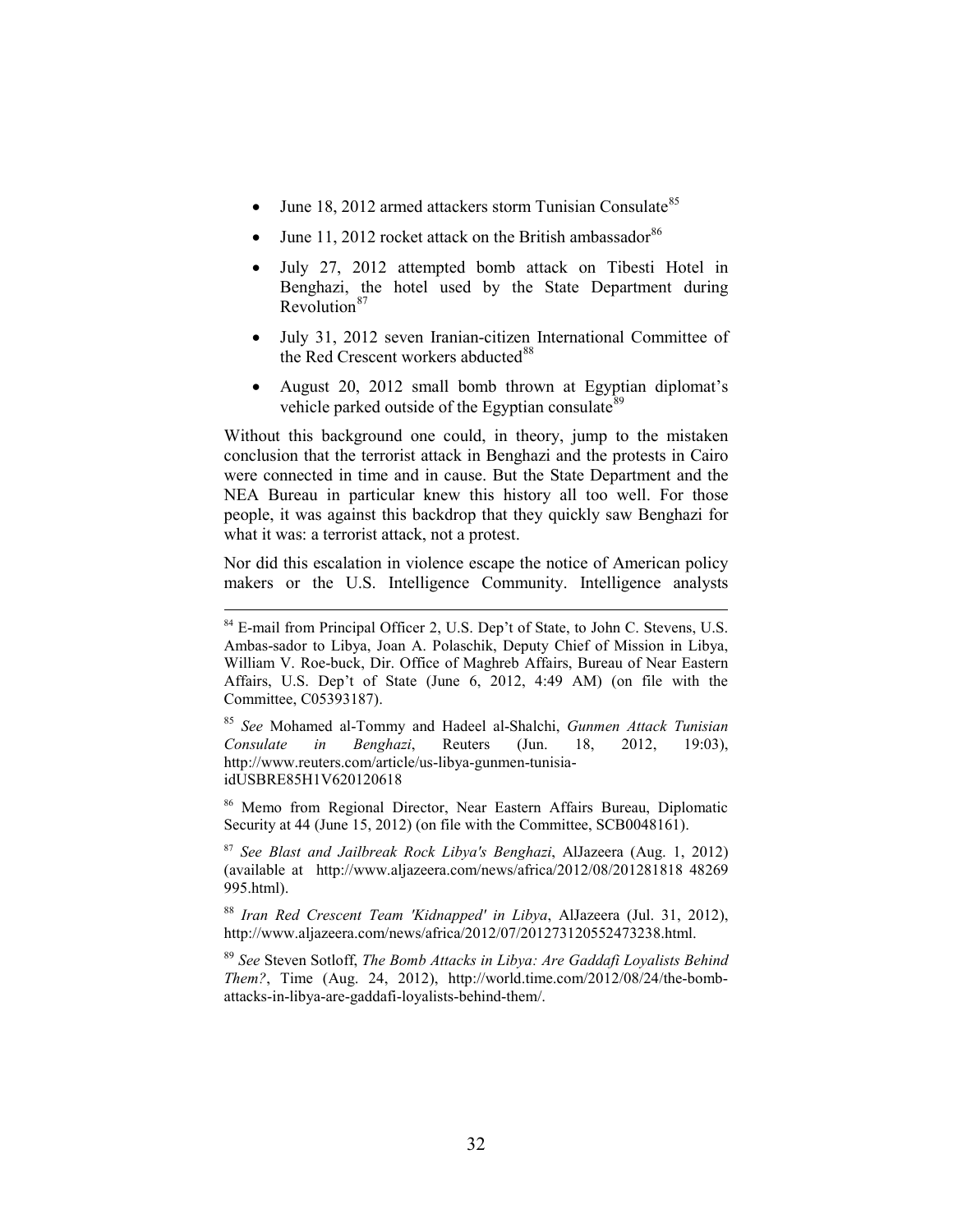produced numerous reports on the growing terrorist threat centered in Benghazi—yet the State Department did nothing. Again, why? And so even though the security problems in Benghazi appear to have been well known to State Department officials at the time, no one acted in any meaningful way to protect the Benghazi facility let alone to get the people out. The question remained: Why?

Although the agent's warning quoted at the section heading could not have been clearer, it was ignored even as the situation in Benghazi went from bad to worse. The situation became so grave that it prompted one State Department official to dub Benghazi the Sadly, the humor foreshadowed the horror to come as he made this statement in an e-mail sent to Ambassador Stevens just hours before his death.<sup>[90](#page-35-0)</sup>

Some blame the deplorable security conditions in Benghazi on the facility's "made up" State Department designation. To them, the fact the Department labeled the facility "temporary" excused shortcomings in the compound's physical security. A "temporary" designation enabled the facility to skirt a host of written internal security requirements that applied to more permanent locations. We also learned it was an improvised designation not used at any of the State Department's other  $275$  facilities around the world.<sup>[91](#page-35-1)</sup> The requirements this designation avoided cover everything from setbacks to perimeter wall heights to razor wire placement. Standards that, had the State Department complied with them, would have given the Benghazi staff a fighting chance that night.

In trying to excuse the security conditions in Benghazi, some have argued that it would have been impossible to comply with the State Department's internal requirements in Benghazi. That may be true, but it is also irrelevant. The suggestion that a facility's label should dictate whether men and women have adequate security of course makes no sense.

It makes no sense because it ignores a critical requirement applicable to all facilities regardless of whether it will stand for a day, a year, or a

<span id="page-35-0"></span><sup>&</sup>lt;sup>90</sup> E-mail from Public Affairs Officer, U.S. Embassy Libya to Amb. Christopher Stevens (Sept. 11, 2012) (on file with the Committee).

<span id="page-35-1"></span><sup>&</sup>lt;sup>91</sup> This is the number of facilities identified by Assistant Secretary for Diplomatic Security Gregory Starr in his testimony before the Committee in 2014. Transcript of Hearing 1 H. Sel. Comm. on Benghazi Testimony of Gregory Starr at 97 (Sept. 17, 2014).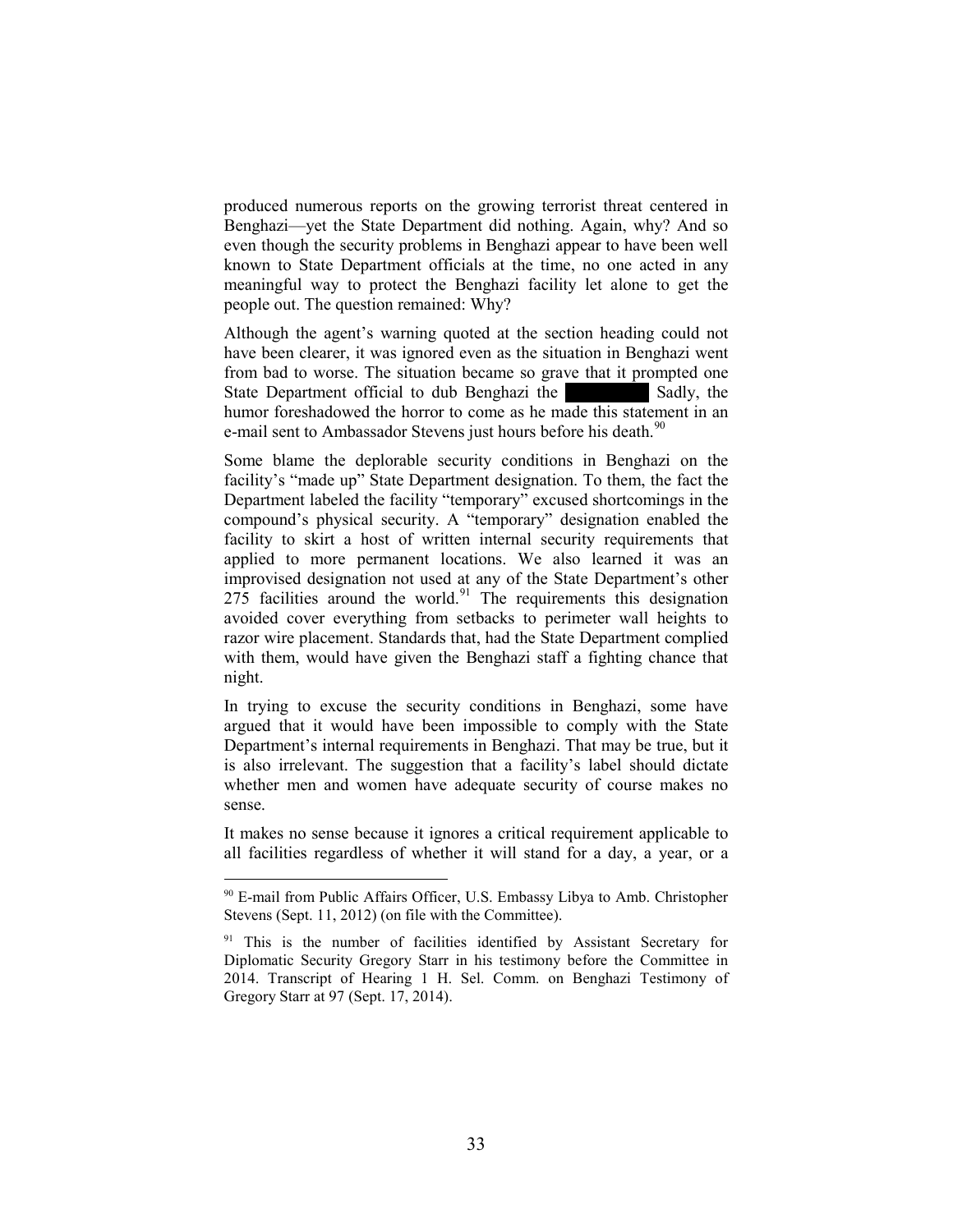decade. The facility's label did not trump commonsense. Nor did it blind officials to the deadly attack that to trained professionals appears to have been all but inevitable, as the security agent quoted above observed months before. In other words, the State Department cannot hide behind its regulations. It had an obligation to act yet did far too little to secure the facility. The question, again, was why?

The same question came from the former Ambassador to Yemen, who the day after the attack observed:

> People are bound to ask how we can send unarmed civilian diplomats to conduct [U.S. government] business into a region with no local security forces to rely on, only a handful of lightly armed [diplomatic security] agents serving as close protection team, and a couple dozen local militiamen of questionable pedigree with AK-47's providing perimeter security. $^{92}$  $^{92}$  $^{92}$

It was a question that the ambassador himself could not even answer: "I would suggest that we *begin to think now* of how we explain/justify our presence in these non-permissive environments. [93](#page-36-1) To most Americans, the time to think about justifying a presence in Benghazi and other dangerous places should have come before, not after, Americans have died.

So the question remained, what was so important in Benghazi that it meant risking the lives of Americans in what many appeared to view as a suicide mission? It is true that American diplomats cannot hide inside bunkers. That we can never eliminate all risk in diplomacy. That Benghazi was the seat of the revolution and home to important antiregime leaders. And that the United States was not alone in seeing a good reason to be there, as other Western countries had done the same. Yet, other Western countries left and the U.S. stayed. So while all this may be true, it still begs the essential question: Why Benghazi? The answer that best fits is politics.

<span id="page-36-1"></span><span id="page-36-0"></span><sup>&</sup>lt;sup>92</sup> E-mail from former ambassador to Yemen to Beth Jones, Acting Assistant Secretary for NEA (Sept. 12, 2012) (on file with the Committee, C05391021). <sup>93</sup> *Id.*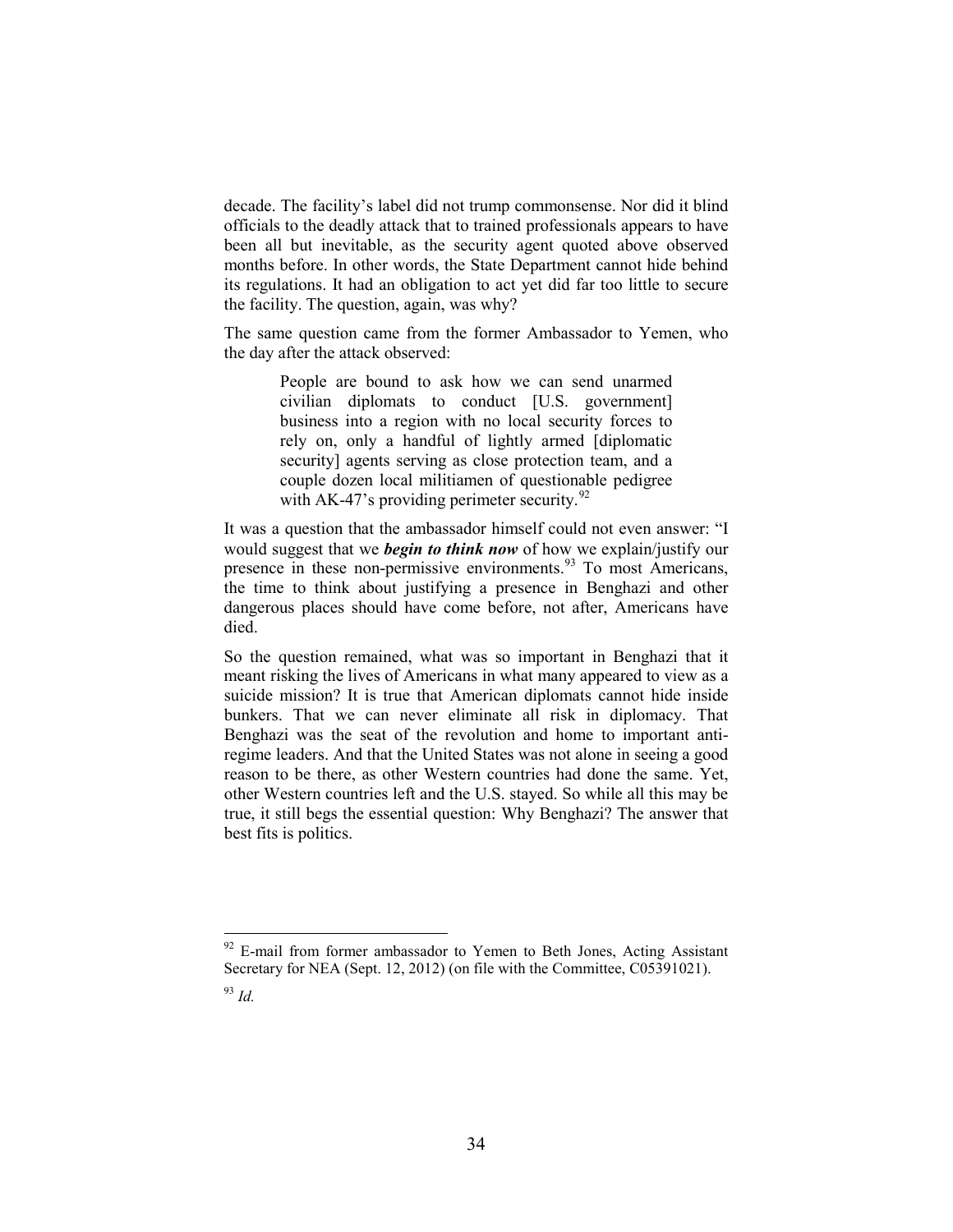# **Putting Politics Ahead of People: Failing to Close the Benghazi Compound**

It remains unclear why a State Department presence in Benghazi was so important. What is clear, however, is keeping a facility open there was important to Secretary Clinton. In addition, on this matter, many questions remain and much classified information was withheld from the Committee.

In his interview with Secretary Clinton prior to confirmation as ambassador to Libya, Secretary Clinton told Ambassador Stevens that she hoped that Benghazi would become a permanent post. In late July 2012, Ambassador Stevens discussed the issue with his Deputy Chief of Mission Gregory Hicks. According to Mr. Hicks, during their discussion Ambassador Stevens said that Secretary Clinton might travel to Libya again, possibly in October,  $94$  and that Stevens wanted to have a "deliverable" for her trip. That "deliverable" was to make the mission in Benghazi permanent.

No matter how important a presence in Benghazi was—to Secretary Clinton, to the State Department, to the United States—it should have become very clear that the risks of staying without more security outweighed any possible benefit.

On August 17, 2012, Secretary Clinton received a document titled "Information Memo for the Secretary." The memo did not pull punches. Under the somewhat benign heading "Uptick in Violence, Primarily in Eastern Libya" it said, "Since May, there has been a spike in violent incidents, including bombings, abductions, assassinations, and car-jackings."<sup>[95](#page-37-1)</sup> The memo, from Acting Assistant Secretary for Near Eastern Affairs Beth Jones, is quoted at length here:

<span id="page-37-0"></span><sup>&</sup>lt;sup>94</sup> Transcript of Testimony of Gregory Hicks, Deputy in Charge of Mission Embassy Libya, before H. Comm. on Government Reform and Oversight at 15 (April 11, 2013).

<span id="page-37-1"></span><sup>&</sup>lt;sup>95</sup> Information Memo for the Secretary from Acting Assistant Secretary Beth Jones, NEA (Aug. 17, 2012) (on file with the Committee, C05390124).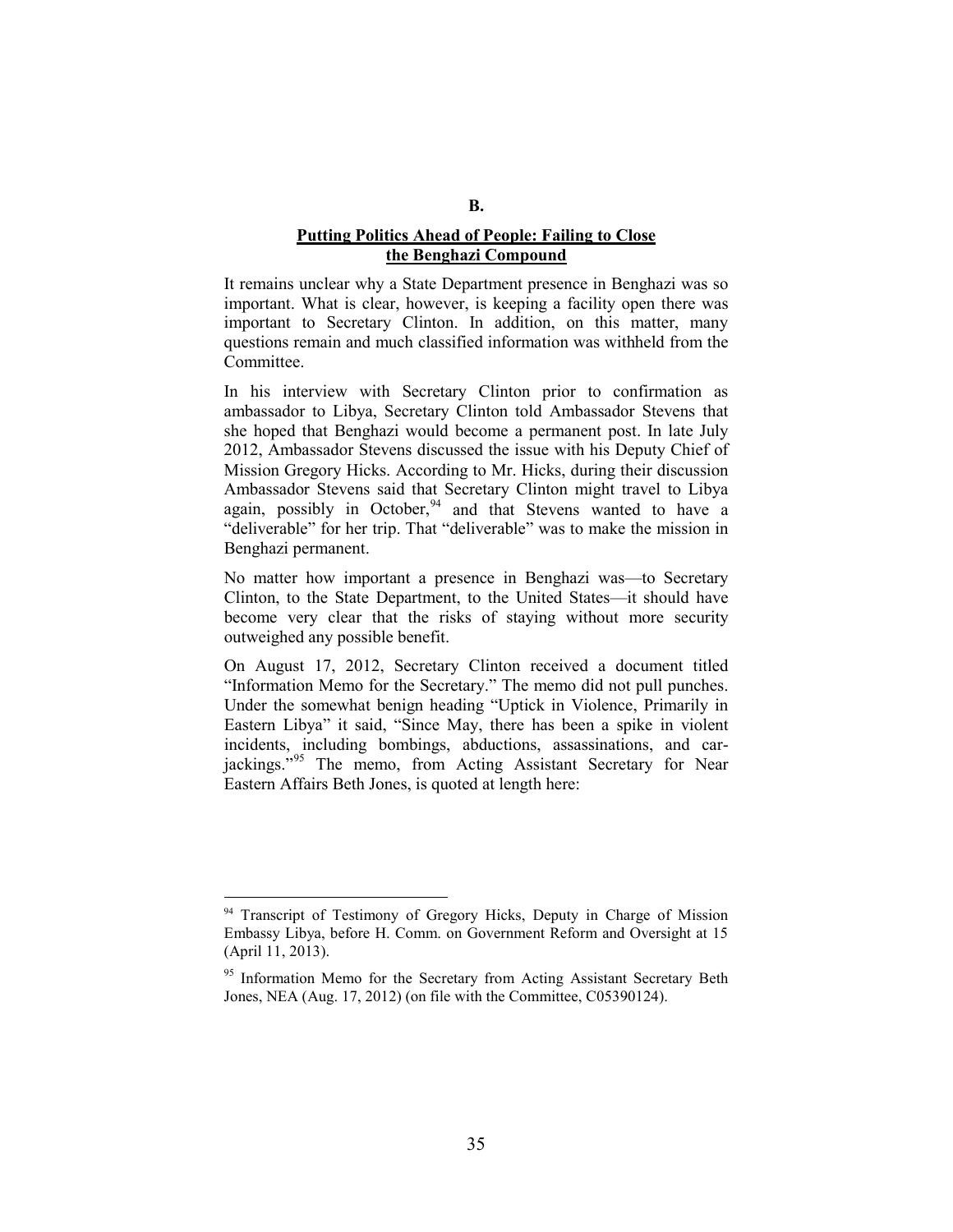- "While unpredictable security conditions restrict the movement of U.S. government personnel, they have not limited our assistance work."<sup>[96](#page-38-0)</sup>
- "The attachment lists the major events, which include a June 6 bombing at the U.S. Mission in Benghazi and an August 6 attempted car-jacking of embassy personnel in Tripoli."<sup>[97](#page-38-1)</sup>
- "Recently, foreign residents of Benghazi have expressed concern about the risks of living and working there."<sup>[98](#page-38-2)</sup>
- "In response to five attacks since May, the International Committee of the Red Cross (ICRC) withdrew its personnel from Benghazi and Misrata in early August[.] The ICRC country director believes international organizations in Libya have underestimated the recent rise in violence out of a shared sense of optimism."<sup>[99](#page-38-3)</sup>
- "The variety of the violence points to the overall lack of effective security institutions, particularly in the east."<sup>[100](#page-38-4)</sup>
- "The distance from the already weak central security services, feelings of marginalization from the central government, and a history of lslamist extremism in some eastern towns all seem to contribute to a permissive environment where disparate motivations for violence have found fertile ground in which to germinate. The national Supreme Security Council - a post-revolutionary coalition of militia elements cobbled into a single force and designed to provide interim security in Benghazi - has had limited success as a stabilizing force."<sup>[101](#page-38-5)</sup>
- "The government seems largely unable to gather intelligence in advance of attacks and central security services appear
- <span id="page-38-5"></span><span id="page-38-4"></span><span id="page-38-3"></span><span id="page-38-2"></span><span id="page-38-1"></span><span id="page-38-0"></span> 96 *Id.* <sup>97</sup> *Id.* <sup>98</sup> *Id.* <sup>99</sup> *Id.* <sup>100</sup> *Id.* <sup>101</sup> *Id.*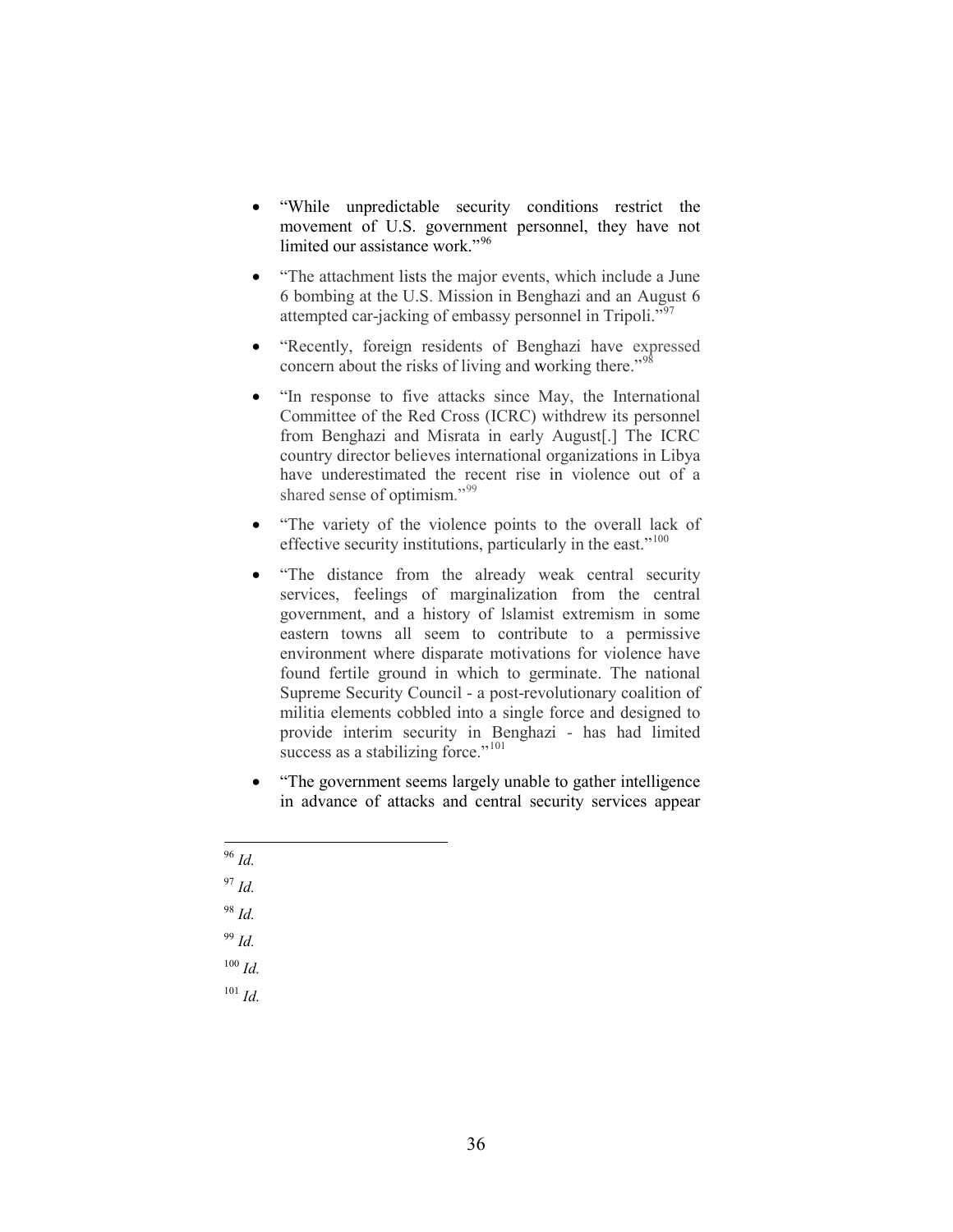intimidated by the local militias, in some cases tacitly ceding their authority. Some actors see the weak response from the government and feel they can act with increasing impunity. The sense of lawlessness encourages spoilers, predators, and other disruptive players to escalate their actions."[102](#page-39-0)

- "Benghazi was once palpably safer than Tripoli [but] . . . lawlessness is increasing. . . . Despite the urgency, however, the government's response is likely to continue to be hesitant and tentative $[.]$ "<sup>[103](#page-39-1)</sup>
- "Despite the worrisome aspects of this increase in violence, there is no coordinated organization behind the incidents. . . . Nonetheless, the likelihood of more widespread violence is strong if Libya's political leaders are unable to demobalize [sic] militias and strengthen the government's security institutions."<sup>[104](#page-39-2)</sup>

Despite the colorless bureaucratic language, the Beth Jones memo nevertheless painted a harrowing picture of conditions in the eastern part of Libya where Benghazi is located. Many of the words truly jump at the reader— "urgency," "lawlessness," "unpredictable," "lack of effective security," "limited success," "widespread violence," "act with increasing impunity." The list of specific incidents attached to the memo brought that picture into even starker relief.

When Secretary Clinton was asked about the Beth Jones memo during her Committee interview she deflected, "Well, I think that, again, there was no recommendation based on any of the assessments, not from our State Department experts, not from the intelligence community, that we should abandon either Benghazi or Tripoli."<sup>[105](#page-39-3)</sup>

In the beginning and possibly into the summer of 2012, the situation in Benghazi may have represented one that called out for State Department

<span id="page-39-0"></span> <sup>102</sup> *Id.*

<span id="page-39-1"></span><sup>103</sup> *Id.*

<sup>104</sup> *Id.*

<span id="page-39-3"></span><span id="page-39-2"></span><sup>&</sup>lt;sup>105</sup> Transcript of Hearing 4 before the Select Committee on the Events Surrounding the 2012 Terrorist Attack in Benghazi (hereafter referred to as "the Committee"),  $114<sup>th</sup>$  Cong. (2015) (testimony of Hillary Rodham Clinton, Sec'y of State).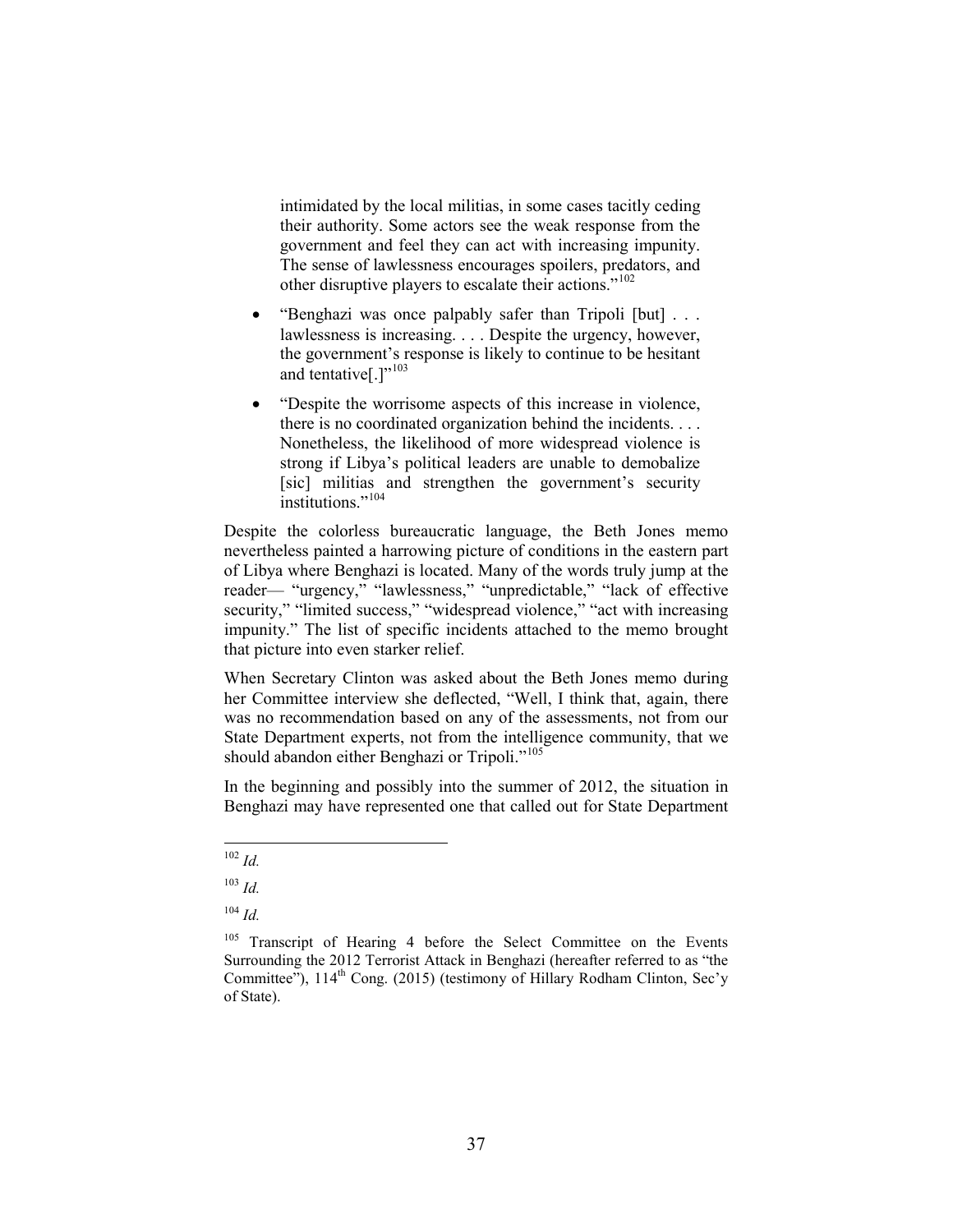security experts or the Intelligence Community to speak up. But by August 17, 2012, it had become a situation that now demanded leadership by the Secretary of State herself—leadership that did not sit back and wait for a recommendation.

Just as she had shown—in the words of Jacob Sullivan— "leadership/ownership/ stewardship" on the decision to go into Libya, it was now time for her to show that same leadership and upgrade the facility or get our people out—even if it meant criticism from those who opposed the intervention in the first place. She had the last, clear chance to order an immediate closure of the Benghazi facility yet did nothing, and four Americans died.

During her testimony before the Committee, Secretary Clinton almost scolded the Republican members:

> You know, I would imagine I've thought more about what happened than all of you put together. I've lost more sleep than all of you put together. I have been racking my brain about what more could have been done or should have been done.<sup>[106](#page-40-0)</sup>

For one that had spent so much time thinking about what happened, it seems that the answer should have been obvious.

# **III.**

# **MILITARY RESPONSE: COULD WE HAVE DONE MORE?**

### *I just say, do it. Take the hill. They take the hill.*

Leon Panetta Secretary of Defense<sup>[107](#page-40-1)</sup>

The U.S. military never reached Benghazi. Not only did it not get to Benghazi, it did not get to Libya during the 7-plus hours of the ongoing

<span id="page-40-0"></span><sup>&</sup>lt;sup>106</sup> Transcript of Hearing 4 before the Select Committee on the Events Surrounding the 2012 Terrorist Attack in Benghazi (hereafter referred to as "the Committee"),  $114<sup>th</sup>$  Cong. (2015) (testimony of Hillary Rodham Clinton, Sec'y of State).

<span id="page-40-1"></span><sup>&</sup>lt;sup>107</sup> Transcript of Interview of Leon Panetta, Sec'y of Defense at 57 (Jan. 8, 2016).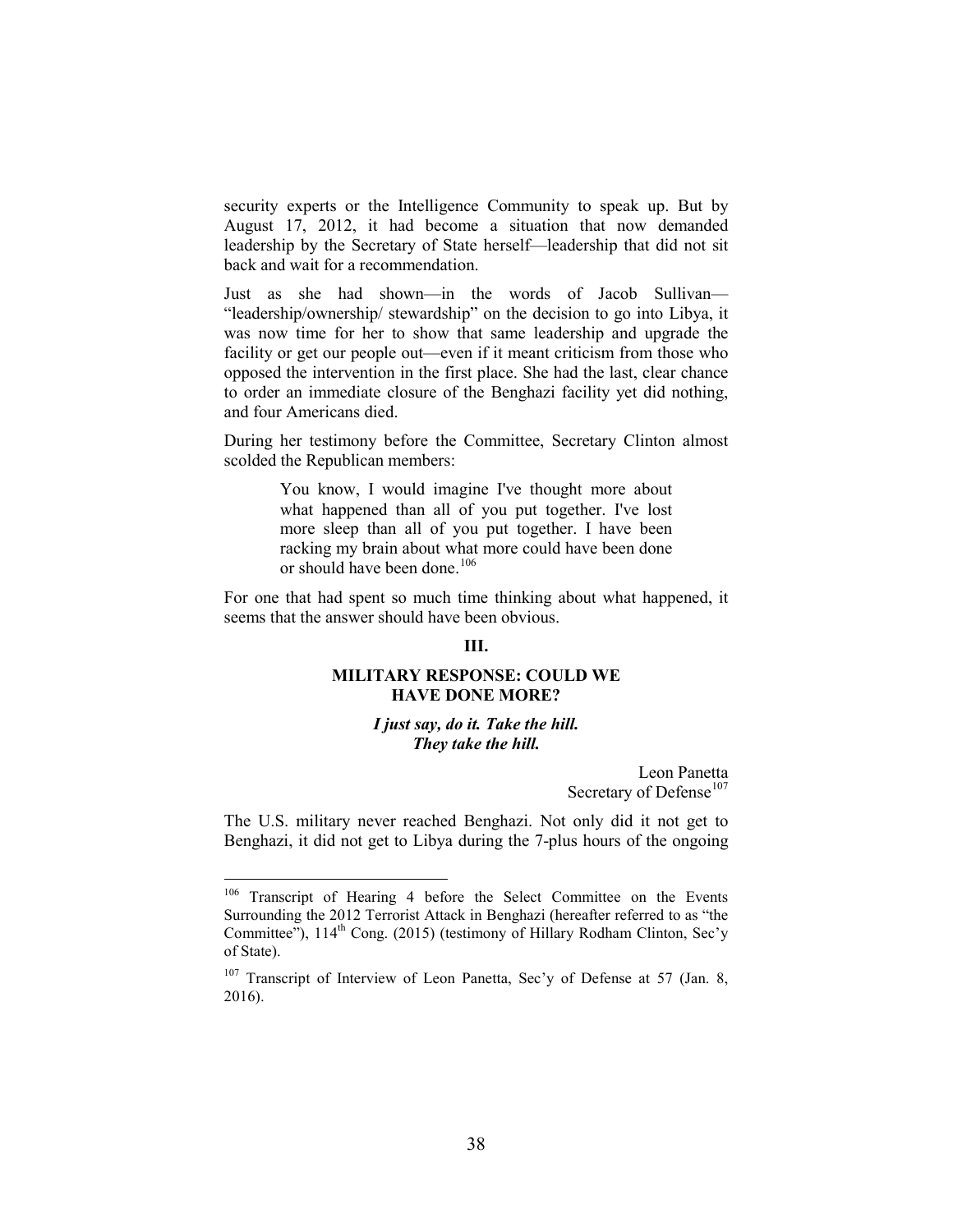attack. The only support unit that did arrive in Tripoli—the Marine "Fleet Anti-Terrorism Support Team" or "FAST" team—was anything but fast, and arrived in Libya nearly 24 hours after the attack had begun and 16-plus hours after the attack ended. In fact, it did not take off until almost 12 hours after the attack ended. Why? Although a Department of Defense drone circled overhead in Benghazi during much of the attack, the military never sent an armed drone that could possibly have changed the course of events during the hours-long siege, especially as terrorists pounded the Annex with mortar fire. An armed drone never came. Why?

Like many Americans, the picture we saw of what happened in Benghazi clashed with our experience and expectations. The brave men and women who serve this country are the greatest fighting force on earth with a capability second to none. We as Americans have grown to expect these men and women to do the near impossible. And time and again they not only meet our expectations, they surpass them. In fact, we saw examples of exactly that heroism on the ground in Benghazi that night.

Our brave soldiers were ready, willing, and able to fight for their fellow countrymen but leaders in Washington held them back. If they had been given the chance they would have, we have no doubt, as Secretary Panetta said, "taken that hill."

In his testimony before the Committee, Secretary of Defense Panetta said that at about 6:00 p.m. on September  $11<sup>th</sup>$  after meeting with the President, he ordered three assets to deploy: one Marine Fleet Anti-Terrorism Support Team or "FAST" team, one Commanders In Extremis Force or "CIF," and one hostage rescue team based in the United States. He was clear: "My orders were to deploy those forces, period."<sup>[108](#page-41-0)</sup>

After his meeting with the President, which lasted less than 30 minutes, Secretary Panetta had no further contact with the President that night.<sup>[109](#page-41-1)</sup> None. It is hard to accept that the Commander in Chief and the Secretary of Defense had no further contact during the entire unfolding crisis. Possibly just as startling is that Secretary Panetta and Secretary Clinton did not speak at all<sup>[110](#page-41-2)</sup> and Secretary Clinton did not speak to the

<span id="page-41-0"></span><sup>&</sup>lt;sup>108</sup> Transcript of Interview of Leon Panetta, Sec'y of Defense at 24 (Jan. 8, 2016).

<span id="page-41-1"></span><sup>&</sup>lt;sup>109</sup> Transcript of Interview of Leon Panetta, Sec'y of Defense at 42 (Jan. 8, 2016).

<span id="page-41-2"></span> $110$  *Id.* at 48.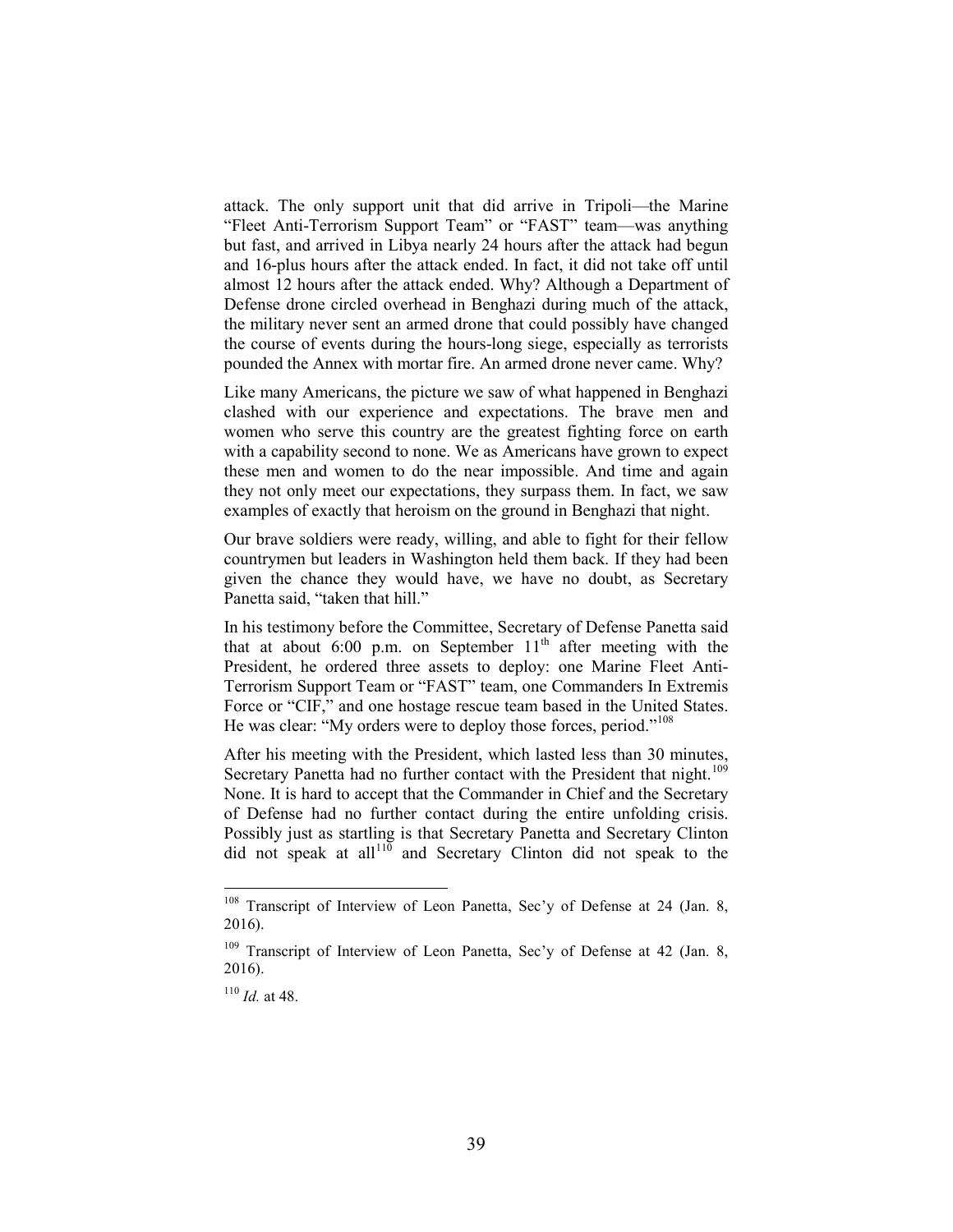President until approximately 10:30 p.m., over six hours after the terrorist attack began and approximately five hours after a U.S. ambassador went missing.<sup>[111](#page-42-0)</sup> Secretary Clinton spoke to CIA Director David Petraeus at approximately 5:38 p.m. but not again that night.<sup>[112](#page-42-1)</sup> The meeting (denoted "M") and calls (denoted "C"), or lack thereof, between the four principals—President Obama, Secretary Clinton, Secretary Panetta, and Director Petraeus—looked like this:<sup>[113](#page-42-2)</sup>



We cannot help but contrast the picture painted by the above with the all hands on deck depicted in the now-famous photo of the President, Secretary Clinton, Defense Secretary Gates, Director of National Intelligence Clapper, and other officials huddled in the Situation Room during the Osama bin Laden raid*.* Benghazi should have merited the same level of attention and urgency.

Until now, the public has been told that the military could not have reached Benghazi in time to help—either with jet planes, armed drones, or personnel. Had we seen aircraft in the air flying toward Benghazi flying toward the sound of gunfire as the military often says—only to be recalled mid-flight after hearing that the Americans had left Benghazi

<span id="page-42-0"></span> <sup>111</sup> *See* Dep't of State, Watch Log, Operations Center (Sept. 11, 2012) (on file with the Committee, C05872462).

<span id="page-42-1"></span><sup>112</sup> *Id.*

<span id="page-42-2"></span><sup>&</sup>lt;sup>113</sup> All times Eastern.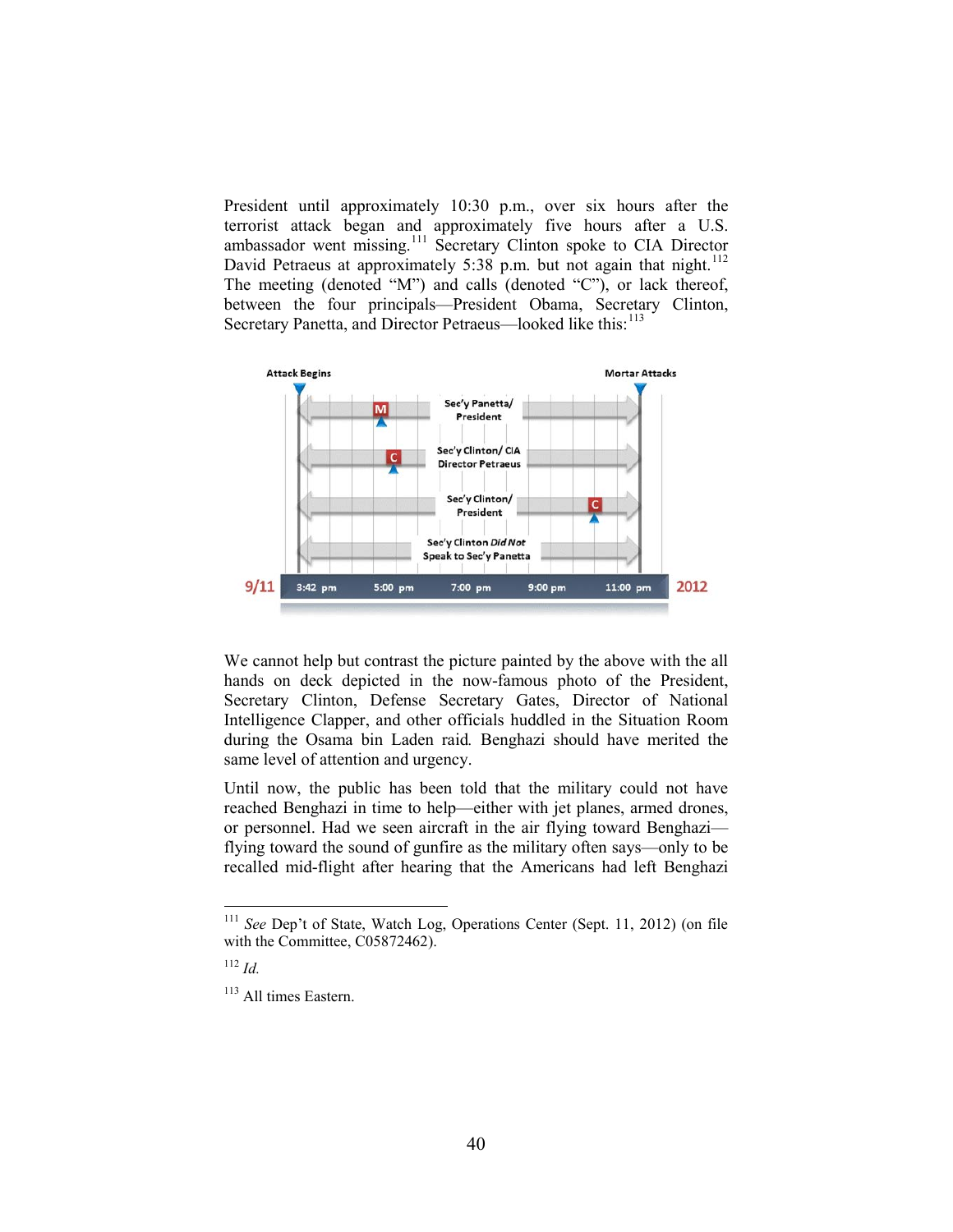safely, we may have been willing to accept that explanation. But the fighter planes and armed drones never left the ground. And, as the chart below shows, the transport planes carrying the FAST, CIF, and hostage rescue team did not leave until hours after the attack was over.

The attack began at 9:42 p.m. in Benghazi, 3:42 p.m. in Washington. It does not appear that Secretary Panetta heard about the attack until sometime after 4:32 p.m. when the National Military Command Center was notified and he did not discuss the matter with the President until approximately 5:00 p.m. From 3:42 p.m. until approximately 10:00 a.m. the next day—nearly 18 hours—no manned U.S. military plane flew on a mission toward Libya. When the first plane did take off with a Marine FAST platoon it did not take off until hours after the attack ended and flew to an intermediate country. The timeline of significant events compared to when the military assets took off and arrived included the following: $114$ 

<span id="page-43-0"></span> <sup>114</sup> All times shown are Eastern time, which is 6 hours behind local time in Benghazi.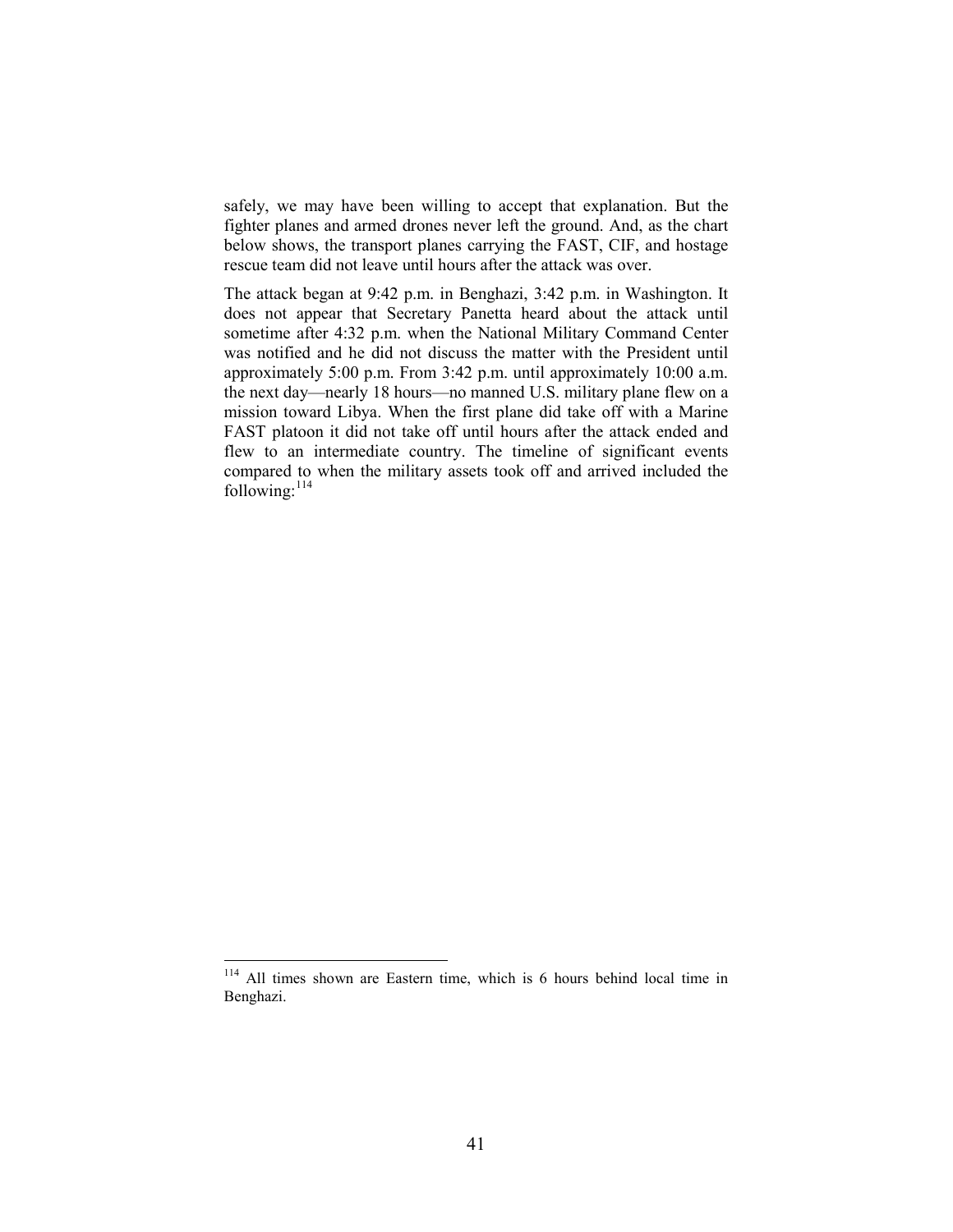

We are now convinced, contrary to the administration's public claim that the military did not have time to get to Benghazi, that the administration never launched men or machines to help directly in the fight. That is very different from what we have been told to date. And the evidence is compelling.

For example, FAST platoons, as of September 2012, were typically used to reinforce embassy security and operated from a fixed location within an embassy. FAST platoons did not deploy with their own vehicles, so they were dependent on other means for ground mobility. In other words,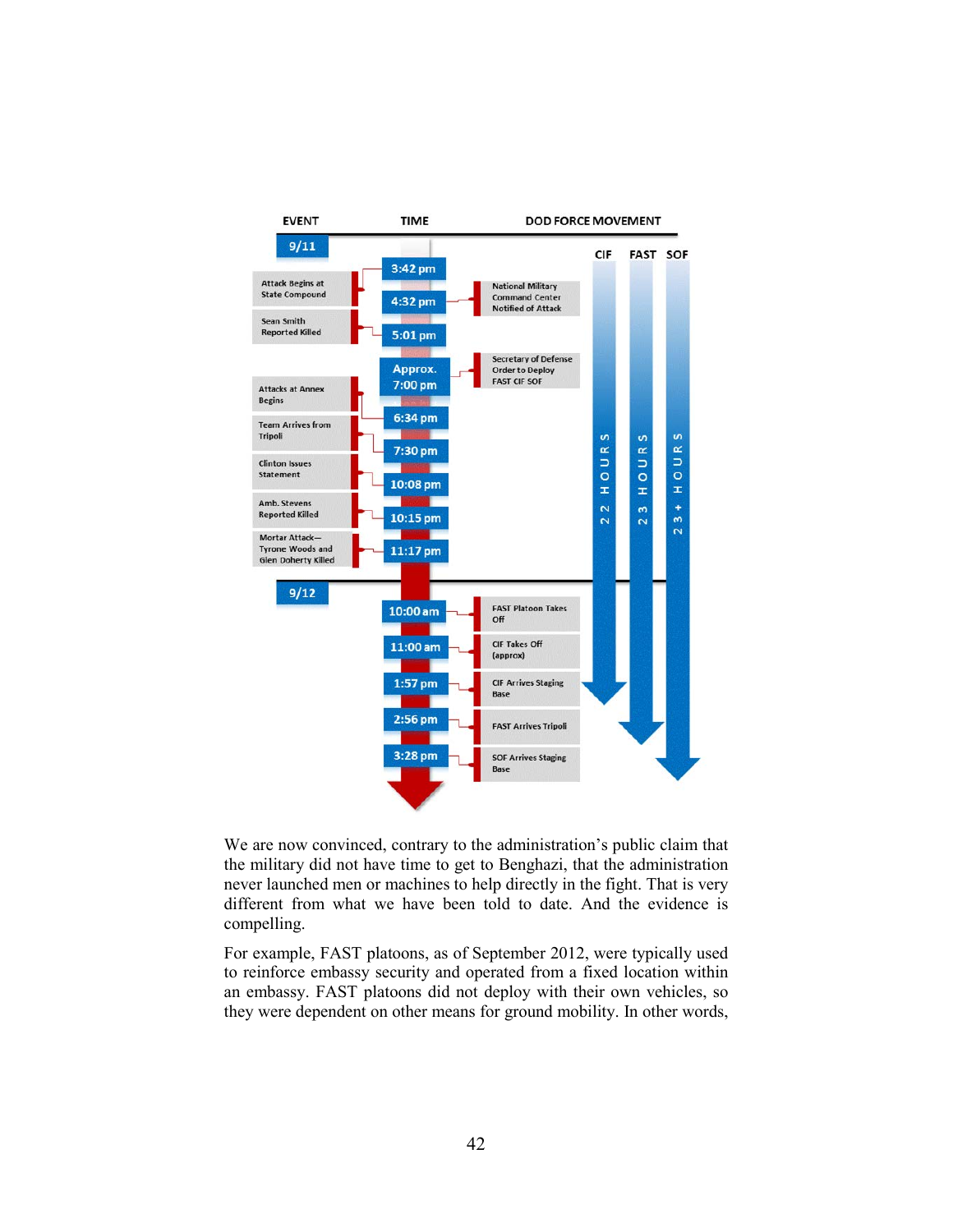the FAST team was not sent to help in the fight at the CIA Annex. The question then became what was sent. And the answer appears to be nothing. None of the three assets that Secretary Panetta ordered to deploy were intended to join the fight against terrorists at the Annex.

An asset that could have made a difference would have been armed drones. And as the Committee learned, it would have been relatively fast and easy to arm a drone. To date, however, the Committee has not received a detailed inventory of all armed drone assets available that night from the Department of Defense. While we understand that because of time and distance armed drones may not have arrived in time that does not alter the fact that we did not try.

The military has failed to provide a clear, specific inventory of every armed aircraft—whether manned or unmanned—that could have flown to Benghazi during the 7-plus hours from the beginning of the attack to the mortar rounds hitting the CIA Annex. Instead, the military has insisted that the Committee simply accept the word of senior military officers, some without firsthand knowledge of the events, as an adequate substitute for actual eye witnesses.

One of the clearest examples of the Department of Defense's attempt to impede the investigation involved one of its legislative affairs officers, Stephen C. Hedger. Mr. Hedger, appearing to work hand-in-hand with the minority members, wrote a stinging letter to the Committee attacking it on multiple fronts—attacks that quickly found their way into a Democrat press release. The letter even went so far as to imply that the Committee's investigative requests had somehow impaired our national defense.

The most troubling aspect of the letter was the criticism that the Committee had asked for witnesses that "seem unnecessary even for a comprehensive investigation[.]" While it is rare for the subject of an investigation to decide which witnesses are relevant, the Department of Defense felt otherwise. One of the supposedly "unnecessary" witnesses was known to the Committee only as "John from Iowa"—the pseudonym he used when he called into a talk show to discuss the attack. He had operated the video and other sensors on a Predator drone that circled over Benghazi the night of the attack. Given his bird's eye view, the Committee believed he could provide valuable insight into what the Department of Defense knew and therefore could have, and possibly should have, done to help that night.

Mr. Hedger responded to the request with what bordered on sarcasm describing the Committee's request as one "to interview an individual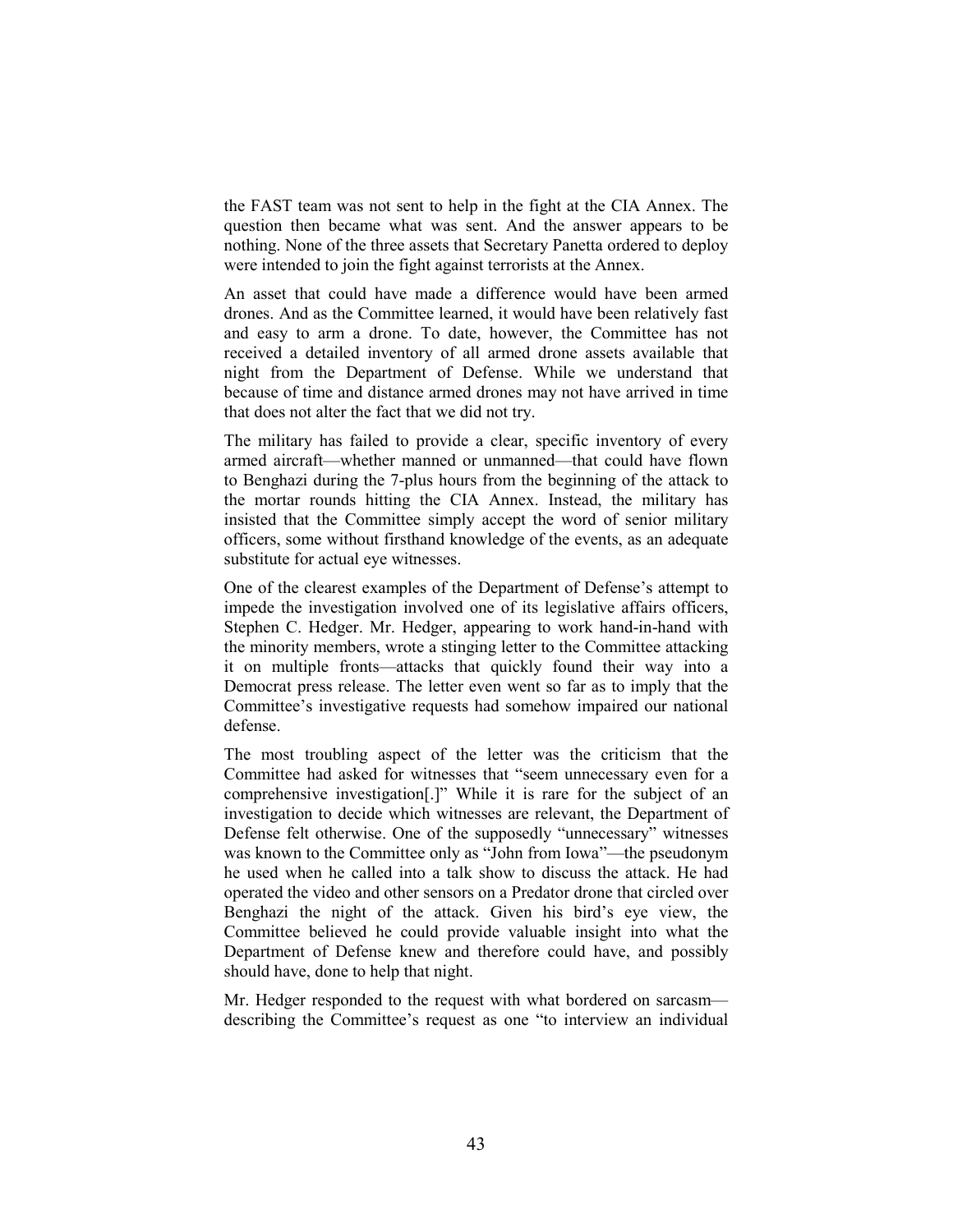identified as 'John from Iowa' who described himself as a Remotely Piloted Aircraft (RPA) camera operator on a talk radio show, where he described what he allegedly saw in the video feed from the night of the attack." In short, Mr. Hedger made the request sound like the Committee was chasing crackpots. To drive the point home he then added, "The Department has expended significant resources to locate anyone who might match the description of this person, *to no avail*."<sup>[115](#page-46-0)</sup>

As it turns out, Mr. Hedger's claim was completely false according to information eventually provided by the witness himself, who the Department of Defense eventually produced. Mr. Hedger's false and misleading claim, was one of the more troubling examples of the Department of Defense's failure to cooperate fully, although not the only one.

What has also emerged is a picture of the State Department eating up valuable time by insisting that certain elements of the U.S. military respond to Libya in civilian clothes and that it not use vehicles with United States markings. Both restrictions appear to have been concessions to the Libyan government that did not want an identifiable U.S. military presence on the streets of Libya. We will never know exactly how long these conditions delayed the military response but that they were even a part of the discussion is troubling.

And at the same time the State Department appeared to waste time on what our soldiers would wear, it also appeared to waste time and focus on the YouTube video that the administration would later blame, falsely, for the attack. It has emerged that during an emergency call at 7:30 p.m. on the night of the attack involving Secretary Clinton and other highlevel officials from the Department of Defense, State Department, and CIA that a full five of the eleven action items from the meeting related to the video.<sup>[116](#page-46-1)</sup>

One such item had Secretary Panetta calling Pastor Terry Jones to ask him to take down the video. At this critical moment, with lives at risk in Benghazi and military assets sitting idle, it is difficult to imagine a worse

<span id="page-46-0"></span><sup>&</sup>lt;sup>115</sup> Letter from Stephen C. Hedger, Dep't of Defense, Office of Legislative Affairs to the Hon. Trey Gowdy, Chairman, H. Sel. Comm. on the Events Surrounding the 2012 Terrorist Attack in Benghazi (Apr. 28, 2016) (on file with the Committee).

<span id="page-46-1"></span><sup>116</sup> *See* E-mail from State Dep't Operations to various (Sept. 11, 2012) (on file with the Committee, C05562037).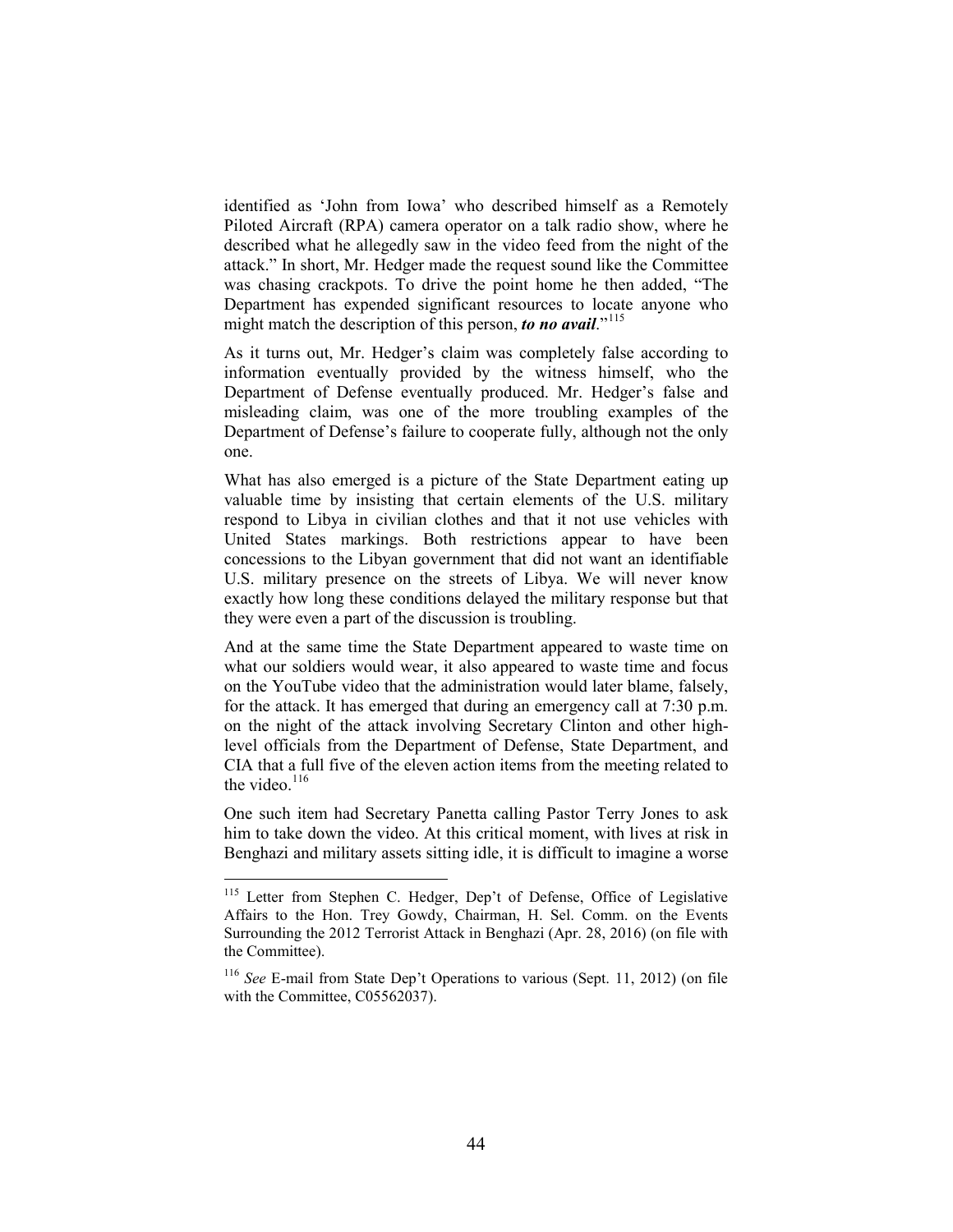use of the Defense Secretary's time than to call Pastor Jones about a video having nothing to do with the attack. Rather than diverting the Secretary of Defense's attention, every effort should have been made to marshal assets that could have gone to Benghazi.

We cannot say whether the military could have saved lives in Benghazi. We can say with certainty that our nation's leaders did not move heaven and earth to send military help with the urgency that those Americans deserved. We will never know if a more vigorous, comprehensive, and urgent response could have saved lives.

### **IV.**

#### **JUSTICE DENIED**

# *We will not waver in our commitment to see that justice is done for this terrible act. And make no mistake, justice will be done.*

Barack Obama President of the United States<sup>[117](#page-47-0)</sup>

The President made this promise the day after the attack. Secretary Clinton did much the same. In January 2015, White House Counsel W. Neil Eggleston said something very similar in a letter to the Committee where he claimed "[t]he Administration's focus since the attacks has been . . . an unwavering commitment to bring to justice those responsible for harming Americans[.]"[118](#page-47-1) The words of the President and his lawyer were resolute and they were strong. But in the end they were just that, words.

Almost four years have passed since four Americans were killed by radical Islamic terrorists in Benghazi. As of the writing of this report, only one man—Ahmed Abu Khatallah—has been indicted and brought to the United States to face charges. [119](#page-47-2) To the Committee's knowledge,

<span id="page-47-2"></span><sup>119</sup> It is worth noting that Abu Khatallah's capture demonstrated the capacity of the United States to execute a complex mission in a hostile place to bring a terrorist to justice. It is equally certain that the Obama administration's decision

<span id="page-47-0"></span><sup>&</sup>lt;sup>117</sup> President Barack Obama, Remarks by the President on the Deaths of U.S. Embassy Staff in Libya (Sept. 12, 2012), https://www.whitehouse.gov/the-pressoffice/2012/09/12/remarks-president-deaths-us-embassy-staff-libya.

<span id="page-47-1"></span><sup>118</sup> Letter from W. Neil Eggleston to Hon*.* Trey Gowdy, Chairman, H. Sel. Comm. on the Events Surrounding the 2012 Terrorist Attack in Benghazi (Jan. 23, 2015) (on file with the Committee).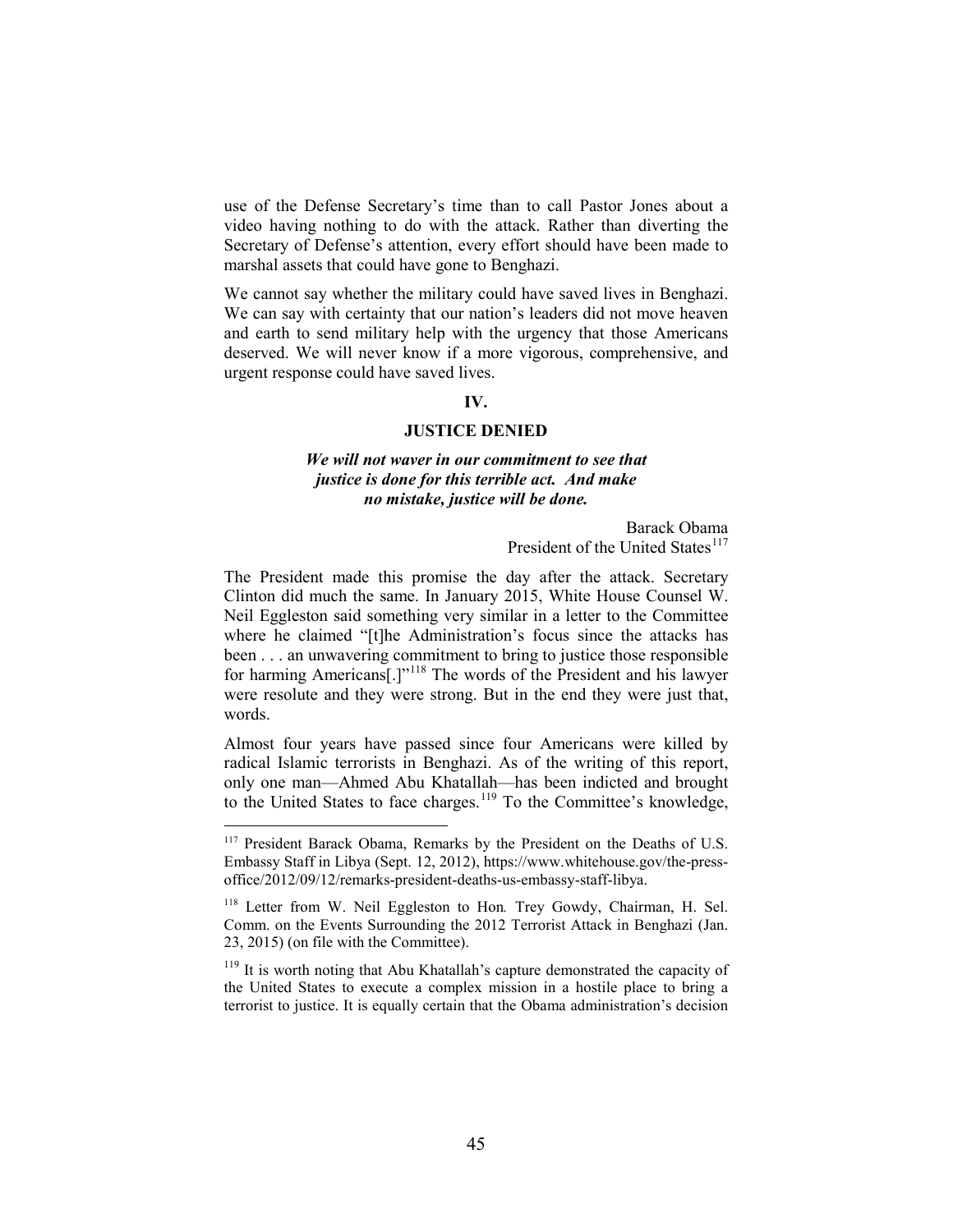no others have been taken into U.S. custody, let alone arrested and prosecuted. Secretary Clinton said, almost two years after the murders, "there's a lot we don't know about what happened in Benghazi." That may be true, but the United States does know the identity of many of the attackers. Yet, the resources devoted to bring them to justice have proven inadequate.

President Obama also claimed that Khattallah "will now face the full weight of the American justice system." To us, that means facing the full measure of punishment for killing four Americans. Yet, the administration has chosen—for reasons it refused to provide Congress not to seek the death penalty in this case.

And so as we near the fourth anniversary of the attack, the American people, at a minimum, are owed an explanation for the administration's failure to bring more of those responsible to justice.

#### **V.**

# **NOTES ON THE INVESTIGATION**

For the past two years the Committee pressed for full and complete answers to the important questions left in Benghazi's wake. The American people—and especially the families of the victims and those injured—deserved nothing less.

We approached the investigation believing facts were nonpartisan. We knew some hoped the investigation would expose Secretary Clinton and President Obama for serious wrongdoing. Still others hoped, and in fact decided, that the investigation would find nothing—and they did their best to tarnish the Committee's reputation in case something damaging did emerge. But we suspected the vast majority of Americans simply wanted the truth, whatever it may look like, to come out in full.

We had hoped that Democrats on the Committee would join this effort as full partners and that the administration would cooperate with our work.

 $\overline{a}$ 

to treat Abu Khatallah and other terrorists as ordinary criminals—affording them the full panoply of legal protections available under U.S. law—has made it harder to capture Abu Khatallah's co-conspirators. That is because the decision denies our Intelligence Community the time and tools necessary to develop facts that might help to apprehend the others responsible. That may, in turn, explain, why dozens and dozens of Abu Khatallah's co-conspirators remain at large.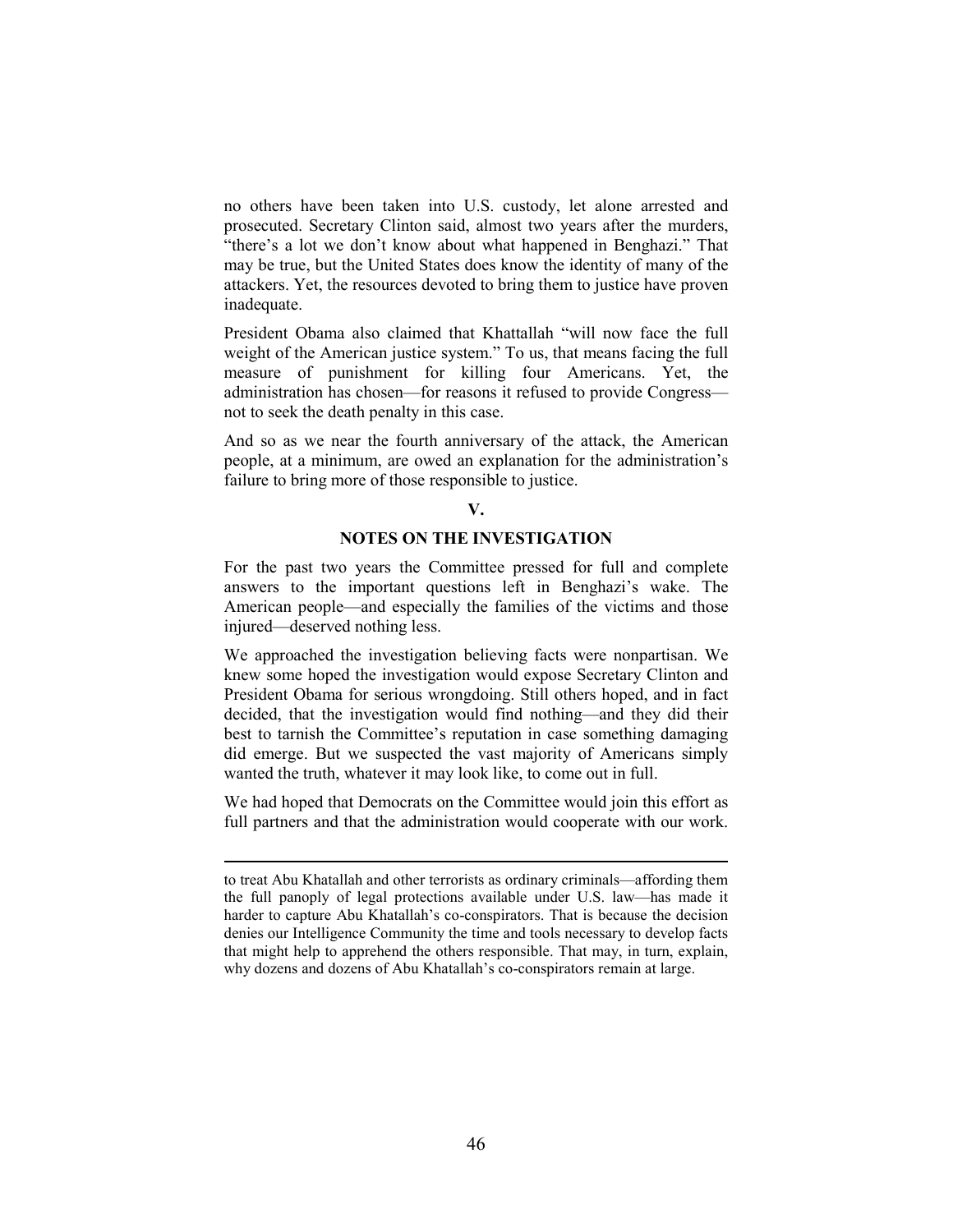That Republicans and Democrats would feel the weight of history, and the loss of four fellow Americans, and set aside partisan differences in favor of a joint search for the truth. If that had happened, it would not have been without precedent as we saw during the 9/11 Commission investigation. Yet, Minority Leader Pelosi set the tone early, even before the first witness was sworn in, and made clear that a truly bipartisan effort would never happen:

> Our nation deserves better than yet another deeply partisan and political review. It is disappointing that Republicans blocked a proposal offered by Democrats on the House floor today to ensure that this committee is truly bipartisan and fair – a proposal that would have allowed Democrats a real and equal voice on the committee, including on the issuance of subpoenas, the manner in which witnesses would be questioned and deposed, and the specific protocols governing how documents and other information would be obtained, used, and potentially released by the committee.

> It is clear that House Republicans will do anything to divert attention away from their failed leadership and donothing record. As they work to feed the most conspiracy-obsessed elements of their base, millions of Americans are languishing thanks to Republicans' refusal to act on the urgent business before our nation: renewing emergency unemployment insurance, raising the minimum wage, and creating jobs. $120$

It bears mentioning that the Democrats on the Committee could have asked for witnesses or documents but in the end asked for one witness and a handful of documents. In other words, we offered them the "real and equal voice on the committee" that Minority Leader Pelosi demanded, but they fell silent when it came time to do the work.

The Democrats on the Committee did not, however, fall completely silent. When they were not attacking the Republicans, they paid lip service to the notion of a bipartisan investigation. Ranking Member Cummings called for just that type of investigation during the first

<span id="page-49-0"></span><sup>&</sup>lt;sup>120</sup> Nancy Pelosi, House Democratic Leader, Pelosi Statement on House Vote on Select Committee on Benghazi (May 8, 2014), http://www.democraticleader.gov /newsroom/pelosi-statement-house-vote-select-committee-benghazi/.